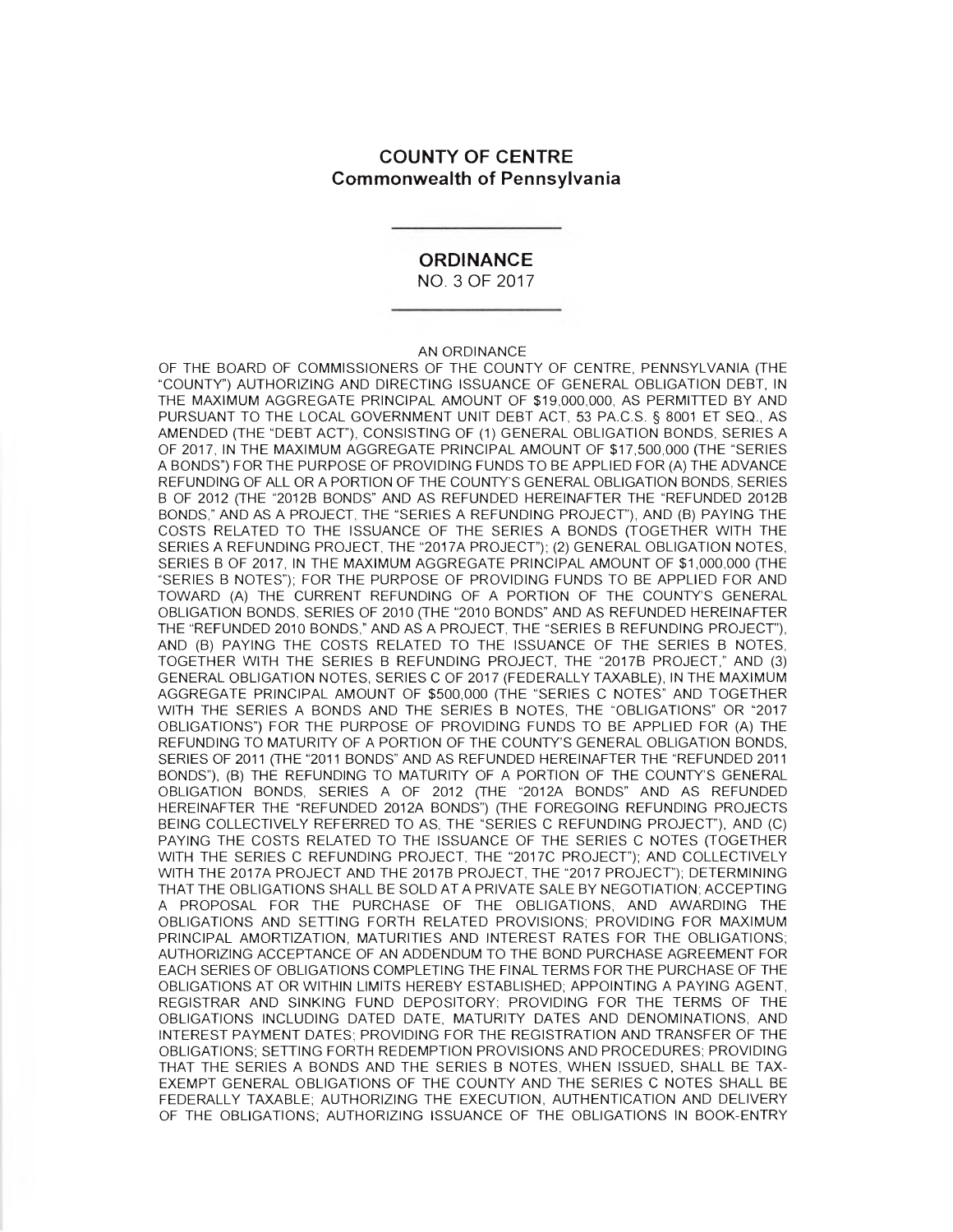ONLY FORM; COVENANTING TO PAY DEBT SERVICE AND PLEDGING THE FULL FAITH, CREDIT AND TAXING POWER FOR THE PAYMENT OF THE OBLIGATIONS; CREATING SINKING FUNDS IN CONNECTION WITH THE ISSUANCE OF EACH SERIES OF THE OBLIGATIONS AS REQUIRED BY THE DEBT ACT; APPROPRIATING PROCEEDS OF THE OBLIGATIONS; DESCRIBING THE PRIOR PROJECTS FOR WHICH DEBT OF THE COUNTY EVIDENCED BY THE 2012B BONDS, THE REFUNDED 2010 BONDS, THE 2011 BONDS AND THE 2012A BONDS WERE INCURRED AND RESTATING THE REALISTIC ESTIMATED USEFUL LIVES OF SAID PRIOR PROJECTS FINANCED OR REFINANCED WITH PROCEEDS OF THE REFUNDED 2012A BONDS, THE REFUNDED 2012B BONDS, THE REFUNDED 2011 BONDS AND (COLLECTIVELY, THE "REFUNDED OBLIGATIONS"); SETTING FORTH CERTAIN COVENANTS RELATING TO THE NON-ARBITRAGE STATUS OF THE SERIES A BONDS AND THE SERIES B NOTES; RATIFYING PRIOR ADVERTISEMENT AND DIRECTING FURTHER ADVERTISEMENT; AUTHORIZING AND DIRECTING THE PREPARATION AND EXECUTION OF A TRANSCRIPT OF PROCEEDINGS, INCLUDING A DEBT STATEMENT AND BORROWING BASE CERTIFICATE, AND THE FILING THEREOF, WITH THE PENNSYLVANIA DEPARTMENT OF COMMUNITY AND ECONOMIC DEVELOPMENT; AUTHORIZING AND DIRECTING OFFICERS AND OFFICIALS OF THE COUNTY TO EXECUTE AND DELIVER DOCUMENTS AND TO TAKE ACTION AS MAY BE NECESSARY RELATING TO THE ISSUANCE AND DELIVERY OF THE OBLIGATIONS; RATIFYING THE PRELIMINARY OFFICIAL STATEMENT AND THE DISTRIBUTION THEREOF AND AUTHORIZING THE APPROVAL AND DISTRIBUTION OF A FINAL OFFICIAL STATEMENT AND THE USE THEREOF IN CONNECTION WITH THE SALE OF THE OBLIGATIONS; CREATING A CLEARING ACCOUNT FOR THE OBLIGATIONS AND ESCROW FUNDS FOR THE REFUNDED 2012B BONDS, THE REFUNDED 2011 BONDS AND THE REFUNDED 2012A BONDS, RESPECTIVELY; SETTING FORTH CERTAIN PROVISIONS AND COVENANTS RELATING TO THE REFUNDING, DEFEASANCE, AND RETIREMENT AT MATURITY OR UPON REDEMPTION PRIOR TO MATURITY OF EACH OF THE REFUNDED OBLIGATIONS, AS APPLICABLE; AUTHORIZING AND DIRECTING THE IRREVOCABLE DEPOSIT OF A SPECIFIED PORTION OF THE PROCEEDS OF THE OBLIGATIONS INTO THE RESPECTIVE SINKING FUND OR ESCROW FUND FOR EACH OF THE REFUNDED OBLIGATIONS, WHICH RESPECTIVE AMOUNTS IN EACH INSTANCE, WITH OR WITHOUT REGARD TO INVESTMENT EARNINGS OR MATURITY VALUES, WILL BE SUFFICIENT TO PAY, RESPECTIVELY, THE PRINCIPAL OF AND INTEREST ACCRUED ON EACH OF THE REFUNDED OBLIGATIONS UPON MATURITY AND UPON REDEMPTION PRIOR TO OR AT MATURITY; APPOINTING AN ESCROW AGENT FOR THE REFUNDED OBLIGATIONS, AS APPLICABLE, AND AUTHORIZING THE EXECUTION AND DELIVERY OF ONE OR MORE ESCROW AGREEMENTS; AUTHORIZING REDEMPTION INSTRUCTIONS BE DELIVERED TO THE PAYING AGENT FOR THE REFUNDED 2010 BONDS; AUTHORIZING THE PURCHASE OF A POLICY OF MUNICIPAL BOND INSURANCE, IF DETERMINED AN ECONOMIC BENEFIT TO THE COUNTY; AUTHORIZING THE PAYMENT OF EXPENSES; PROVIDING GUIDELINES FOR PERMITTED INVESTMENTS; PROVIDING FOR THE AUTHORIZATION OF OFFICERS; APPROVING THE FORM OF EACH OF THE OBLIGATIONS; RATIFYING AND CONFIRMING AUTHORIZATION TO THE COUNTY SOLICITOR AND BOND COUNSEL; COVENANTING TO PROVIDE CONTINUING DISCLOSURE; PROVIDING FOR SEVERABILITY OF PROVISIONS AND REPEALING INCONSISTENT ORDINANCES.

ENACTED JULY 11, 2017

WHEREAS, The County of Centre, Commonwealth of Pennsylvania (the 'County"), is a county of the sixth class existing under the laws of the Commonwealth of Pennsylvania (the "Commonwealth") and is a Local Government Unit, as defined in the Local Government Unit Debt Act, 53 Pa.C.S. § 8001 et seq., as amended and supplemented (the "Debt Act"); and

WHEREAS, Pursuant to an ordinance enacted on December 12, 2002 (the "2002 Ordinance"), the Board of Commissioners of the County heretofore incurred debt, evidenced by the County's General Obligation Bonds, Series of 2003 in the aggregate principal amount of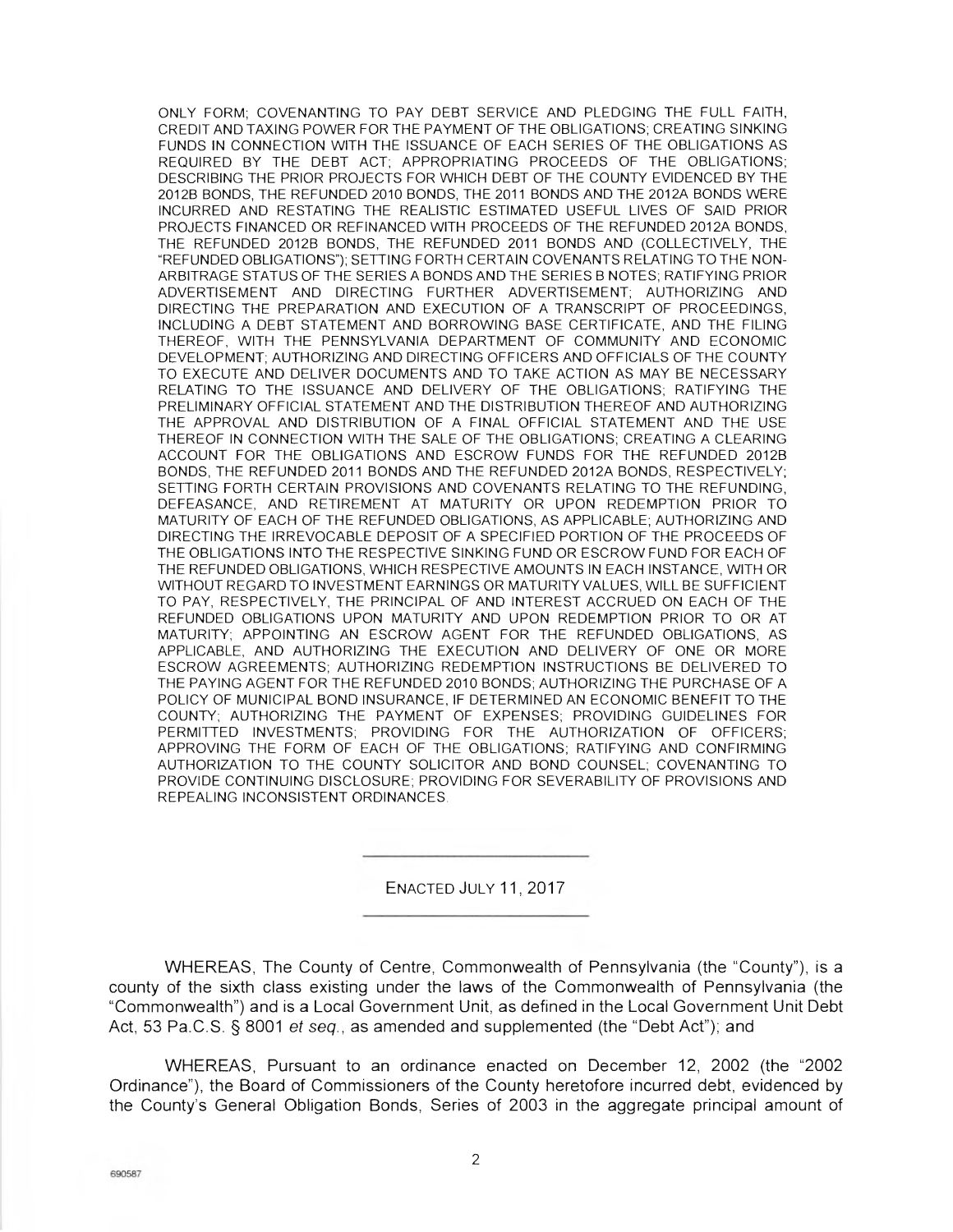\$39,985,000 (the "2003 Bonds") of which principal amount proceeds in the amount of \$22,860,000 were issued to provide funds to be applied, *inter alia*, for and toward certain capital projects (the "2003 Capital Project Bonds") consisting of (a) a new County corrections facility, (b) a new County fire training facility, and (c) improvements to the County Courthouse and other County buildings and facilities (collectively, the "2003 Capital Project"), which 2003 Capital Project was ascribed a reasonably estimated useful life in excess of forty (40) years; and

WHEREAS, Pursuant to an ordinance enacted on October 3, 2006 (the '2006 Ordinance"), the Board of Commissioners of the County heretofore incurred debt, evidenced by the County's General Obligation Bonds, Series of 2006 in the aggregate principal amount of \$10,000,000 (the "2006 Bonds") the proceeds of which series were applied for and toward (i) the advance refunding of a portion of the then outstanding principal amount of the 2003 Capital Project Bonds, and (ii) paying the costs of and expenses of issuing and insuring the 2006 Bonds; and

WHEREAS, Pursuant to an ordinance enacted on January 19, 2010 (the "2010 Ordinance"), the Board of Commissioners of the County heretofore incurred debt, evidenced by the County's General Obligation Bonds, Series of 2010 in the aggregate principal amount of \$5,515,000 (the "2010 Bonds"), of which \$1,645,000 aggregate principal amount, presently remains outstanding (the "Outstanding 2010 Bonds"); and

WHEREAS, The County heretofore issued the 2010 Bonds to provide funds to be applied for and toward (i) the current refunding of all of the then outstanding principal amount of the County's General Obligation Bonds, Series of 2004 (the "2004 Bonds"), and (ii) paying the costs of issuance of the 2010 Bonds; and

WHEREAS, The County issued the 2004 Bonds in the original principal amount of \$5,380,000 to advance refund all of its then-outstanding General Obligation Bonds, Series of 2000 (the "2000 Bonds"), which 2000 Bonds were issued to provide funds to be applied for and toward (A) the costs of certain capital projects, (B) payment of capitalized interest on the 2000 Bonds and (C) the costs of issuing the 2000 Bonds (collectively, the '2000 Capital Project"), which 2000 Capital Project was determined to have a useful life of, at least, forty (40) years from 2000; and

WHEREAS, Pursuant to an ordinance enacted on July 19, 2011 (the "2011 Ordinance"), the Board of Commissioners of the County heretofore incurred debt, evidenced by the County's General Obligation Bonds, Series of 2011 in the aggregate principal amount of \$9,175,000 (the "2011 Bonds"), of which \$3,850,000 aggregate principal amount, presently remains outstanding (the "Outstanding 2011 Bonds"); and

WHEREAS, The County heretofore issued the 2011 Bonds to provide funds to be applied for and toward (i) the current refunding of a portion of the outstanding principal amount of the 2006 Bonds, and (ii) paying the costs of and expenses of issuing the 2006 Bonds; and

WHEREAS, Pursuant to an ordinance enacted on February 14, 2012 (the "2012 Ordinance"), the Board of Commissioners of the County heretofore incurred debt, evidenced by the County's General Obligation Bonds, Series A of 2012 in the aggregate principal amount of \$9,970,000 (the "2012A Bonds"), of which \$5,435,000 aggregate principal amount, presently remains outstanding (the "Outstanding 2012A Bonds"); and

WHEREAS, The County heretofore issued the 2012A Bonds to undertake the advance refunding, defeasance and redemption of all of the then outstanding 2003 Capital Project Bonds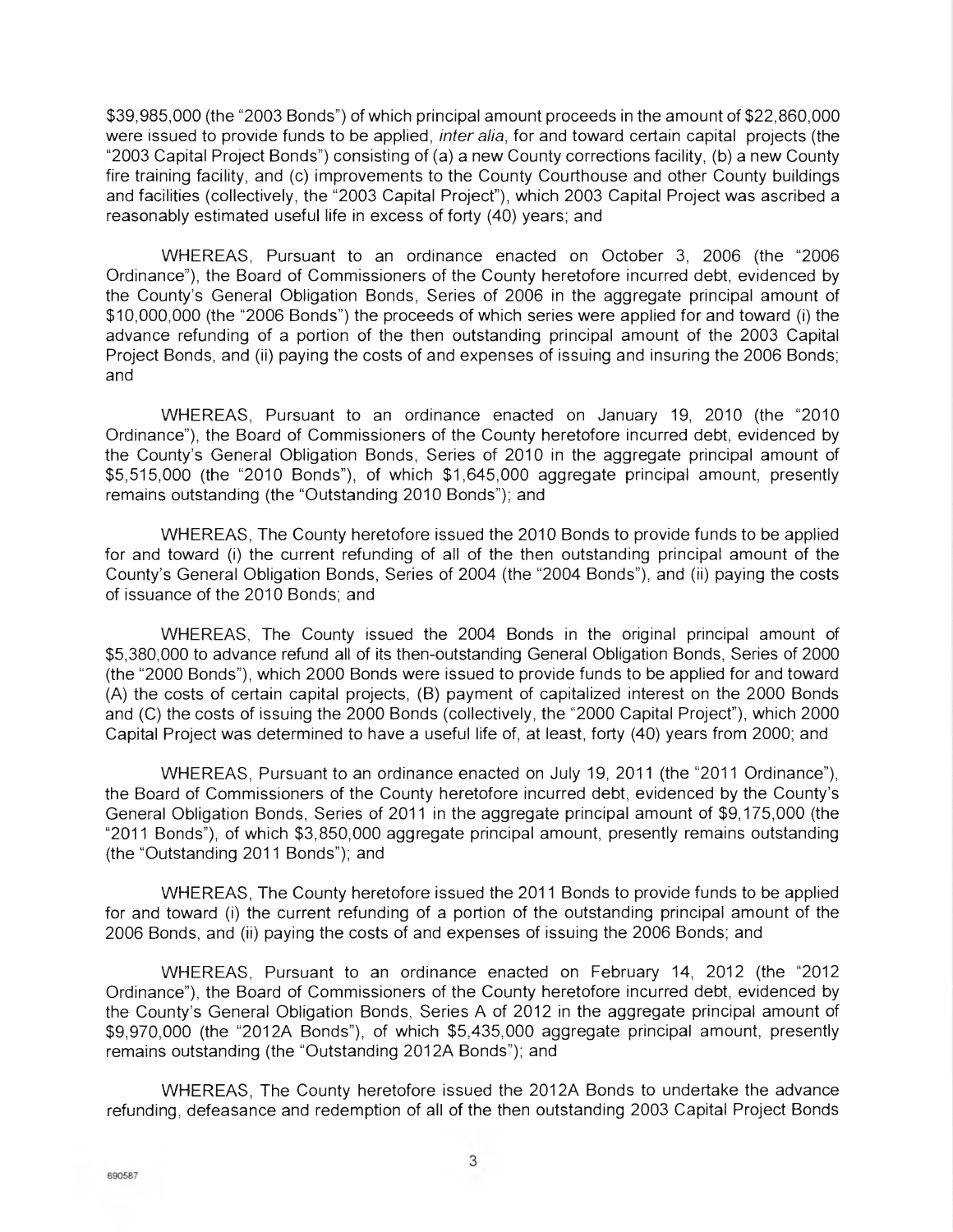(the '2012 Refunding Project"), and including as part thereof the payment of the cost of issuing, the debt incurred to pay the 2012 Refunding Project; and

WHEREAS, Pursuant the 2012 Ordinance, the Board of Commissioners of the County heretofore incurred debt, evidenced by the County's General Obligation Bonds, Series B of 2012 in the aggregate principal amount of \$15,315,000 (the "2012B Bonds"), of which \$15,285,000 aggregate principal amount, presently remains outstanding (the "Outstanding 2012B Bonds"); and

WHEREAS, The County heretofore issued the 2012B Bonds to provide funds to be applied for and toward (i) the purchase, acquisition, installation and initial operational and training support of equipment and upgrades to the County Emergency Management and Communication System and (ii) the purchase and acquisition of real property for county government purposes and the planning, design, purchase, acquisition, installation, construction, equipping and furnishing of repairs, renovations, upgrades and improvements within and to the County Courthouse and other building and facilities owned by the County and operated thereby in execution of its governmental functions, with all of the foregoing capital projects constituting, collectively, the "2012 Capital Project"; and

WHEREAS, With respect to the 2012 Capital Project, the County, having heretofore obtained realistic cost estimates for each component thereof from persons qualified by education, training and experience to provide such cost estimates, heretofore determined the estimated useful life for each component of the 2012 Capital Project to be not less than fifteen (15) years; and

WHEREAS, The Board of Commissioners of the County has determined to undertake a project, as such term is defined in the Debt Act, consisting of the advance refunding, defeasance and redemption of (i) all or a portion of the Outstanding 2012B Bonds (hereinafter referred to as the "Refunded 2012B Bonds") and the undertaking of this refunding as the "Series A Refunding Project"), and including as part thereof the payment of the cost of issuing, the debt hereafter incurred to pay the Series A Refunding Project; and

WHEREAS, The Board of Commissioners of the County has determined to undertake a project, as such term is defined in the Debt Act, consisting of the current refunding and redemption of all of the 2018 maturity of the Outstanding 2010 Bonds (hereinafter referred to as the "Refunded 2010 Bonds") and the undertaking of this refunding as the "Series B Refunding Project"), and including as part thereof the payment of the cost of issuing, the debt hereafter incurred to pay the Series B Refunding Project; and

WHEREAS, The Board of Commissioners of the County has determined to undertake a project, as such term is defined in the Debt Act, consisting of the (i) refunding to maturity of a portion of the 2020 maturity of the Outstanding 2011 Bonds (hereinafter referred to as the "Refunded 2011 Bonds") and (ii) refunding to maturity of a portion of the 2019 maturity of the Outstanding 2012A Bonds (hereinafter referred to as the "Refunded 2012A Bonds," and the collective undertaking of these refundings as the "Series C Refunding Project"), and including as part thereof the payment of the cost of issuing, the debt hereafter incurred to pay the Series C Refunding Project; and

WHEREAS, TD Bank, National Association, as successor to Commerce Bank, National Association, serves as paying agent for the 2011 Bonds, the 2012A Bonds, and the 2012B Bonds (the "Prior Bonds Paying Agent"); and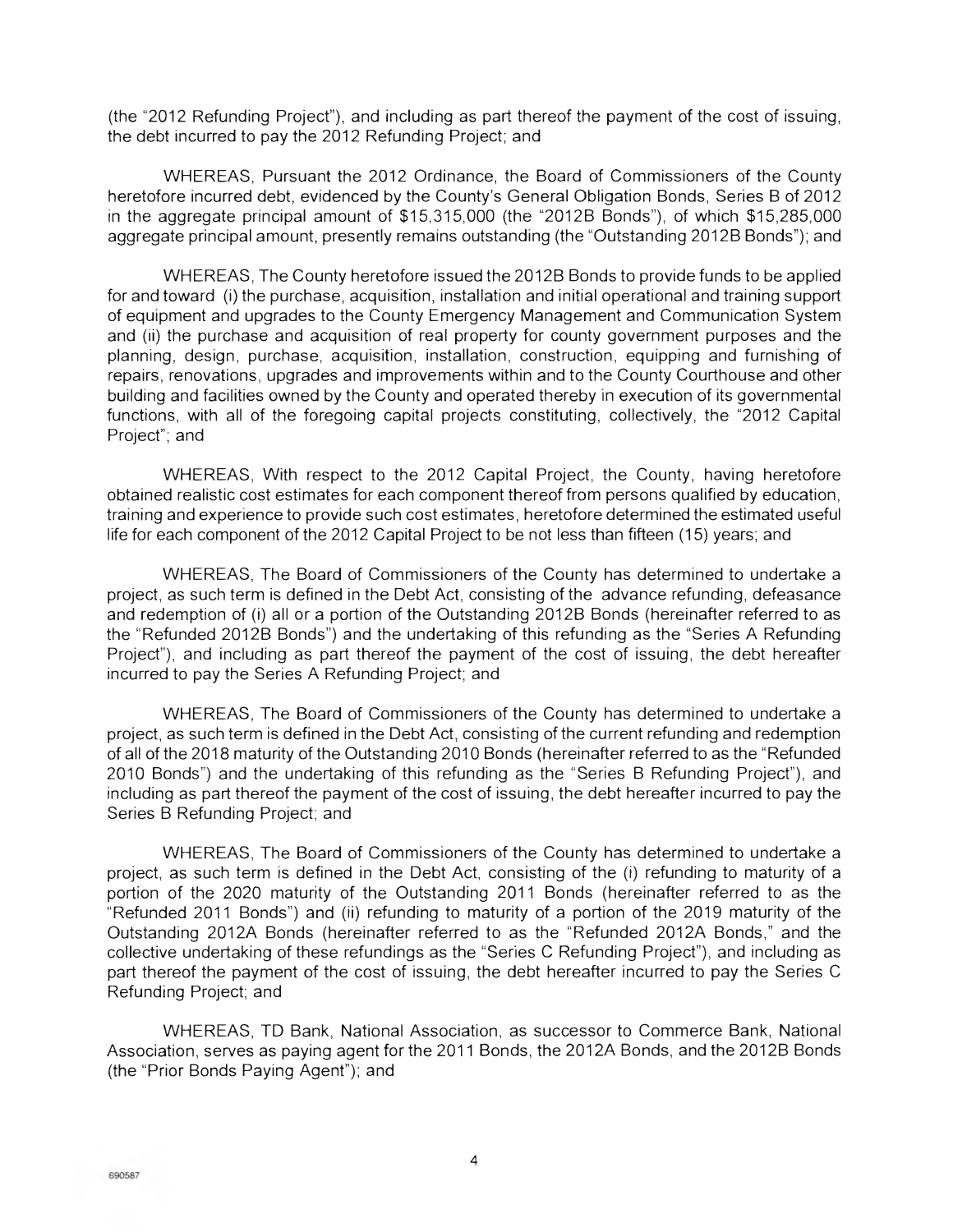WHEREAS, TD Bank, National Association, as successor to First National Trust Company, serves as paying agent for the 2010 Bonds (the 2010 Bonds Paying Agent"); and

WHEREAS, The Board of Commissioners of the County has determined to incur nonelectoral, tax-exempt, general obligation debt in the aggregate principal amount of \$17,500,000 by the issuance and sale of its General Obligation Bonds, Series A of 2017 (the "Series A Bonds"), in accordance with provisions of the Debt Act, with proceeds from the sale thereof, together with other available moneys, if any, to be applied for and toward the costs and expenses of the Series A Refunding Project, and to pay costs associated with issuance of and insurance, if applicable, on the same (collectively the "2017A Project"); and

WHEREAS, The Board of Commissioners of the County has determined to incur nonelectoral, federally taxable, general obligation debt in the aggregate principal amount of \$1,000,000 by the issuance and sale of its General Obligation Notes, Series B of 2017 (the "Series B Notes"), in accordance with provisions of the Debt Act, with proceeds from the sale thereof, together with other available moneys, if any, to be applied for and toward the costs and expenses of the Series B Refunding Project; and to pay costs associated with issuance of and insurance, if applicable, on the same (collectively the "2017B Project"); and

WHEREAS, The Board of Commissioners of the County has determined to incur nonelectoral, tax-exempt, general obligation debt in the aggregate principal amount of \$500,000 by the issuance and sale of its General Obligation Notes, Series C of 2017 (Federally Taxable) (the "Series C Notes" and together with the Series A Bonds and the Series B Notes, the "2017 Obligations" or "Obligations"), in accordance with provisions of the Debt Act, with proceeds from the sale thereof, together with other available moneys, if any, to be applied for and toward the costs and expenses of the Series C Refunding Project, and to pay costs associated with issuance of and insurance, if applicable, on the same (collectively the "2017C Project," and together with the 2017A Project and the 2017B Project, the "2017 Project"); and

WHEREAS, The total cost of the 2017 Project is estimated not to exceed \$19,000,000; and

WHEREAS, The County intends to issue the Obligations in accordance with the terms of this Ordinance and the Debt Act to pay the costs of the 2017 Project; and

WHEREAS, The County has heretofore authorized Eckert Seamans Cherin & Mellott, LLC, of Harrisburg, Pennsylvania, to act as its bond counsel with respect to legal matters associated with the financing of the 2017 Project; and

WHEREAS, PNC Capital Markets LLC, Wilkes-Barre, Pennsylvania, (the "Purchaser") has presented to the County a bond purchase proposal (the "Bond Purchase Proposal") for the purchase of the Obligations; and

WHEREAS, The County desires to approve and authorize the 2017 Project, issuance of the 2017 Obligations, acceptance of the Bond Purchase Proposal, the form of each Series of the 2017 Obligations, and the issuance of the Series A Bonds and the Series B Notes as tax-exempt obligations, and the Series C Notes as federally taxable obligations, and to authorize such further provisions as are required by law for the issuance of taxable and tax-exempt municipal obligations and further actions by its officers and professional advisors consistent with this Ordinance, the Debt Act, and all other applicable law.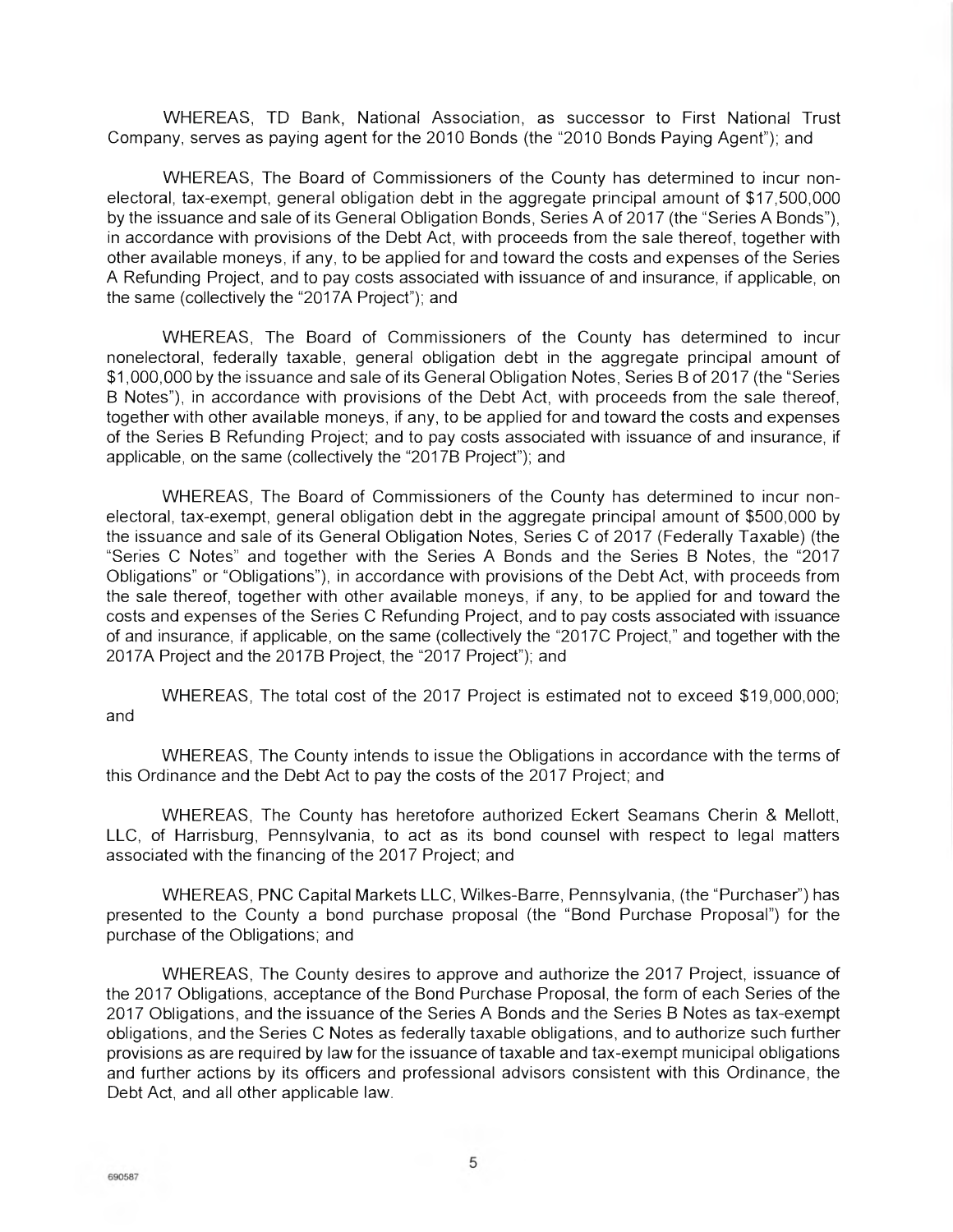**NOW, THEREFORE, BE AND** IT **HEREBY IS ORDAINED** by the Board of Commissioners of the County of Centre that:

## **SECTION 1. The 2017 Project.**

The County hereby combines the Series A Refunding Project, the Series B Refunding Project, the Series C Refunding Project and payment of costs of issuance of the Obligations, and authorizes and approves the undertaking as a project, as defined in and established by the Debt Act, the 2017 Project. The description of the 2017 Project, inclusive of the Series A Refunding Project, the Series B Refunding Project, and the Series C Refunding Project contained in the recitals to this Ordinance are hereby incorporated into this Section by reference as if set out at length. The foregoing recitals and all terms defined therein are incorporated herein, and such defined terms may hereafter be used as if set out at length.

The purpose of the Series A Refunding Project, pursuant to Section 8241(b)(1) of the Debt Act, is to reduce total debt service over the remaining life of the Series A Bonds as compared to the outstanding debt on the 2012B Bonds. The purpose of the Series B Refunding Project, pursuant to Section 8241(b)(5) of the Debt Act, is to substitute notes for bonds. The purpose of the Series C Refunding Project, pursuant to Section 8241 (b)(5) of the Debt Act, is to substitute notes for bonds.

## **SECTION 2. Incurrence of Indebtedness.**

For the purpose of providing funds for and toward the payment of costs, as such term is used in the Debt Act, of the Series A Refunding Project and for the costs of issuance of the hereinafter defined Series A Bonds, the incurring of non-electoral, tax-exempt, general obligation debt by the County in the maximum aggregate principal amount of \$17,500,000 is hereby authorized. Such debt shall be evidenced by the issuance by the County of its General Obligation Bonds, Series A of 2017, or such other designation as may be deemed appropriate, in the maximum aggregate principal amount of \$17,500,000 (the "Series A Bonds").

For the purpose of providing funds for and toward the payment of costs, as such term is used in the Debt Act, of the Series B Refunding Project and for the costs of issuance of the hereinafter defined Series B Notes, the incurring of nonelectoral, general obligation debt by the County in the maximum aggregate principal amount of \$1,000,000 is hereby authorized. Such debt shall be evidenced by the issuance by the County of its General Obligation Notes, Series B of 2017, or such other designation as may be appropriate, in the maximum aggregate principal amount of \$1,000,000 (the "Series B Notes").

For the purpose of providing funds for and toward the payment of costs, as such term is used in the Debt Act, of the Series C Refunding Project and for the costs of issuance of the hereinafter defined Series C Notes, the incurring of nonelectoral, tax-exempt, federally taxable, general obligation debt by the County in the maximum aggregate principal amount of \$500,000 is hereby authorized. Such debt shall be evidenced by the issuance by the County of its General Obligation Notes, Series C of 2017 (Federally Taxable), or such other designation as may be appropriate, in the maximum aggregate principal amount of \$500,000 (the "Series C Notes" and together with the Series A Bonds and the Series B Notes, the "2017 Obligations" or "Obligations").

## **SECTION 3. Approval of Private Sale By Negotiation.**

After considering the advantages and disadvantages of the various methods of sale of the Obligations permitted by the Debt Act and of current market conditions and the structure of the 2017 Project, the Board of Commissioners hereby determines that a private sale by negotiation is in the best financial interest of the County.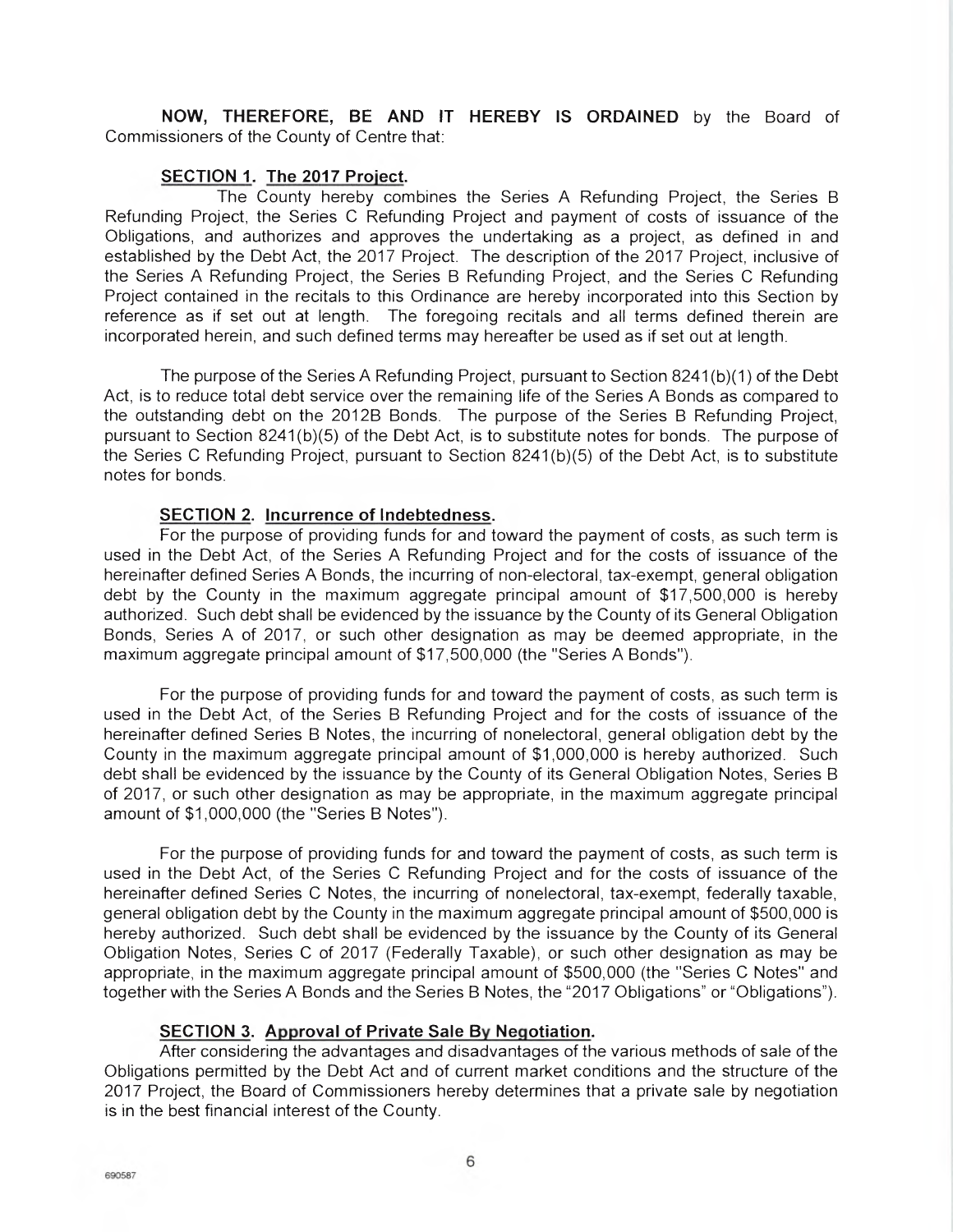## **SECTION 4. Acceptance of Bond Purchase Proposal, Addendum.**

(a) The Purchaser has submitted the Bond Purchase Proposal to the County for the purchase of all, but not less than all, of the 2017 Obligations, maturing and bearing interest rates, terms and other provisions not inconsistent with this Ordinance. The Bond Purchase Proposal is hereby approved and accepted and, as approved and accepted is referred to, hereinafter, as the Bond Purchase Agreement. Proper Officers (as hereinafter defined) are authorized to execute, attest and seal the Bond Purchase Agreement and to deliver an executed counterpart thereof to the Purchaser. It is hereby authorized and directed that the Purchaser shall, subsequent to the enactment of this Ordinance, submit to the County an addendum to the Bond Purchase Agreement that shall set forth the final terms for the sale and purchase of the 2017 Obligations, including, but not limited to: the underwriting discount, and the net original issue discount or premium, if any (the "Addendum").

(b) The Addendum to the Bond Purchase Agreement shall be submitted to the Chairman, or, if he is unavailable for any reason, to the Vice Chairman, of the Board of Commissioners of the County for approval and acceptance, which Addendum shall be consistent with the provisions set forth in the Bond Purchase Agreement and in this Ordinance, and shall contain for each series of the Obligations (i) such insertions as to interest rates, principal amounts, maturity dates and redemption provisions and related matters, and (ii) such deletions and amendments as the Chairman or Vice Chairman, upon the advice of the County Solicitor and bond counsel shall approve. The execution and delivery of the Addendum by the Chairman or Vice Chairman of the Board of Commissioners and an attesting officer of the Board of Commissioners shall constitute conclusive evidence of such approval.

(c) In order to be accepted by the Chairman, or if the Chairman is unavailable, the Vice Chairman, of the Board of Commissioners, the Addendum must meet the following requirements:

(I) The aggregate principal amount of the 2017 Obligations shall not exceed \$19,000,000, with the aggregate principal amount of the Series A Bonds not to exceed \$17,500,000, the aggregate principal amount of the Series B Notes not to exceed \$1,000,000 and with the aggregate principal amount of the Series C Notes not to exceed \$500,000;

(ii) The principal amount scheduled to mature in each year for each series of the Obligations shall not exceed the principal amount shown on Schedule A, attached hereto and incorporated herein, with respect to the Series A Bonds, on Schedule B, attached hereto and incorporated herein, with respect to the Series B Notes, on Schedule C, attached hereto and incorporated herein, with respect to the Series C Notes, and further, the rate of interest, per annum, for each maturity of the 2017 Obligations shall not exceed the rates set forth in Schedule A, Schedule B, and Schedule C, respectively;

(iii) The aggregate purchase price for each of the Series A Bonds, the Series B Notes and the Series C Notes to be purchased pursuant to such Bond Purchase Agreement, shall not be less than 95.0% nor more than 125.0% of the total of (A) the aggregate principal amount thereof, (B) reduced by underwriter's discount, (C) reduced or increased by any net original issue discount or premium, if any, and (D) plus accrued interest, if any;

(iv) The underwriting discount shall not exceed \$6.00 per \$1,000 of the principal amount of the Obligations;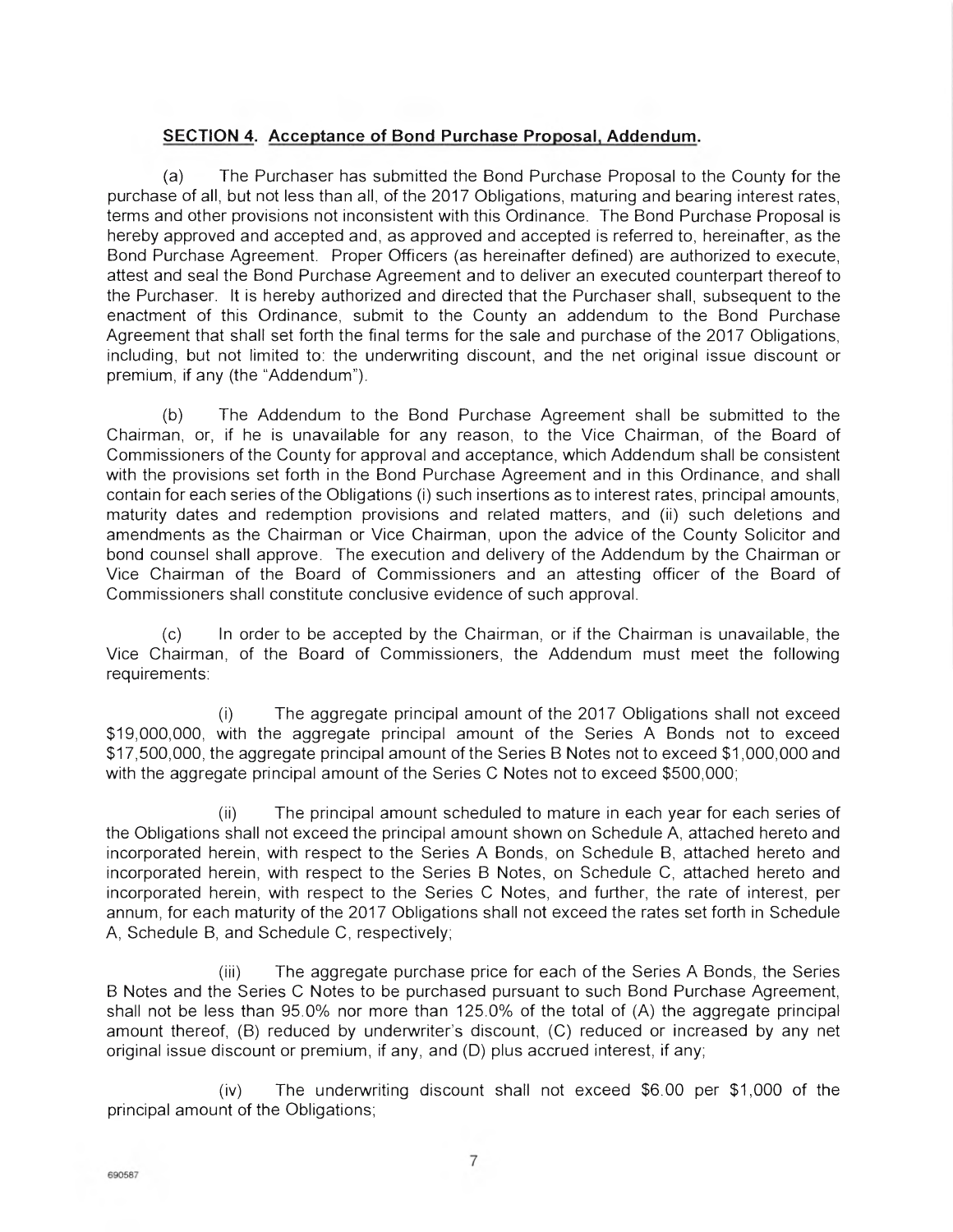(v) The Addendum must specifically identify (A) the portion of the Outstanding 2010 Bonds that will thereby constitute the "Refunded 2010 Bonds", (B) the portion of the Outstanding 2011 Bonds that will thereby constitute the "Refunded 2011 Bonds", (C) the portion of the Outstanding 2012A Bonds that will thereby constitute the "Refunded 2012A Bonds", and (D) the portion of the Outstanding 2012B Bonds that will thereby constitute the "Refunded 2012B Bonds"), which refunded portions shall thereby collectively constitute the "Refunded Obligations";

(vi) The net present value savings of the 2017 Project shall not be less than \$500,000, and for such purpose, the net present value savings shall be net of the costs of issuance, including insurance, if applicable;

(vii) The Addendum must identify the Bond Insurer, if any; and

(viii) The 2017 Obligations contemplated by the Addendum must conform to the requirements of the Debt Act.

(d) The execution and delivery of the Bond Purchase Agreement, concurrent with the enactment of this Ordinance, and of the Addendum, subsequent to the enactment of this Ordinance, by the Proper Officers of the County, as specified where appropriate, shall constitute acceptance hereunder of the Bond Purchase Agreement and of the Addendum. Upon acceptance of the Bond Purchase Agreement by enactment of this Ordinance and acceptance of the Addendum, the 2017 Obligations shall be and are hereby awarded and sold unto the Purchaser in accordance with the requirements set forth in the preceding provisions of this Section 4, in accordance with all the terms of the Bond Purchase Agreement and of the Addendum. Proper Officers are authorized and directed to accept the Addendum by signing it, to return it to the Purchaser and to file a copy of the same with the records of the County. Upon acceptance and execution of the Addendum, the Bond Purchase Agreement and the Addendum shall constitute one agreement by and between the County and the Purchaser and shall be construed in all respects as one agreement, which hereinafter is referred to, for convenience as the Bond Purchase Agreement, which Bond Purchase Agreement, together with this Ordinance, shall constitute a contract between the County and the Purchaser.

(e) A Proper Officer of the County is hereby authorized and directed to deliver the 2017 Obligations to the Purchaser and receive payment therefor on behalf of the County after sale of the same in the manner required by law and the terms of this Ordinance. Proper Officers of the County are hereby authorized and directed to transfer and invest funds, to pay all necessary, usual and proper costs of issuance of the 2017 Obligations, to execute and deliver such documents and to do all such other acts, upon advice of the County Solicitor and bond counsel, as are reasonably necessary to ensure a satisfactory settlement of the sale of the 2017 Obligations, and a proper application of the proceeds thereof to the 2017 Project.

## **SECTION 5. Maturity and Interest Rates.**

(a) Series A Bonds. The rate of interest or yield, as applicable, per annum for each maturity of the Series A Bonds shall not exceed the rates set forth in Schedule A attached hereto and incorporated herein; Provided, however, that in the case of term bonds, the applicable rate shall be the rate set forth in Schedule A for the relevant maturity date of such term bonds. The principal amount of Series A Bonds scheduled to mature or to be subject to mandatory redemption, as the case may be, annually shall not exceed the principal sum in each year set forth in Schedule A attached hereto.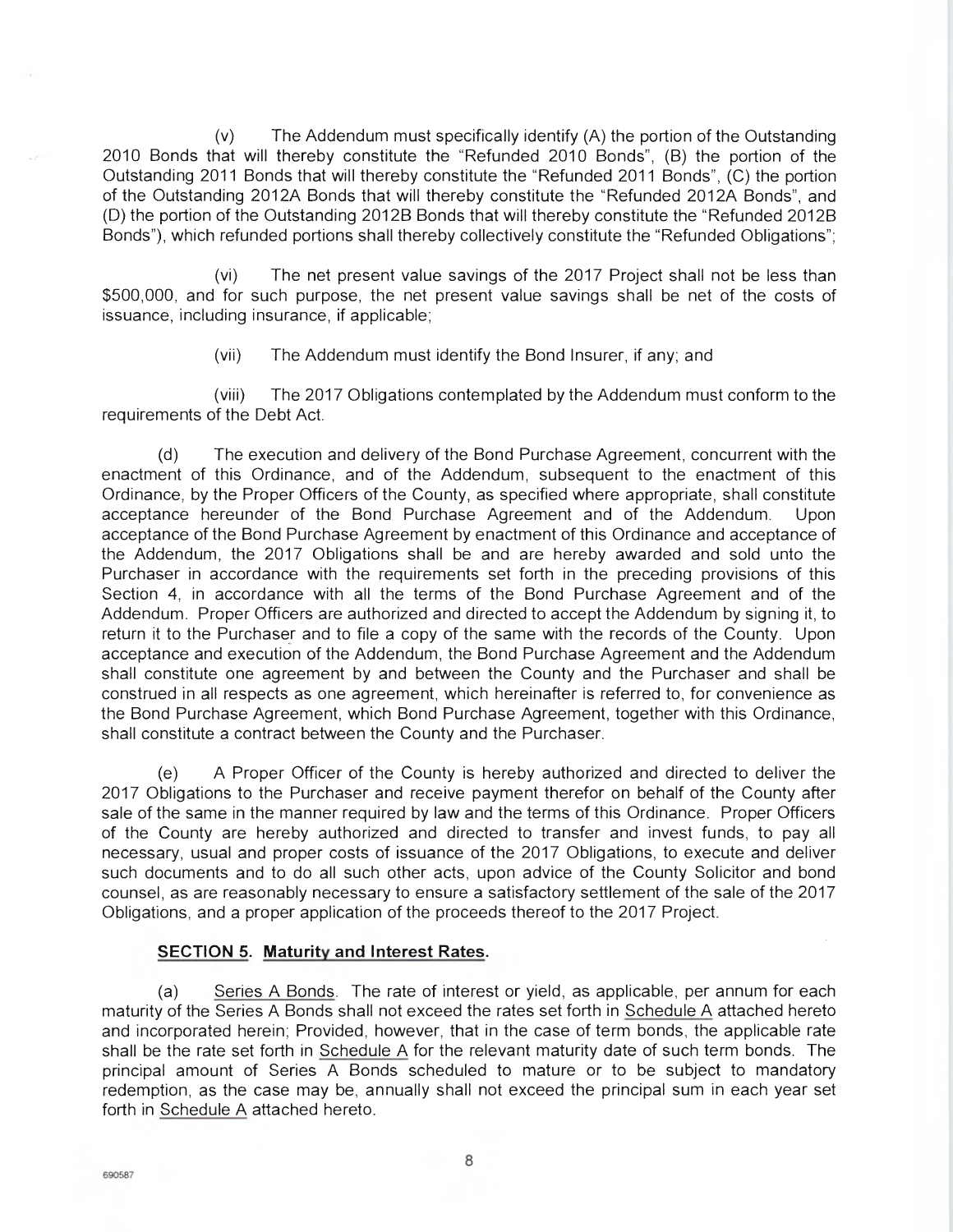(b) Series B Notes. The rate of interest or yield, as applicable, per annum for each maturity of the Series B Notes shall not exceed the rates set forth in Schedule B attached hereto and incorporated herein; Provided, however, that in the case of term bonds, the applicable rate shall be the rate set forth in Schedule B for the relevant maturity date of such term bonds. The principal amount of Series B Notes scheduled to mature or to be subject to mandatory redemption, as the case may be, annually shall not exceed the principal sum in each year set forth in Schedule B attached hereto.

(c) Series C Notes. The rate of interest or yield, as applicable, per annum for each maturity of the Series C Notes shall not exceed the rates set forth in Schedule C attached hereto and incorporated herein; Provided, however, that in the case of term bonds, the applicable rate shall be the rate set forth in Schedule C for the relevant maturity date of such term bonds. The principal amount of Series C Notes scheduled to mature or to be subject to mandatory redemption, as the case may be, annually shall not exceed the principal sum in each year set forth in Schedule C attached hereto.

## **SECTION 6. Appointment of Paying Agent, Registrar and Sinking Fund Depository.**

TD Bank, National Association is hereby appointed Paying Agent ("Paying Agent") and Registrar ('Registrar") for the Obligations and Sinking Fund Depository ("Sinking Fund Depository") for the 2017 Sinking Funds created hereby. The Chairman or the Vice Chairman, or any other Proper Officer of the County designated by either of the foregoing officers, is hereby authorized and directed to contract with TD Bank, National Association, having a corporate trust office in Philadelphia, Pennsylvania and Cherry Hill, New Jersey, for its services as Sinking Fund Depository, Paying Agent and Registrar at such initial and annual charges as shall be appropriate and reasonable for such services. The County may, by resolution, from time to time appoint a successor Paying Agent, Sinking Fund Depository or Registrar to fill a vacancy or for any other reason.

## **SECTION** 7. **Form of Bond, Interest Payment Dates and Record Dates.**

The Obligations shall be issued in fully registered form without coupons and shall be numbered in such manner as may be satisfactory to the County and the Paying Agent. Pursuant to recommendations promulgated by the Committee on Uniform Security Identification Procedures, "CUSIP" numbers may be printed on the Obligations. Each Bond shall be dated as of the dated date (the "Dated Date"), which date shall be on or about the date of delivery as more fully specified in the Bond Purchase Agreement. The Obligations shall be issued in denominations of \$5,000 or any whole multiple thereof, and shall bear interest payable initially on a date as shall be specified in the Addendum (the "Initial Interest Payment Date"), and on each January 1 and July 1 (each, an "Interest Payment Date") thereafter, from the Interest Payment Date, as the case may be, next preceding the date of registration and authentication of each Bond, unless: (a) such Bond is registered and authenticated as of an Interest Payment Date, in which event such Bond shall bear interest from such Interest Payment Date; or (b) such Bond is registered and authenticated after a Record Date (hereinafter defined) and before the succeeding Interest Payment Date, in which event such Bond shall bear interest from such succeeding Interest Payment Date; or (c) such Bond is registered and authenticated prior to the Record Date (hereinafter defined) preceding the Initial Interest Payment Date, in which event such Bond shall bear interest from the Dated Date; or (d) as shown by the records of the Paying Agent, interest on such Bond shall be in default, in which event such Bond shall bear interest from the date on which interest was last paid on such Bond until the principal sum hereof is paid.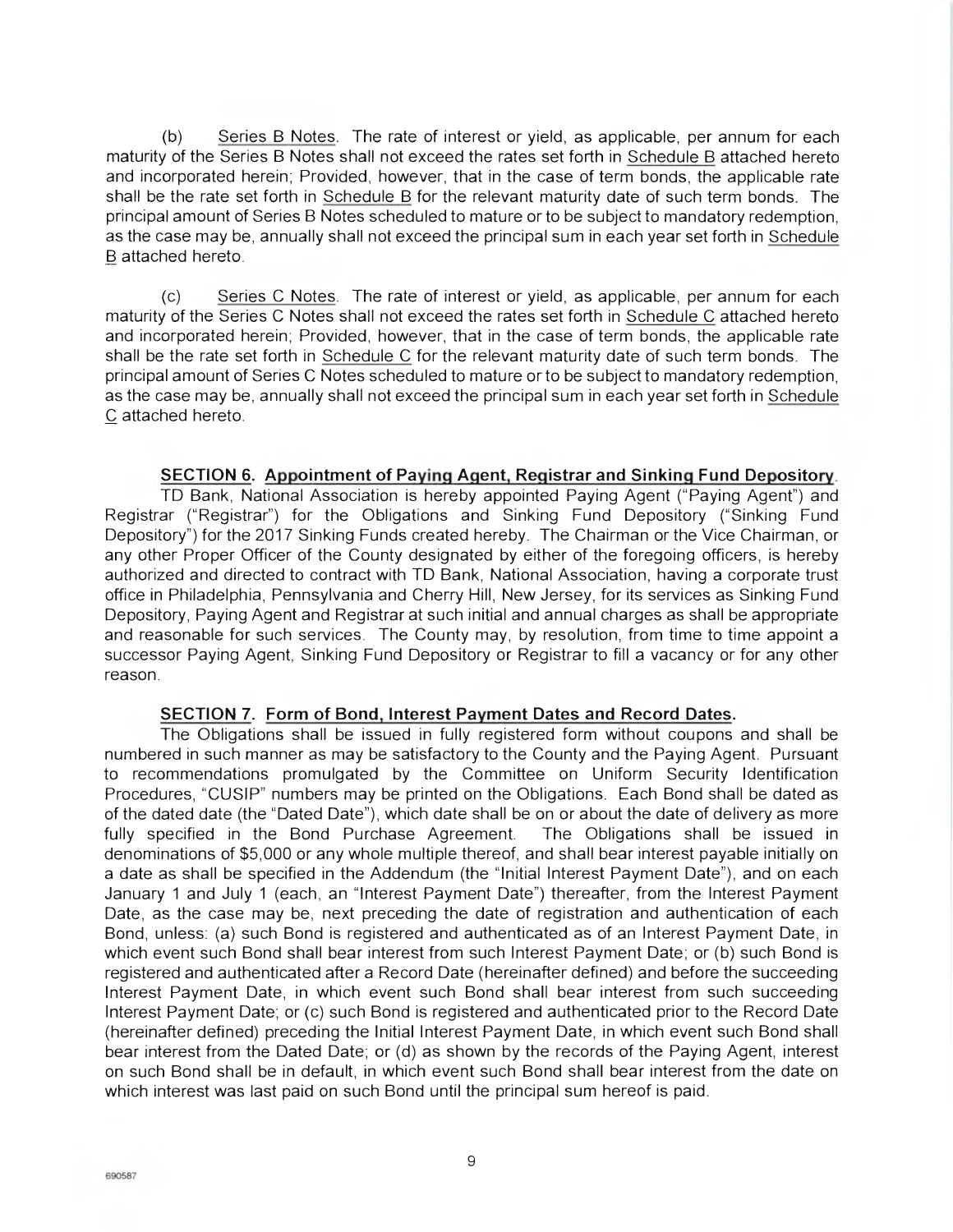If the date for payment of the principal of, premium, if any, or interest on any Obligation shall be a Saturday, Sunday, legal holiday or a day on which banking institutions in the Commonwealth are authorized or required by law or executive order to close, then the date of such payment shall be the next succeeding day which is not a Saturday, Sunday, legal holiday or a day on which banking institutions are authorized or required to close, and payment on such subsequent day shall have the same force and effect as if made on the nominal date established for such payment.

The term "Record Date" with respect to any Interest Payment Date shall mean the close of business on the fifteenth (15<sup>th</sup>) day (whether or not a day on which the Paying Agent is open for business) next preceding each Interest Payment Date. The person in whose name any Obligation is registered at the close of business on any Record Date with respect to any Interest Payment Date shall be entitled to receive the interest payable on such Interest Payment Date notwithstanding the cancellation of such Obligation upon any transfer or exchange thereof subsequent to such Record Date and prior to such Interest Payment Date, except if and to the extent that the County defaults in the payment of the interest due on such Interest Payment Date, in which case such defaulted interest shall be paid to the persons in whose names outstanding Obligations are registered at the close of business on a special record date established by the Paying Agent, notice of which shall have been mailed to all registered owners of Obligations not less than ten (10) days prior to such date. Such notice shall be mailed to the persons in whose names the Obligations are registered at the close of business of the fifth (5th) day preceding the date of mailing.

## **SECTION 8. Bond Register, Registrations and Transfer.**

The County shall cause to be kept at the designated corporate trust office of the Paying Agent a register ('Bond Register") in which, subject to such reasonable regulations as it may prescribe, the County shall provide for the registration of Obligations and the registration of transfers and exchanges of Obligations. No transfer or exchange of any Obligation shall be valid unless made at such office and registered in the Bond Register.

Upon surrender of any Obligation at the designated corporate trust office of the Paying Agent for registration of transfer, the County shall execute and the Paying Agent shall authenticate and deliver in the name of the transferee or transferees, a new Obligation or Obligations of any authorized denomination, of the same interest rate and maturity and series, and in the same aggregate principal amount as the Obligation so surrendered.

Any Obligation shall be exchangeable for other Obligations of the same maturity and interest rate and series, in any authorized denomination, in an aggregate principal amount equal to the principal amount of the Obligation or Obligations presented for exchange. Upon surrender of any Obligation for exchange at the designated corporate trust office of the Paying Agent, the County shall execute and the Paying Agent shall authenticate and deliver in exchange therefor the Obligation or Obligations which the owner making the exchange shall be entitled to receive.

All Obligations issued upon any registration of transfer or exchange shall be valid obligations of the County, evidencing the same debt and entitled to the same benefits under this Ordinance as the Obligations surrendered for such registration of transfer or exchange.

Every Obligation presented or surrendered for registration of transfer or exchange shall be duly endorsed, or be accompanied by a written instrument of transfer, in form and with guaranty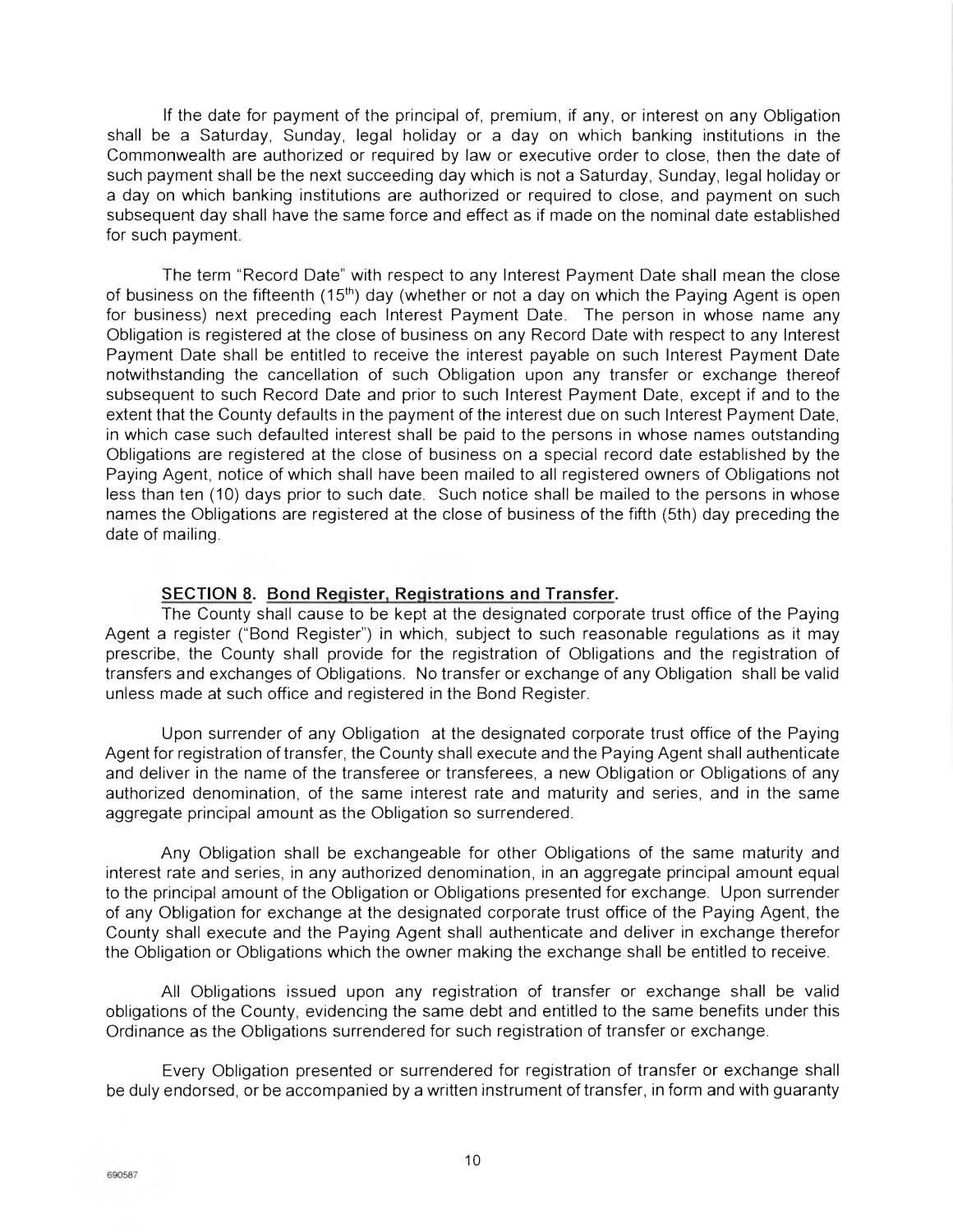of signature satisfactory to the County and the Registrar, duly executed by the registered owner thereof or his duly authorized agent or legal representative.

No service charge shall be made for any transfer or exchange of any Obligation, but the County may require payment of a sum sufficient to cover any tax or other governmental charge that may be imposed in connection with any transfer or exchange of Obligations.

The County and the Paying Agent shall not be required to: (a) issue, or register the transfer or exchange of, any Obligation during the period beginning at the opening of business on any Record Date for interest payments and ending at the close of business on such Interest Payment Date; (b) issue, or register the transfer or exchange of, any Obligation during the period beginning at the opening of business on the 15th day next preceding any date of selection of Obligations to be redeemed and ending at the close of business on the date the notice of redemption shall be mailed; (c) issue, or register the transfer or exchange of, any Obligation during the period beginning at the opening of business on the first business day next succeeding the business day the Paying Agent determines the registered owners of the Obligations to receive notice of any Special Record Date and the close of business on the Special Record Date; or (d) register the transfer or exchange of any Obligation after it has been selected or called for redemption, in whole or in part.

## **SECTION 9. Execution and Authentication.**

The Obligations shall be executed on behalf of the County by the Chairman or the Vice Chairman of the Board of Commissioners, and shall have the corporate seal of the County affixed thereto (or a facsimile thereof), duly attested by the County Administrator and said officers are hereby authorized and directed to execute the Obligations. Any member of the Board of Commissioners not hereby required to execute the Obligations may, nevertheless, execute the Obligations, and any such member of the Board of Commissioner shall, likewise, constitute a Proper Officer. The Obligations shall be authenticated by the manual execution of the Certificate of Authentication by a duly authorized officer of the Paying Agent. No Obligation shall be valid until such Certificate of Authentication shall have been duly executed by the Paying Agent and such authentication shall be conclusive and the only proof that any Obligation has been issued pursuant to this Ordinance and is entitled to any benefits conferred thereon under the provisions of this Ordinance. To the extent that any one signature on an Obligation including the signature of an officer of the Paying Agent) is manual, all other signatures may be by facsimile. The Chairman of the Board of Commissioners or County Administrator or any of such officers is hereby authorized and directed to deliver, or cause the delivery of, the Obligations to the Purchaser and receive payment therefor on behalf of the County after sale of the same in the manner required by law and this Ordinance.

## **SECTION 10. Book-Entry Only Registration.**

The County authorizes and approves the sale and purchase of the Obligations as bookentry only obligations with The Depository Trust Company, New York, New York ("DTC"). If required, Proper Officers of the County are authorized and directed to execute DTC's Letter of Representations, in substantially the form submitted to the County for execution, and such other documents as shall be necessary to complete the sale of the Obligations as book-entry obligations.

The Obligations, upon original issuance, are expected to be issued in the form of a single, fully registered bond or note for each maturity, in denominations equal to the principal amount of Obligations of such series maturing on each such date, and shall be delivered, physically or constructively, to DTC or its nominee, CEDE & CO, pursuant to arrangements between DTC and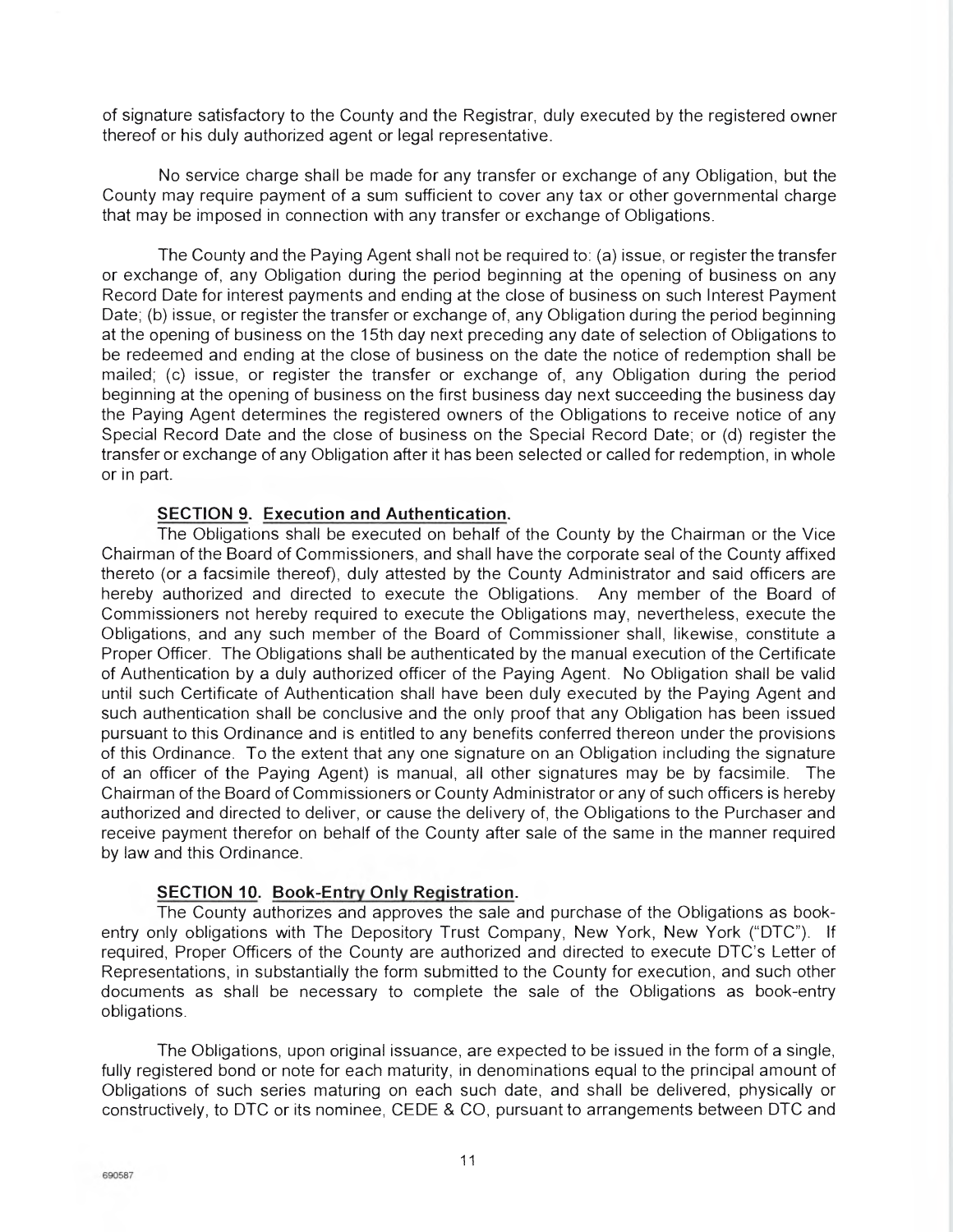the Paying Agent. Each such Obligation shall be registered on the registration books kept by the Paying Agent, as registrar and transfer agent, in the name of DTC or, at DTC's option, in the name of CEDE & CO, as DIG's nominee, and no beneficial owners thereof will receive certificates representing their respective interest in such Obligations. Purchaser shall initially provide to the Paying Agent a list of the registered owners (beneficial owners under the book-entry only system) which list shall be continuously updated so long as the Obligations are issued under the bookentry only system. For purposes of this Ordinance, so long as the Obligations are issued under the book-entry only system, the registered owners shall mean the beneficial owners under the book-entry only system, and, where necessary, DIG or its nominee, CEDE & CO.

So long as any of the Obligations are registered in the name of DIG or its nominee, CEDE & CO., to the extent available, the Paying Agent shall transfer, on each Interest Payment Date, the amount of interest and principal, as applicable, due on each such date to DTC, at the addresses set forth in the Letter of Representation, which amounts so transferred, shall be, on the interest and principal payment date, at the principal office of DTC, "good funds next day." All payments made by the Paying Agent to DTC or its nominee shall fully satisfy the County's obligations to pay principal and interest, or maturity amount, as applicable, and any applicable redemption premium, on such Obligations to the extent of such payments, and no beneficial owner of any interest in any Obligation registered in the name of DTC or its nominee shall have any recourse against the County hereunder for any failure by DTC or any participant therein to remit such payments to the beneficial owners of such Obligations.

So long as DIG or its nominee, CEDE & CO., is the registered owners of the Obligations, if all or less than all of the Obligations of a particular series and maturity are to be redeemed, the Paying Agent shall notify DTC within the time periods described in the Letter of Representation. If less than all of the Obligations of a particular series and maturity are to be redeemed, the Obligations to be redeemed shall be selected by the County in any order the County may decide and within a maturity by lot selected by DTC. In the event that DTC or its nominee, CEDE & CO., is not the registered owner of the Obligations, then the selection by lot within a maturity of the Obligations to be redeemed shall be made by the Paying Agent. Any such redemption shall be upon payment of the principal amount to be redeemed, together with accrued interest to the date fixed for redemption.

The County or DIG may elect to terminate the book-entry only system with respect to the Obligations by giving notice to the Paying Agent in accordance with DIG's Letter of Representations. Upon termination of the book-entry only system, bond and note certificates are required to be printed and delivered in accordance with this Ordinance.

Upon termination of the book-entry only system, this Section, as applicable to the bookentry only system, shall become null and void. All other Sections of this Ordinance shall remain in full force and effect with regard to the Obligations.

## **SECTION 11. General Obligation Covenant.**

The Obligations are hereby declared to be general obligations of the County. The County hereby covenants with the registered owners from time to time of the Obligations outstanding pursuant to this Ordinance that it will include the amount of the debt service as specified in this Section or such lesser amount as set forth in the Addendum, subject to appropriate adjustment in the event of the optional redemption of any Obligations prior to maturity, on the Obligations for each fiscal year in which such sums are payable, in its budget for that year, will appropriate such amounts for such payments and will duly and punctually pay or cause to be paid the principal of the Obligations and the interest thereon on the dates, at the places and in the manner stated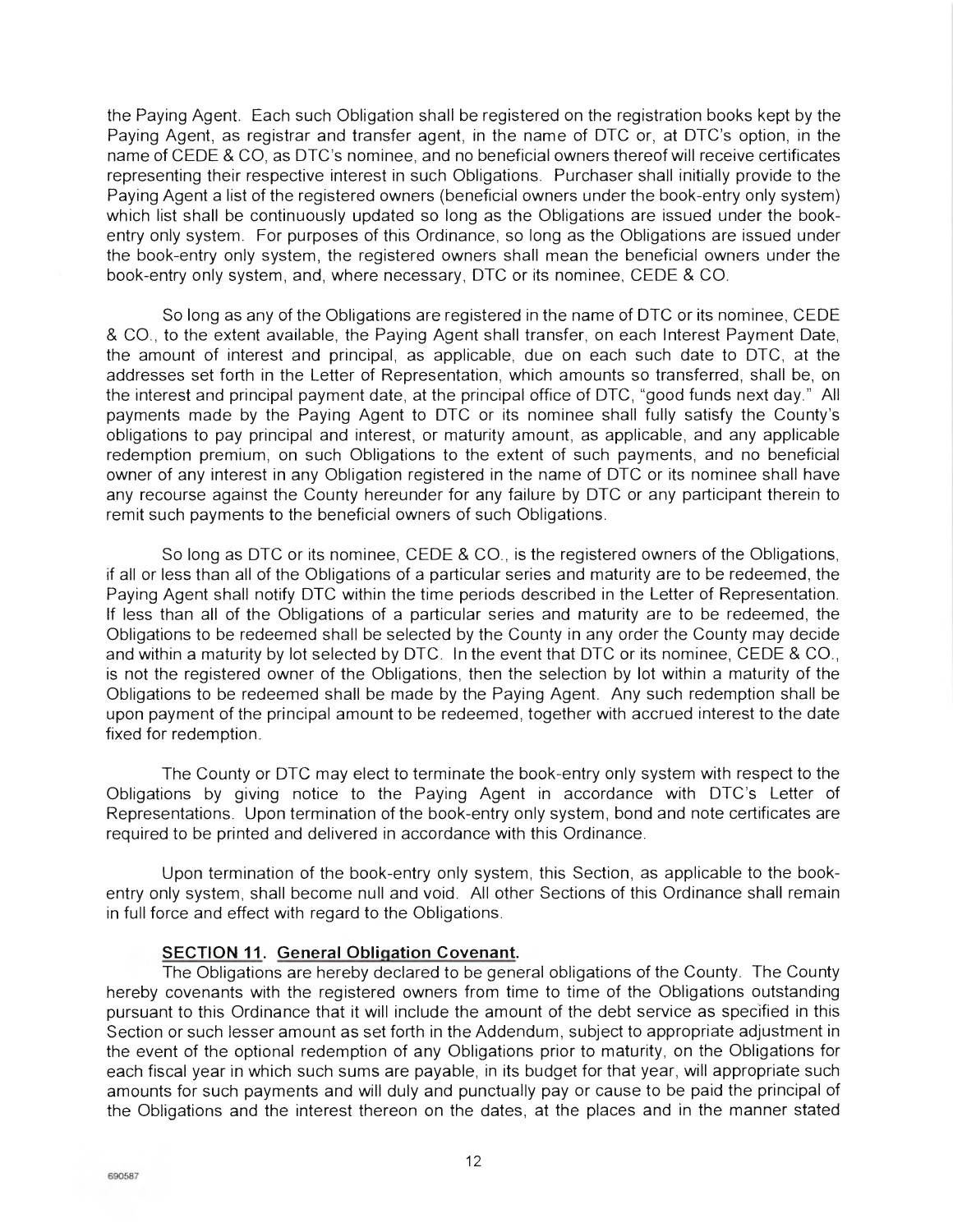therein, according to the true intent and meaning thereof, and for such budgeting, appropriation and payment, the County does hereby pledge its full faith, credit and taxing power. The maximum amount of the debt service, which the County hereby covenants to pay on the Series A Bonds in each year, is shown on Schedule A which is attached hereto and incorporated herein by reference as if set out here at length. The maximum amount of the debt service, which the County hereby covenants to pay on the Series B Notes in each year, is shown on Schedule B which is attached hereto and incorporated herein by reference as if set out here at length. The maximum amount of the debt service, which the County hereby covenants to pay on the Series C Notes in each year, is shown on Schedule C which is attached hereto and incorporated herein by reference as if set out here at length. As provided in the Debt Act, the foregoing covenants are specifically enforceable.

## **SECTION 12. Redemption.**

(a) Optional Redemption. Each series of the Obligations shall be subject to redemption at the option of the County prior to their stated maturity dates as a whole or in part from time to time, in any order of maturity (and in any authorized principal amount within a maturity) and by lot within a maturity, on the dates and at the redemption prices provided in the Bond Purchase Agreement.

(b) Mandatory Redemption. Each series of the Obligations may be subject to mandatory redemption, if at all, on the dates (each, a "Mandatory Redemption Date") and in the amounts as provided in the Bond Purchase Agreement, which mandatory redemption provisions are incorporated herein by reference as if set out here at length. The County covenants and directs the Paying Agent to redeem the specified aggregate principal amount of 2017 Obligations of the specified series and maturity on the respective Mandatory Redemption Dates set forth the Bond Purchase Agreement.

(c) Notice. Notice of any redemption shall be given by mailing a notice of redemption by first class mail, postage prepaid, not less than 30 nor more than 60 days prior to the redemption date to the registered owners of the Obligations to be redeemed, as applicable, at the addresses which appear in the Bond Register, provided, however, that neither failure to mail such notice nor any defect in the notice so mailed or in the mailing thereof with respect to any one Obligation, as applicable, shall not affect the validity of the proceedings for the redemption of any other Obligation. If the County shall have duly given notice of redemption and shall have deposited with the Paying Agent funds for the payment of the redemption price of the Obligations, as applicable, so called for redemption, with accrued interest thereon to the date fixed for redemption, interest on such Obligations shall cease to accrue after such redemption date.

(d) CUSIP Numbers. Notices of redemption shall contain the applicable CUSIP numbers pertaining to the Obligations called for redemption (if then generally in use), and shall also contain the serial identification numbers printed on the Obligations called for redemption, as applicable. The County, however, makes no representation as to the accuracy of such CUSIP numbers either printed on the Obligations or as contained in any redemption notice.

(e) Selection by Lot. Subject to the provisions of Section 10 with respect to Obligations being registered in the book-entry only format, if less than all of the Obligations, as applicable, maturing on any one date are to be redeemed at any time, the Paying Agent shall select by lot the specific Obligations, as applicable, to be redeemed at such time.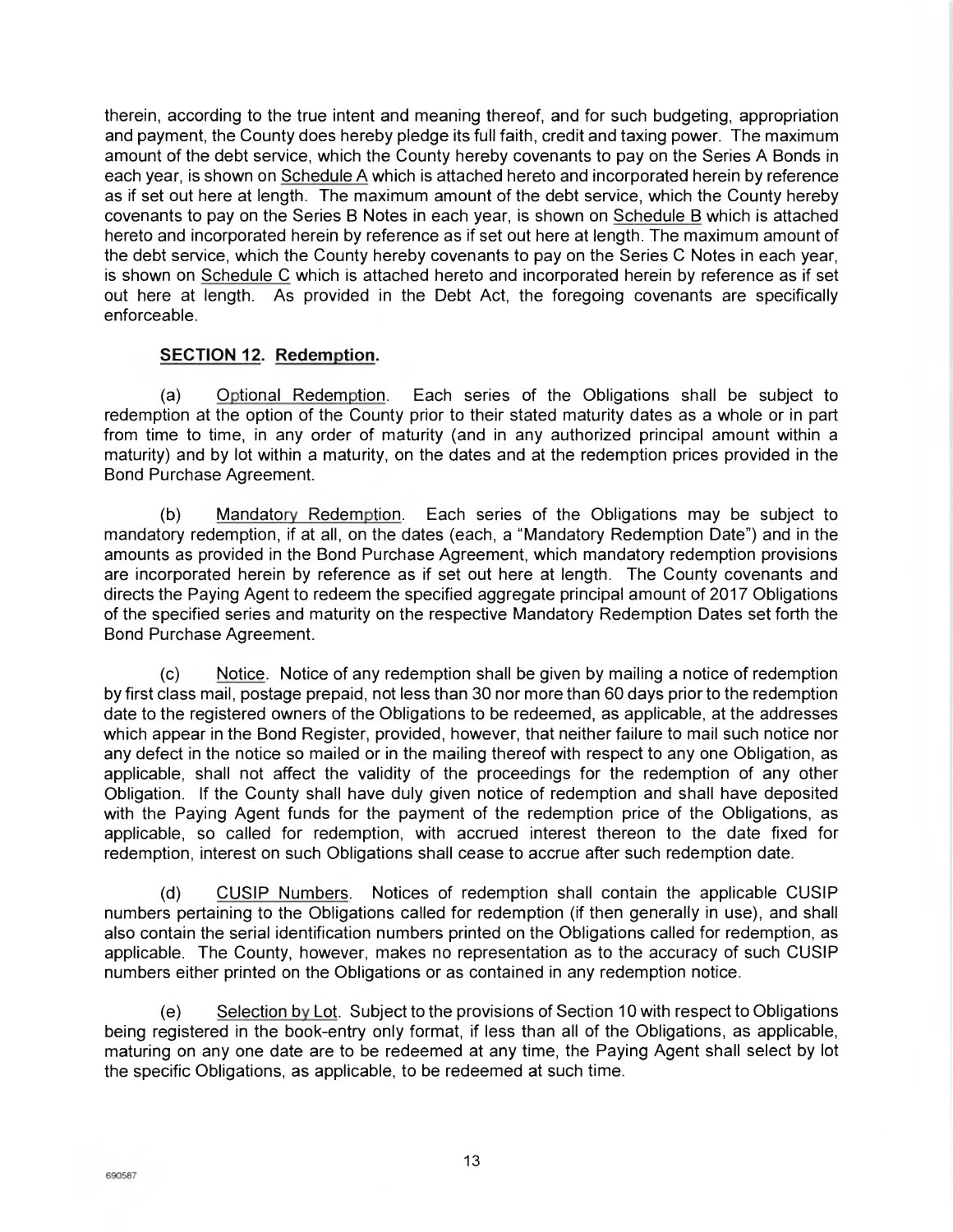M Portions of Obligations. Any portion of any Obligation of a denomination larger than \$5,000 may be redeemed, but only in the principal amount of \$5,000 or any integral multiple thereof. Prior to selecting Obligations, as applicable, for redemption, the Paying Agent shall assign numbers to each \$5,000 portion of any Obligation, as applicable, of a denomination larger than \$5,000 and shall treat each portion as a separate Obligation, as applicable, in the denomination of \$5,000 for purposes of selection for redemption. Upon surrender of any Obligation for redemption of a portion thereof, the Paying Agent shall authenticate and deliver to the registered owner thereof a new Obligation, as applicable, of the same series and maturity and in any authorized denominations requested by the registered owner in an aggregate principal amount equal to the unredeemed portion of the Obligation surrendered.

## **SECTION 13. Sinking Funds.**

(a) Deposit. There hereby is established with the Sinking Fund Depository two sinking funds to be known as (i) County of Centre, General Obligation Bonds, Series A of 2017 (Federally Taxable) Sinking Fund (the "Series A Sinking Fund"), (ii) County of Centre, General Obligation Notes, Series B of 2017 Sinking Fund (the "Series B Sinking Fund" and (iii) County of Centre, General Obligation Notes, Series C of 2017 Sinking Fund (the "Series C Sinking Fund" and hereinafter collectively, the "2017 Sinking Funds" or the "Sinking Funds"). The County covenants to deposit, and the Treasurer is hereby authorized and directed to deposit:

(1) into the Series A Sinking Fund (1) on or before each Interest Payment Date, so long as the Series A Bonds remain outstanding, amounts sufficient to pay the interest due on such dates on the Series A Bonds then outstanding, and (2) on or before July 1 in the year as shall be specified in the Addendum as the initial principal payment date and on or before each July 1 thereafter to, and including the final maturity date of the Series A Bonds, amounts sufficient to pay the principal of the Series A Bonds due on each such date at maturity or pursuant to the mandatory redemption requirements hereof; and

(ii) into the Series B Sinking Fund (1) on or before each Interest Payment Date, so long as the Series B Notes remain outstanding, amounts sufficient to pay the interest due on such dates on the Series B Notes then outstanding, and (2) on or before July 1 in the year as shall be specified in the Addendum as the initial principal payment date and on or before each July 1 thereafter to, and including the final maturity date of the Series B Notes, amounts sufficient to pay the principal of the Series B Notes due on each such date at maturity or pursuant to the mandatory redemption requirements hereof; and

(iii) into the Series C Sinking Fund (1) on or before each Interest Payment Date, so long as the Series C Notes remain outstanding, amounts sufficient to pay the interest due on such dates on the Series C Notes then outstanding, and (2) on or before July 1 in the year as shall be specified in the Addendum as the initial principal payment date and on or before each July 1 thereafter to, and including the final maturity date of the Series C Notes, amounts sufficient to pay the principal of the Series C Notes due on each such date at maturity or pursuant to the mandatory redemption requirements hereof.

Should the amounts covenanted to be paid into either of the Sinking Funds be, at any time, in excess of the net amounts required at such time for the payment of interest on and principal of the Obligations of that Sinking Fund, whether by reason of funds already on deposit in such Sinking Fund, or by reason of the purchase or redemption of Obligations of that Series, as applicable, or for some similar reason, the amounts covenanted to be paid may be reduced to the extent of the excess.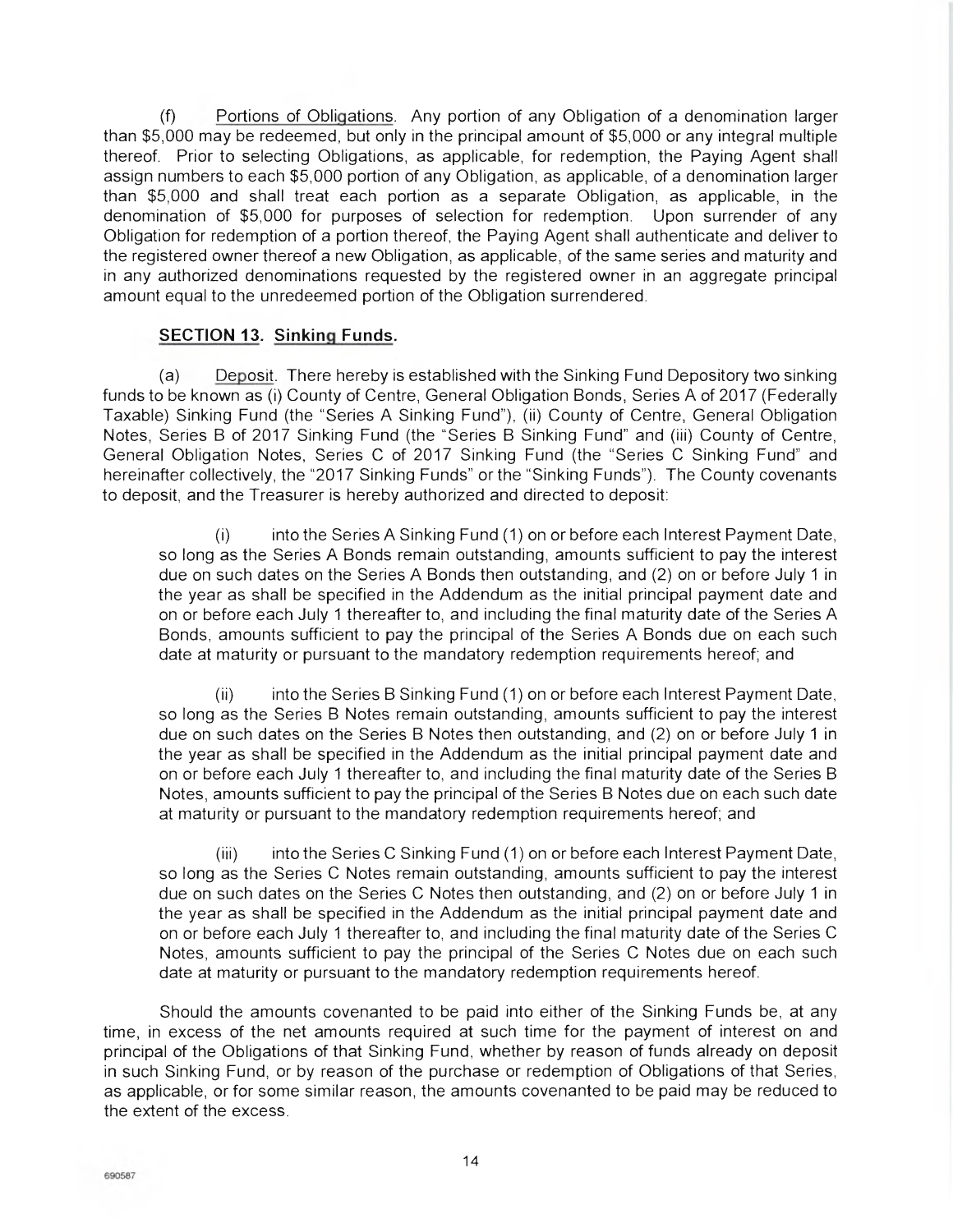(b) Credit for Obligations Delivered. The County may satisfy any part of its obligations with respect to clause (a) by delivering to the Paying Agent and Sinking Fund Depository, for cancellation, Obligations, as appropriate, maturing on the date on which such deposit is required. The County shall receive credit against such deposit for the face amount of the Obligations so delivered, provided that such Obligations are delivered to and received by the Paying Agent and Sinking Fund Depository (i) on or before the maturity date of the Obligations, as applicable, for which credit is requested, in the case of a deposit required for the payment of Obligations, at maturity, or (ii) in the case of a deposit required to be made on a Mandatory Redemption Date, no later than 60 days prior to the Mandatory Redemption Date for which credit is requested.

(c) Application of Funds. All sums in either of the Sinking Funds shall be applied exclusively to the payment of principal and interest on covenanted to be paid by Section 11 hereof as the same from time to time become due and payable and the balance of said moneys over and above the sum so required shall remain in the applicable Sinking Funds, to be applied to the reduction of future required deposits; subject, however, to investment or deposit at interest as authorized by law and as permitted by Section 24 hereof. Each of the Sinking Funds shall be kept as a separate accounts at the designated corporate trust office of the Sinking Fund Depository. The Sinking Fund Depository, without further authorization other than as herein contained, shall pay from the moneys in the 2017 Sinking Funds, as applicable, the interest on the 2017 Obligations, as and when due to the registered owners on the appropriate Record Date and principal of the 2017 Obligations, as and when the same shall become due, to the registered owners thereof.

(d) Optional Deposits. Notwithstanding the foregoing, in the case of optional redemption of all or any portion of the Obligations, as required or permitted by Section 12 hereof, the Treasurer is hereby authorized and directed to deposit from time to time before the appropriate optional redemption date funds which shall be sufficient when they, either alone or together with the interest to be earned thereon, if any, will equal the principal of Obligations so called for redemption and the premium, if any and the interest thereon to the date fixed for redemption.

## **SECTION 14. Disposition of Proceeds.**

(a) All moneys derived from the sale of the Series A Bonds shall be deposited in the Series A Clearing Account created pursuant to Section 21 hereof and shall be and hereby are appropriated substantially to payment of the cost of the 2017A Project, including but not limited to payment of the costs and expenses of preparing, issuing and marketing the Series A Bonds, and shall not be used for any other purposes, except as to any insubstantial amounts of money which may remain after fulfilling the purposes set forth herein, which minor amounts of remaining moneys shall promptly upon their determination be deposited in the Series A Sinking Fund and used for the payment of interest on the Series A Bonds. Promptly on the deposit of the proceeds of the Series A Bonds, the County shall cause the transfer to the 2012B Escrow Fund (hereinafter defined), hereafter designated for the payment of the principal of and the interest on the Refunded 2012B Bonds.

(b) All moneys derived from the sale of the Series B Notes shall be deposited in the Series B Clearing Account created pursuant to Section 21 hereof and shall be and hereby are appropriated substantially to payment of the cost of the 2017B Project, including but not limited to payment of the costs and expenses of preparing, issuing and marketing the Series B Notes, and shall not be used for any other purposes, except as to any insubstantial amounts of money which may remain after fulfilling the purposes set forth herein, which minor amounts of remaining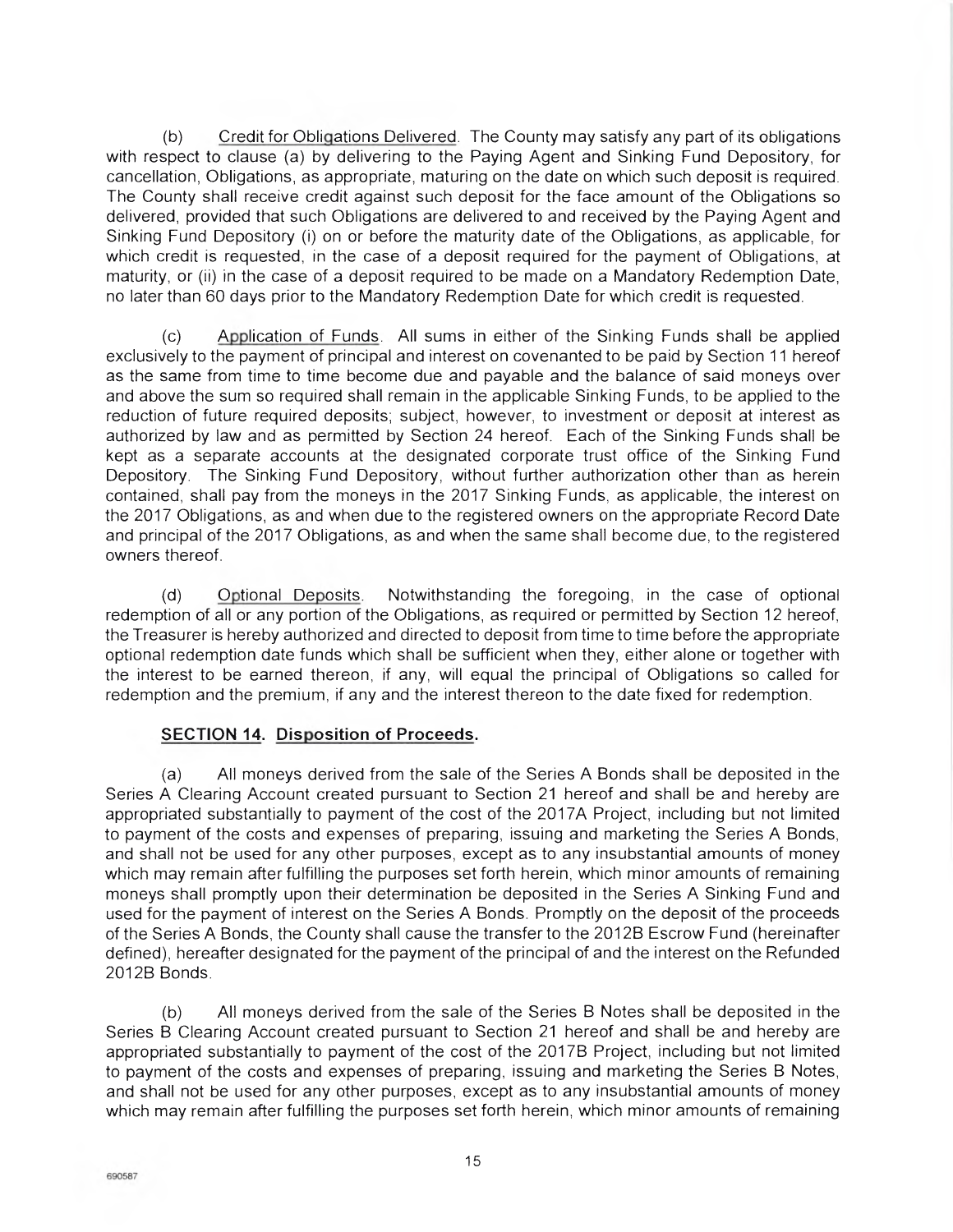moneys shall promptly upon their determination be deposited in the Series B Sinking Fund and used for the payment of interest on the Series B Notes. Promptly on the deposit of the proceeds of the Series B Notes, the County shall cause the transfer to the 2012A Escrow Fund (hereinafter defined) and the 2011 Escrow Fund (hereinafter defined, hereafter designated for the payment of the principal of and the interest on the Refunded 2012A Bonds and the Refunded 2011 Bonds, respectively.

(c) All moneys derived from the sale of the Series C Notes shall be deposited in the Series B Clearing Account created pursuant to Section 21 hereof and shall be and hereby are appropriated substantially to payment of the cost of the 2017C Project, including but not limited to payment of the costs and expenses of preparing, issuing and marketing the Series C Notes, and shall not be used for any other purposes, except as to any insubstantial amounts of money which may remain after fulfilling the purposes set forth herein, which minor amounts of remaining moneys shall promptly upon their determination be deposited in the Series C Sinking Fund and used for the payment of interest on the Series B Notes. Promptly on the deposit of the proceeds of the Series B Notes, the County shall cause the transfer to the 2010 Bonds Paying Agent for deposit into the sinking fund established for the 2010 Bonds (the "2010 Bonds Sinking Fund") for the payment of the principal of and the interest on the Refunded 2010 Bonds.

(d) Use of Proceeds. Notwithstanding any other provision of this Section, proceeds of the Obligations may be used for purposes other than those enumerated in this Ordinance; provided that, the County shall have first complied with the applicable provisions of the Debt Act and the Code (as hereinafter defined), respectively, regarding a change in the use of proceeds.

## **SECTION 15. Cost and Realistic Useful Life.**

Reasonable cost estimates have been obtained for the 2017 Project with the assistance of the Purchaser and other persons qualified by experience. The cost of the Series A Refunding Project is at least \$17,500,000. The cost of the Series B Refunding Project is at least \$1,000,000. The cost of the Series C Refunding Project is at least \$500,000. The useful life of the 2012 Capital Project, which was originally funded with the 2012B Bonds, which 2012B Bonds are now being refunded with the proceeds of the Series A Bonds, is presently at least ten (10) years. The useful life of the 2000 Capital Project, which was originally funded with the 2000 Bonds, which 2000 Bonds were refunded by the 2004 Bonds, which were refunded by the 2010 Bonds, which are being refunded with the proceeds of the Series A Bonds, is presently at least twenty-three (23) years. Therefore, the maturities of the Series A Bonds and the Series C Notes are in accordance with Section 8142(a)(2) of the Debt Act.

With respect to the 2011 Bonds, the useful life of the 2003 Capital Project, which was originally funded with the 2003 Bonds, which were refunded by the 2006 Bonds which were refunded by the 2011 Bonds, which 2011 Bonds are now being refunded with the proceeds of the Series B Notes, is presently at least twenty-six (26) years. With respect to the 2012A Bonds, the useful life of the 2003 Capital Project, which was originally funded with the 2003 Bonds, a portion of which were refunded by the 2012A Bonds, which 2012A Bonds are now being refunded with the proceeds of the Series B Notes, is presently at least twenty-six (26) years. Therefore, the maturities of the Series B Notes are in accordance with Section 8142(a)(2) of the Debt Act.

In addition, in accordance with Section 8142(b)(2) of the Debt Act, the maturities of the Obligations have been fixed so that the principal of the Obligations will be amortized, together with other outstanding debt, on at least an approximately level annual debt service plan.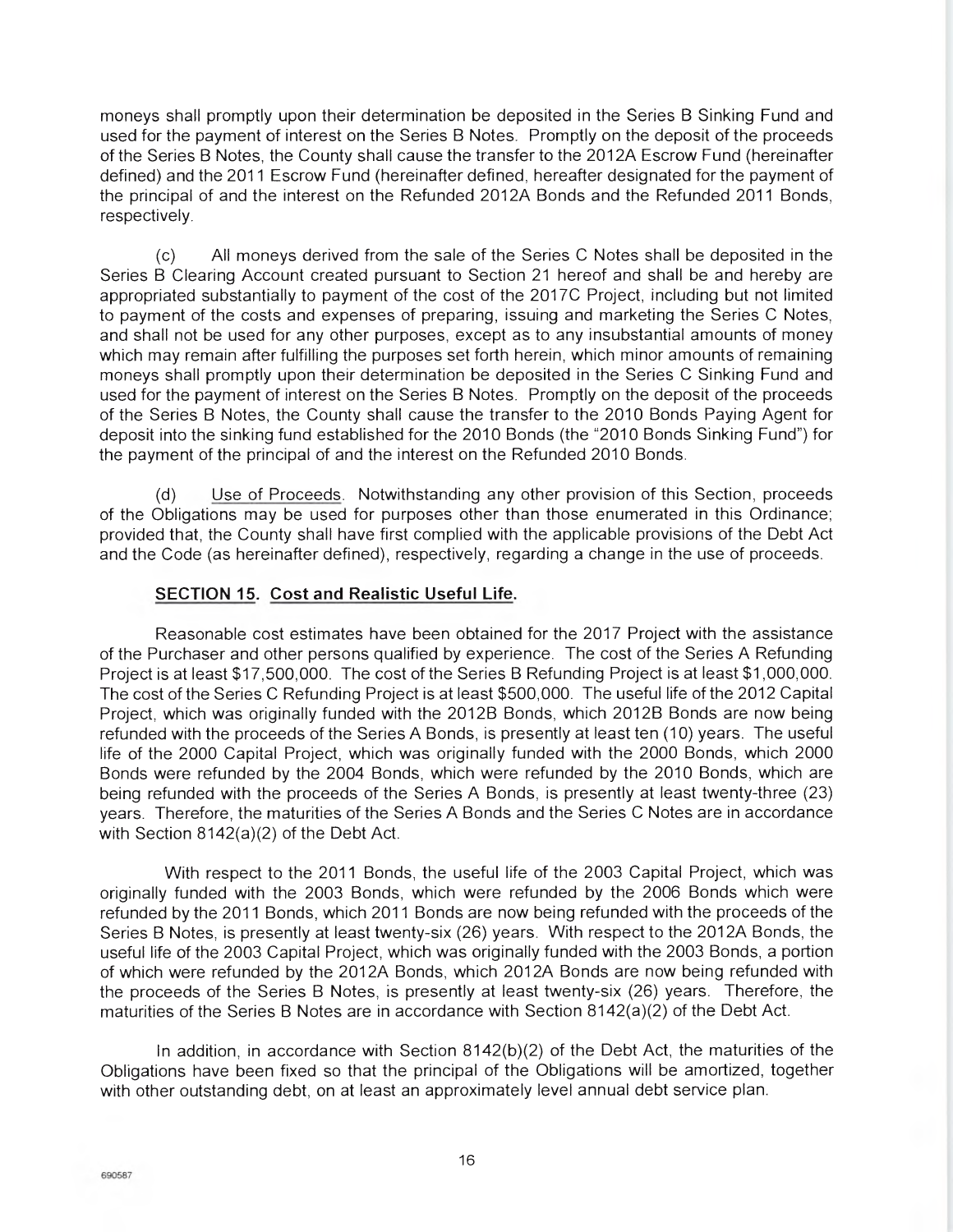## **SECTION 16. Internal Revenue Code Covenants.**

(a) General. The County hereby covenants with the registered owners, from time to time, of the Series A Bonds and Series C Notes that no part of the proceeds thereof will be used, at any time, directly or indirectly, in a manner which, if such use had been reasonably expected on the date of issuance of the Series A Bonds and Series C Note , would have caused the Series A Bonds and Series C Notes to be arbitrage bonds within the meaning of Section 148 of the Internal Revenue Code of 1986, as amended ('Code") and the Regulations thereunder proposed or in effect at the time of such use and applicable to the Series A Bonds and Series C Notes and that it will comply with the requirements of Section 148 of the Code and the Regulations throughout the term of the Series A Bonds and Series C Notes.

(b) Rebate. If the gross proceeds of the Series A Bonds and Series C Notes are invested at a yield greater than the yield on the Series A Bonds and Series C Notes and are not expended within six months from the date of issuance or otherwise qualify for an exception to the rebate requirements of the Code, the County covenants that it will rebate to the U.S. Treasury, at the times and in the manner required by the Code, all investment income derived from investing the proceeds of the Series A Bonds and Series C Notes in an amount which exceeds the amount which would have been derived from the investment of the proceeds of the Series A Bonds and Series C Notes at a yield not in excess of the yield on the Series A Bonds and Series C Notes.

(c) Filing. The County will file IRS Form 8038-G and any other forms or information required by the Code to be filed in order to permit the interest on the Series A Bonds and Series C Notes to be excluded from gross income for federal income tax purposes.

(d) Taxable Series. The Series B Notes are hereby authorized for issuance as an issue not exempt from federal taxation pursuant to the Code.

## **SECTION 17. Advertising.**

The action of the officers and officials of the County in advertising a summary of this Ordinance, as required by law, is ratified and confirmed. The officers and officials of the County or any of them, are authorized and directed to advertise a notice of enactment of this Ordinance in a newspaper of general circulation in the County within 15 days after final enactment. The County Administrator is hereby directed to make a copy of this Ordinance available for inspection by any citizen during normal office hours.

## **SECTION 18. Filing with Department of Community and Economic Development.**

The Chairman of the Board of Commissioners and the County Administrator are hereby authorized and directed to prepare, verify and file with the Department of Community and Economic Development (the "Department"), in accordance with the Debt Act, a transcript of the proceedings relating to the issuance of the Obligations including the Debt Statement and Borrowing Base Certificate required by Section 8110 of the Debt Act, and to take other necessary action, and to prepare and file all necessary documents with the Department including, if necessary or desirable, any statements required to exclude any portion of the debt evidenced by the Obligations from the appropriate debt limit as self-liquidating or subsidized debt.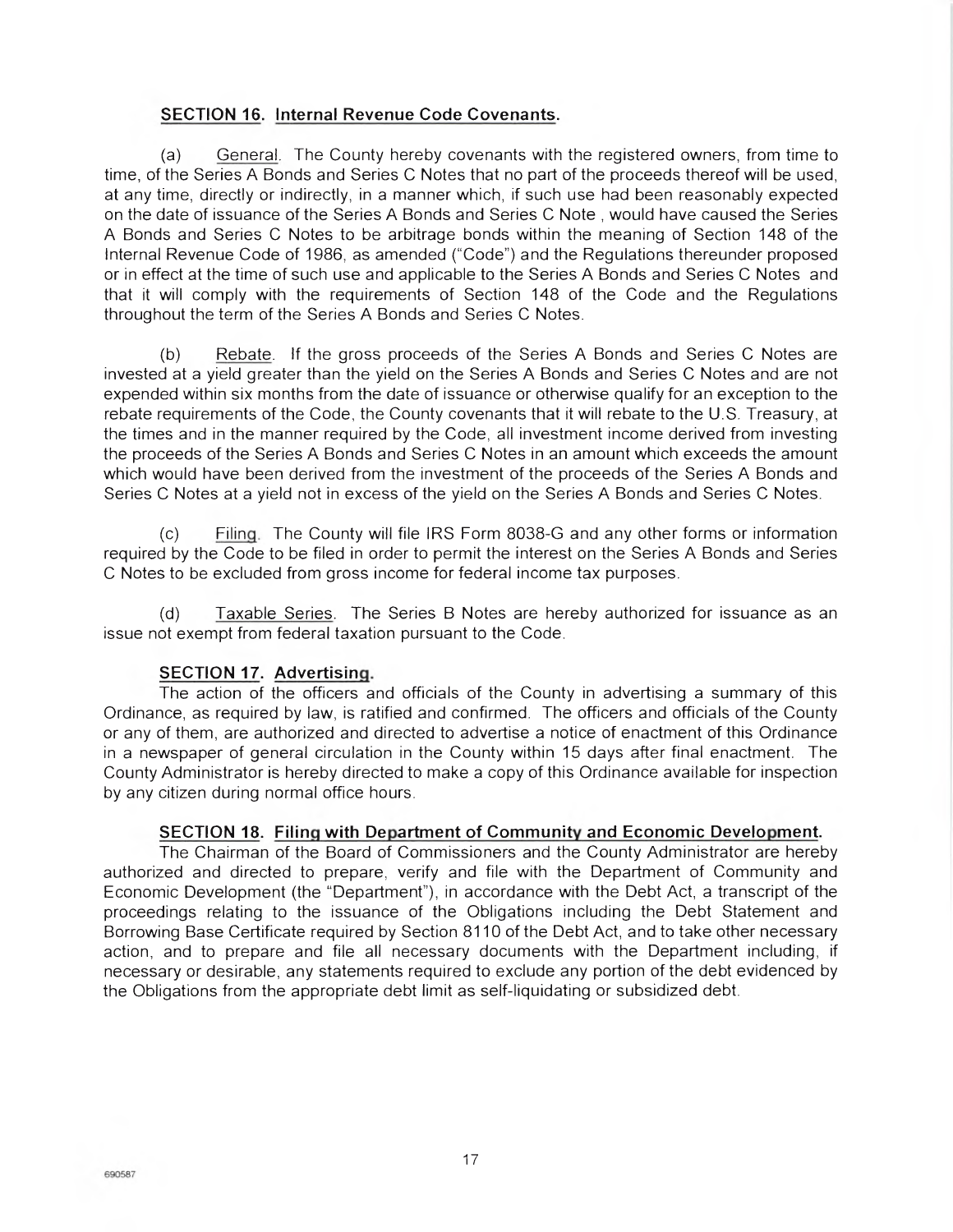## **SECTION 19. General Authorization.**

Proper Officers and, as directed by Proper Officers, officials of the County are hereby authorized and directed to execute and deliver such other documents and to take such other action as may be necessary or appropriate in order to effect the execution, issuance, sale and delivery of the Obligations, all in accordance with this Ordinance.

## **SECTION 20. Official Statement.**

The Preliminary Official Statement prepared with respect to the 2017 Obligations is hereby approved. The Chairman of the Board of Commissioners is hereby authorized to execute and approve a final Official Statement relating to the 2017 Obligations provided that the final Official Statement shall have been approved by the County's Solicitor. The distribution of the Preliminary Official Statement is hereby ratified and the Purchaser is hereby authorized to use the Preliminary and the final Official Statements in connection with the sale of the 2017 Obligations. The Board of Commissioners deems the Preliminary Official Statement to be final for the purposes of Securities and Exchange Commission Rule 15c2-12(b)(1), except for certain information which has been omitted in accordance with such Rule and which will be supplied with the final Official Statement.

## **SECTION 21. Clearing Accounts; 2010 Bonds Sinking Fund; Escrow Funds.**

(a) The County hereby creates with the Paying Agent special funds to be known as the County of Centre 2017 Series A Clearing Account (the "Series A Clearing Account"), the County of Centre 2017 Series B Notes Clearing Account (the "Series B Clearing Account"), and the County of Centre 2017 Series C Notes Clearing Account (the "Series C Clearing Account," collectively the "Clearing Accounts"), each which shall be held as trust funds for the benefit of the County until disbursed in accordance with the following provisions hereof:

(i) The County shall deliver the net proceeds (including accrued interest, if any) derived from the sale of the Series A Bonds to the Paying Agent for deposit to the Series A Clearing Account. Upon written direction from the County signed by Proper Officers of the County, the Paying Agent shall out of the Series A Clearing Account: (1) pay the costs and expenses of issuance and insurance allocable to the Series A Bonds, shall transfer the specified amount to the Prior Bonds Paying Agent for deposit in the Escrow Fund described in subsection (d) below for payment of interest on the Refunded 2012B Bonds until maturity or redemption, as applicable, and payment of the principal of the Refunded 2012B Bonds upon maturity or redemption, as applicable; and shall deposit the balance remaining, if any, to the Series A Sinking Fund, as applicable; and

(ii) The County shall deliver the net proceeds (including accrued interest, if any) derived from the sale of the Series B Notes to the Paying Agent for deposit to the Series B Clearing Account. Upon written direction from the County signed by Proper Officers of the County, the Paying Agent shall, out of the Series B Clearing Account: (1) pay the costs and expenses of issuance allocable to the Series B Notes and (2) shall transfer the specified amount to the 2010 Bonds Paying Agent for deposit in the 2010 Bonds Sinking Fund described in subsection (b) below for payment of interest on the Refunded 2010 Bonds until maturity or redemption, as applicable, and payment of the principal of the Refunded 2010 Bonds, upon maturity or redemption, as applicable; and shall deposit the balance remaining, if any, to the Series B Sinking Fund, as applicable.

(iii) The County shall deliver the net proceeds (including accrued interest, if any) derived from the sale of the Series C Notes to the Paying Agent for deposit to the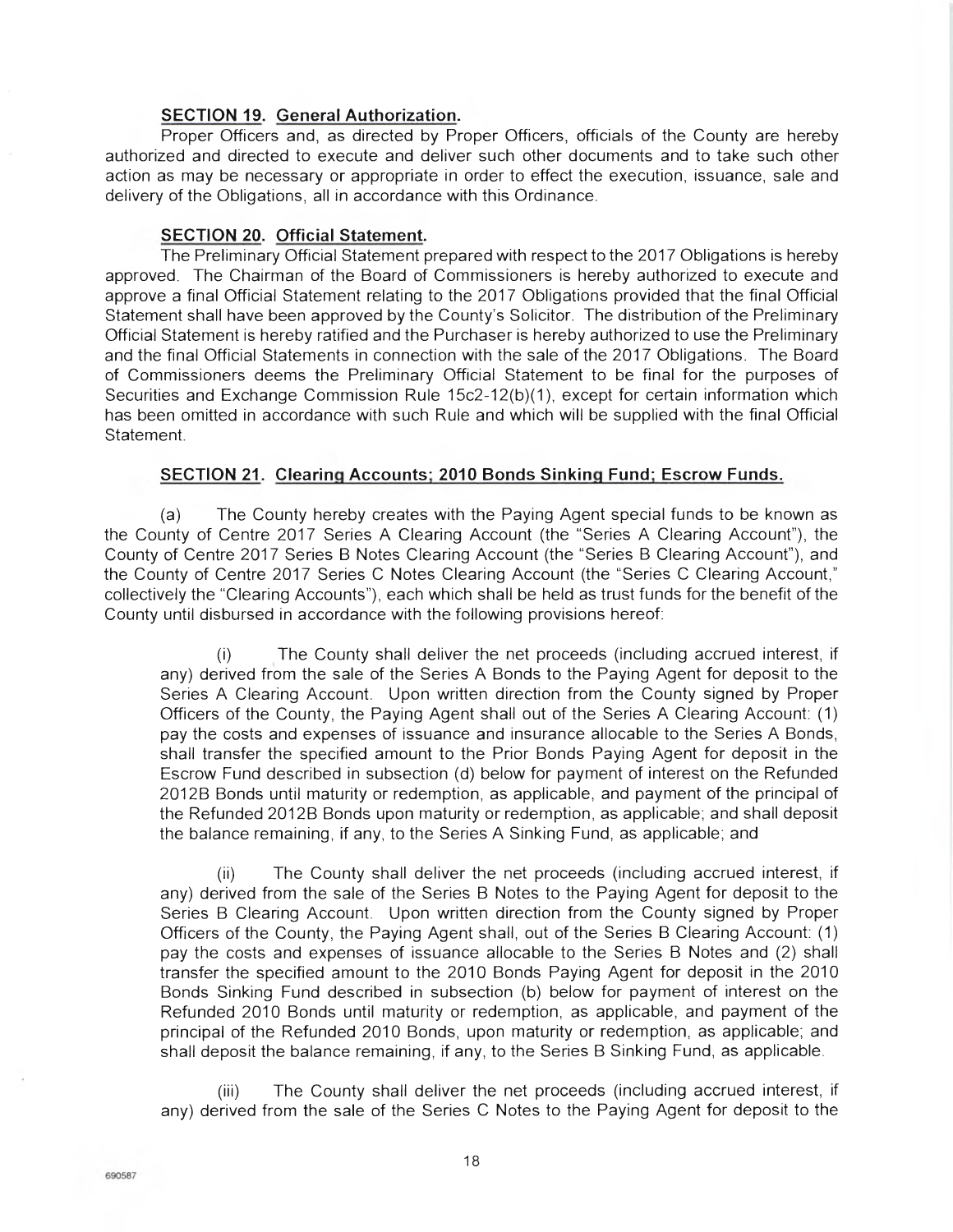Series C Clearing Account. Upon written direction from the County signed by Proper Officers of the County, the Paying Agent shall, out of the Series C Clearing Account: (1) pay the costs and expenses of issuance allocable to the Series C Notes, (shall transfer the specified amount to the Prior Bonds Paying Agent for deposit in the respective Escrow Funds described in subsections (c) and (e) below for payment of interest on the Refunded 2011 Bonds and Refunded 2012A Bonds at maturity, and payment of the principal of the Refunded 2011 Bonds and the Refunded 2012A Bonds, respectively, at maturity; and shall deposit the balance remaining, if any, to the Series C Sinking Fund, as applicable.

The written direction from the County shall state the specific amount to be paid from the respective Clearing Accounts, the names of the respective payees, the purpose for which the expenditure has been incurred, or the purpose of the transfer, whichever is applicable, and shall contain a certification that each item of expense for which payment has been requested has been properly incurred and is then unpaid, and that each transfer which is requested is in accordance with the provisions of this Ordinance.

(b) 2010 Bonds Sinking Fund. The County hereby directs the transfer of proceeds from the Series B Notes to the 2010 Bonds Paying Agent for deposit into the 2010 Bonds Sinking Fund, as necessary and applicable, which proceeds, upon deposit, shall be in an amount sufficient to pay, without regard to any investment or interest earning or other income being earned thereon or maturity value of any investment, all of the outstanding principal of the Refunded 2010 Bonds, together with accrued interest when and as due pursuant to the terms of the 2010 Bonds, thereon through and including the date of issuance of the Series B Notes, which is the date the Refunded 2010 Bonds will be redeemed.

(c) Refunded 2012A Bonds Escrow Fund. The County hereby appoints TD Bank, National Association, who is the Prior Bonds Paying Agent, as escrow agent (the "2012A Bonds Escrow Agent"), under an escrow agreement, hereinafter defined, and hereby creates an escrow fund with respect to the Refunded 2012A Bonds (the "2012A Bonds Escrow Fund") to effectuate the refunding of the Refunded 2012A Bonds. Proper Officers of the County are authorized and directed to execute, attest and deliver, on behalf of the County, with the 2012A Bonds Escrow Agent, an irrevocable escrow agreement with respect to the Refunded 2012A Bonds in the form hereinafter approved (the "Escrow Agreement") providing for, *inter alia*, the establishment of the 2012A Bonds Escrow Fund, the investment and application of moneys to be deposited therein and such other provisions as are necessary and appropriate in connection with the refunding of the Refunded 2012A Bonds as contemplated by this Ordinance. The 2012A Bonds Escrow Agreement shall further provide for the payment of all of the outstanding principal of the Refunded 2012A Bonds, together with accrued interest when and as due pursuant to the terms of the 2012A Bonds, thereon on July 1, 2019, the date specified for the refunding to maturity of the Refunded 2012A Bonds. After final payment thereof, any moneys and funds remaining on deposit in the 2012A Bonds Escrow Fund shall be paid over to the County for deposit into the Series B Notes Sinking Fund and applied as set forth in Section 13, hereof. The 2012A Bonds Escrow Agreement shall be in form and substance and contain such provisions as are satisfactory to the 2012A Bonds Escrow Agent, bond counsel, the County Solicitor and the Proper Officers of the County executing the same and such form hereby is approved.

(d) Refunded 2012B Bonds Escrow Fund. The County hereby appoints TD Bank, National Association, who is the Prior Bonds Paying Agent, as escrow agent (the "2012B Bonds Escrow Agent"), under an escrow agreement, hereinafter defined, and hereby creates an escrow fund with respect to the Refunded 2012B Bonds (the "2012B Bonds Escrow Fund") to effectuate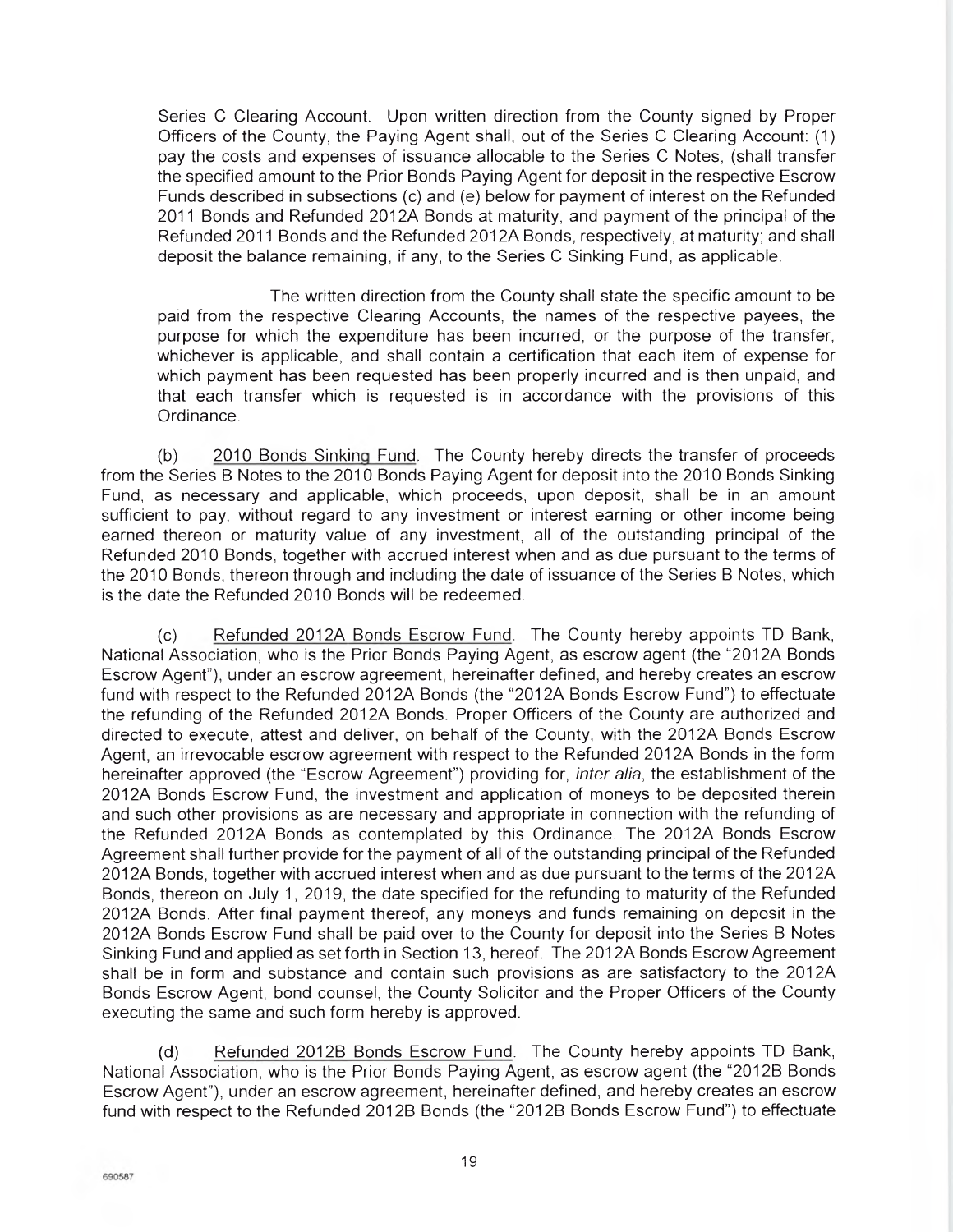the refunding, defeasance and redemption of the Refunded 2012B Bonds. Proper Officers of the County are authorized and directed to execute, attest and deliver, on behalf of the County, with the 2012B Bonds Escrow Agent, an irrevocable escrow agreement with respect to the Refunded 2012B Bonds in the form hereinafter approved (the "Escrow Agreement") providing for, *inter alia*, the establishment of the 2012B Bonds Escrow Fund, the investment and application of moneys to be deposited therein and such other provisions as are necessary and appropriate in connection with the defeasance and redemption of the Refunded 2012B Bonds as contemplated by this Ordinance. The 2012B Bonds Escrow Agreement shall further provide for the payment of all of the outstanding principal of the Refunded 2012B Bonds, together with accrued interest when and as due pursuant to the terms of the 2012B Bonds, thereon through and including July 1, 2020, the date specified for the redemption of the Refunded 2012B Bonds. After final payment thereof, any moneys and funds remaining on deposit in the 2012B Bonds Escrow Fund shall be paid over to the County for deposit into the Series B Notes Sinking Fund and applied as set forth in Section 13, hereof. The 2012B Bonds Escrow Agreement shall be in form and substance and contain such provisions as are satisfactory to the 2012B Bonds Escrow Agent, bond counsel, the County Solicitor and the Proper Officers of the County executing the same and such form hereby is approved.

(e) Refunded 2011 Bonds Escrow Fund. The County hereby appoints TD Bank, National Association, who is the Prior Bonds Paying Agent, as escrow agent (the "2011 Bonds Escrow Agent"), under an escrow agreement, hereinafter defined, and hereby creates an escrow fund with respect to the Refunded 2011 Bonds (the "2011 Bonds Escrow Fund") to effectuate the refunding of the Refunded 2011 Bonds. Proper Officers of the County are authorized and directed to execute, attest and deliver, on behalf of the County, with the 2011 bonds Escrow Agent, an irrevocable escrow agreement with respect to the Refunded 2011 Bonds in the form hereinafter approved (the "2011 Bonds Escrow Agreement") providing for, *inter alia*, the establishment of the 2011 Bonds Escrow Fund, the investment and application of moneys to be deposited therein and such other provisions as are necessary and appropriate in connection with the refunding of the Refunded 2011 Bonds as contemplated by this Ordinance. The 2011 Bonds Escrow Agreement shall further provide for the payment of all of the outstanding principal of the Refunded 2011 Bonds, together with accrued interest when and as due pursuant to the terms of the 2011 Bonds, thereon on June 1, 2020, the date specified for the refunding to maturity of the Refunded 2011 Bonds. After final payment thereof, any moneys and funds remaining on deposit in the 2011 Bonds Escrow Fund shall be paid over to the County for deposit into the Series B Notes Sinking Fund and applied as set forth in Section 13, hereof. The 2011 Bonds Escrow Agreement shall be in form and substance and contain such provisions as are satisfactory to the 2011 Bonds Escrow Agent, bond counsel, the County Solicitor and the Proper Officers of the County executing the same and such form hereby is approved.

## **SECTION 22. Payment and Redemption of the Refunded Obligations.**

(a) Refunded Obligations Identified. By acceptance of the Bond Purchase Agreement, and unless a different amount of the Outstanding 2010 Bonds, the Outstanding 2011 Bonds, the Outstanding 2012A Bonds, and the Outstanding 2012B Bonds is identified as each of the Refunded Obligations pursuant to Section 4(c)(v) of this Ordinance, the (A) Refunded 2010 Bonds constitute all of the Outstanding 2010 Bonds scheduled to mature on September 1, 2018, (B) Refunded 2011 Bonds constitute a portion of the Outstanding 2011 Bonds scheduled to mature on June 1, 2020, (C) Refunded 2012A Bonds constitute a portion of the Outstanding 2012A Bonds scheduled to mature on July 1, 2019, and (D) Refunded 2012B Bonds constitute all the Outstanding 2012B Bonds scheduled to mature, or subject to mandatory sinking fund redemption, on and after July 1, 2018.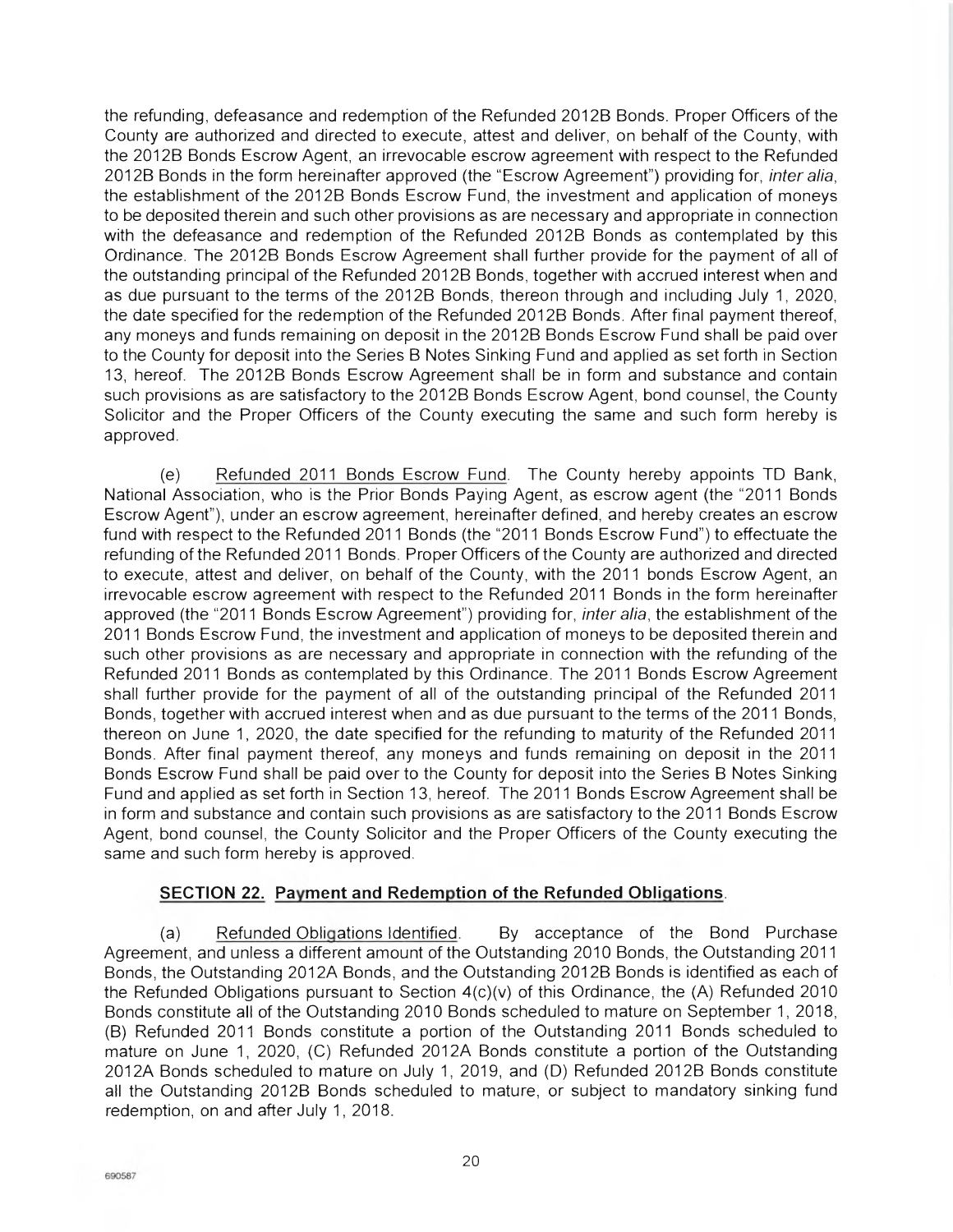(b) Redemption Call and Notice. The County hereby calls for redemption, at a price of 100% of the principal amount plus accrued interest, all of the (i) Refunded 2010 Bonds scheduled to mature on September 1, 2018, and (ii) the Refunded 2012B Bonds scheduled to mature or subject to mandatory redemption on and after July 1, 2021, all in accordance with the dates set forth in subsection (a) of this Section. The County hereby irrevocably directs payment from moneys to be available for such purpose in the Clearing Account, and transferred therefrom to (i) the 2012B Bonds Escrow Fund for the redemption and defeasance of the Refunded 2010B Bonds on July 1, 2020, the date fixed for redemption of the Refunded 2012B Bonds (the "Refunded 2012B Bonds Redemption Date"), together with interest accrued thereon and payable to, and including, the Refunded 2012B Bonds Redemption Date, and (ii) the 2010 Bonds Sinking Fund for the refunding and redemption of the Refunded 2010 Bonds on the date of issuance of the 2017 Obligations (the "Refunded 2010 Bonds Redemption Date"), together with interest accrued thereon and payable to, and including, the Refunded 2010 Bonds Redemption Date.

(c) Redemption Instructions and Escrow Agreement. The County hereby authorizes the execution and delivery (i) the 2012A Bonds Escrow Agreement for the Refunded 2012A Bonds, to the Prior Bonds Paying Agent or Escrow Agent, as applicable, (ii) the 2011 Bonds Escrow Agreement for the Refunded 2011 Bonds, to the Prior Bonds Paying Agent or Escrow Agent, as applicable, (iii) the 2012B Bonds Escrow Agreement for the Refunded 2012B Bonds to the Prior Bonds Paying Agent, and (iv) the Irrevocable Redemption Instructions for the Refunded 2010 Bonds to the 2010. Bonds Paying Agent (the "Redemption Instructions"). The Escrow Agreements and the Redemption Instructions shall, *inter alia*, set forth the forms of the Notices of Refunding and the Notices of Redemption for each of the Refunded Obligations, as applicable.

## **SECTION 23. Payment of Expenses.**

All expenses incurred in connection with issuance of the each series of the Obligations, shall be paid out of the proceeds derived from the issuance of the each series of the Obligations and deposited in the Clearing Account and Proper Officers and officials are authorized to sign and deliver requests for payment of such expenses.

# **SECTION 24. Sinking Fund and Escrow Fund Investment.**

(a) Any moneys in the each of the Sinking Funds not required for prompt expenditure may, at the direction of the County, be invested in bonds or obligations which are direct obligations of, or are fully guaranteed as to principal and interest by, the United States of America or may be deposited at interest in time accounts or certificates of deposit or other interest bearing accounts of any bank or bank and trust company, savings and loan association or building and loan association. To the extent that such deposits are insured by the Federal Deposit Insurance Corporation or similar Federal agency, they need not be secured. Otherwise, such deposits shall be secured as public deposits or as trust funds in accordance with the Debt Act. Any such investments or deposits shall mature or be subject to redemption at the option of the holder, or be subject to withdrawal at the option of the depositor, not later than the date upon which such moneys are required to be paid to the registered owners of the Obligations.

(b) Funds deposited into the each of the Escrow Funds, if any, may, at the direction of the County, be invested in accordance with the provisions of the Escrow Agreements, as necessary and applicable. The County hereby authorizes and directs, if necessary, the Chairman or Vice Chairman of the Board of Commissioners or the County Administrator of the County or the Underwriter, or their respective representatives, to subscribe or purchase, on behalf of, and as agent for, the County for United States Treasury Certificates of Indebtedness, Notes and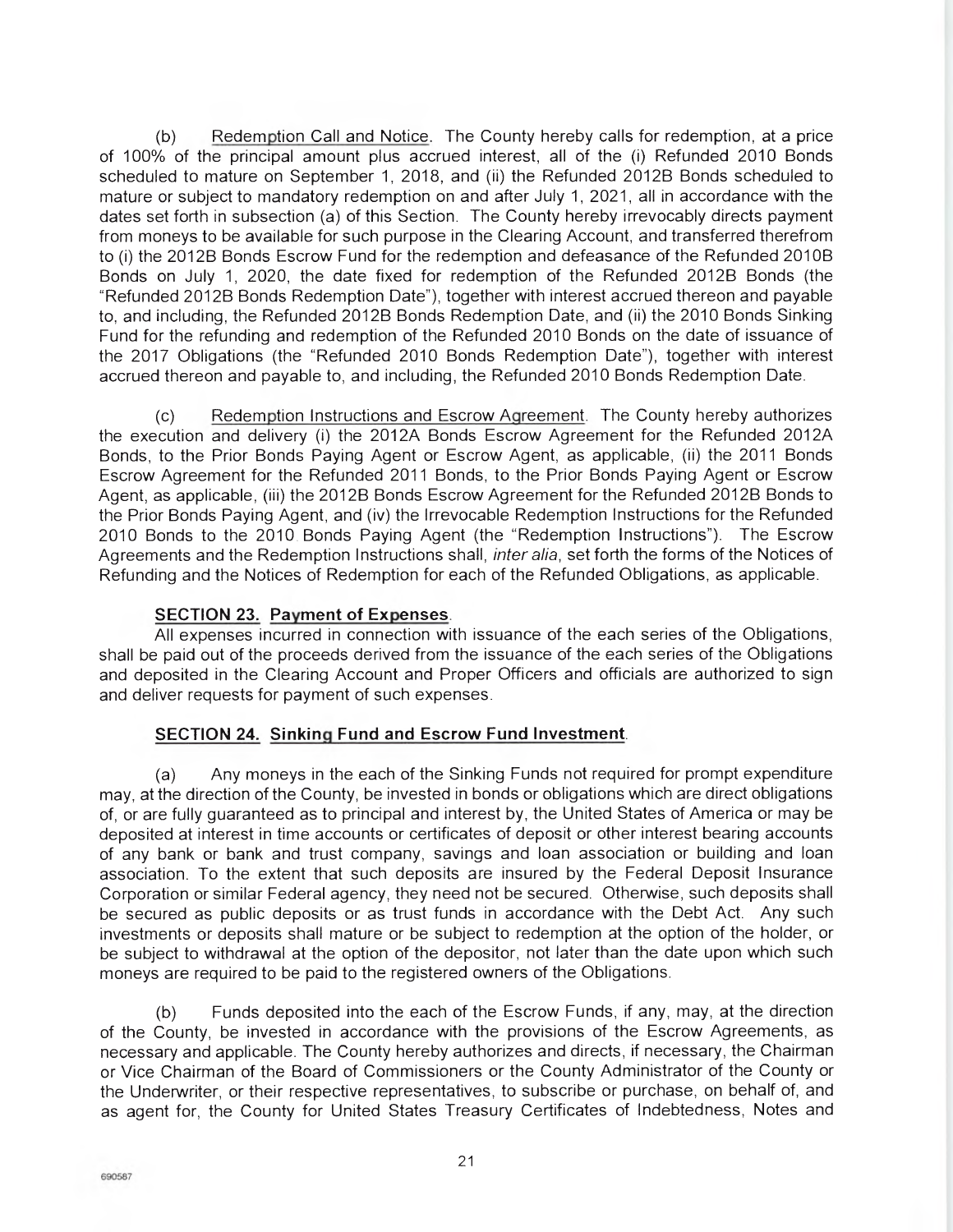Bonds—State and Local Government Series, or any appropriate combination of the above, or any other direct obligations of the United States of America, all in accordance with the respective Escrow Agreements, or to arrange for the purchase of noncallable securities of the Commonwealth in accordance with the respective Escrow Agreement or to arrange for the purchase of time deposits or certificates of deposit, which satisfy the requirements of Section 8250 of the Debt Act, in accordance with the respective Escrow Agreement.

The above-named persons and/or the Purchaser are hereby authorized to certify and deliver a copy of this Ordinance upon subscription of the above-mentioned securities and/or to deliver a copy hereof certified by the County Administrator of the County, upon subscription for the above-mentioned securities, or thereafter.

## **SECTION 25. Purchase of Insurance.**

If determined to be economically advantageous to the 2017 Project, the County hereby agrees to purchase and hereby accepts the commitment of such bond insurer, if any, as may be specified in the Purchase Agreement (the "Bond Insurer") to issue a Municipal Bond Insurance Policy insuring the Obligations and directs that the appropriate premium be promptly paid at the settlement of the sale of the Obligations. A legend indicating the existence of such a policy shall be printed on the Obligations in the form required by the Bond Insurer. All terms and conditions required to be contained in this Ordinance by the terms of the commitment are incorporated herein by reference with the same effect as if set out at length.

## **SECTION 26. Authorization of Officers.**

Any authorization granted to, power conferred on, or direction given to the Chairman or County Administrator, shall be deemed to run to the Vice Chairman or the Deputy or Assistant County Administrator, respectively, as if such latter titles had been expressly included in the text hereof which grants such authorization, confers such power or gives such direction, each of whom, together with any other member of the Board of Commissioners authorized by this Ordinance, shall constitute Proper Officers of the County, and each being a Proper Officer of the County.

## **SECTION 27. Form of Series A Bonds.**

The form of the Series A Bonds shall be substantially in the form set forth in this Section with such changes thereto as shall hereafter be made upon the advice of the County's solicitor and bond counsel, approval of such changes being evidenced by the execution and attestation of the Series A Bonds by Proper Officers of the County.

 $\mathbb{S}_{-1}$ , 000.00

Unless this certificate is presented by an authorized representative of The Depository Trust Company, a New York corporation ("DTC") to the County or its agent for registration of transfer, exchange or payment, and any certificate issued is registered in the name of Cede & Co. or in such other name as is requested by an authorized representative of DTC (and any payment is made to Cede & Co. or to such other entity as is requested by an authorized representative of DTC), ANY TRANSFER, PLEDGE OR OTHER USE HEREOF FOR VALUE OR OTHERWISE BY OR TO ANY PERSON IS WRONGFUL inasmuch as the registered owner hereof, Cede & Co., has an interest herein.

#### UNITED STATES OF AMERICA COMMONWEALTH OF PENNSYLVANIA

## COUNTY OF CENTRE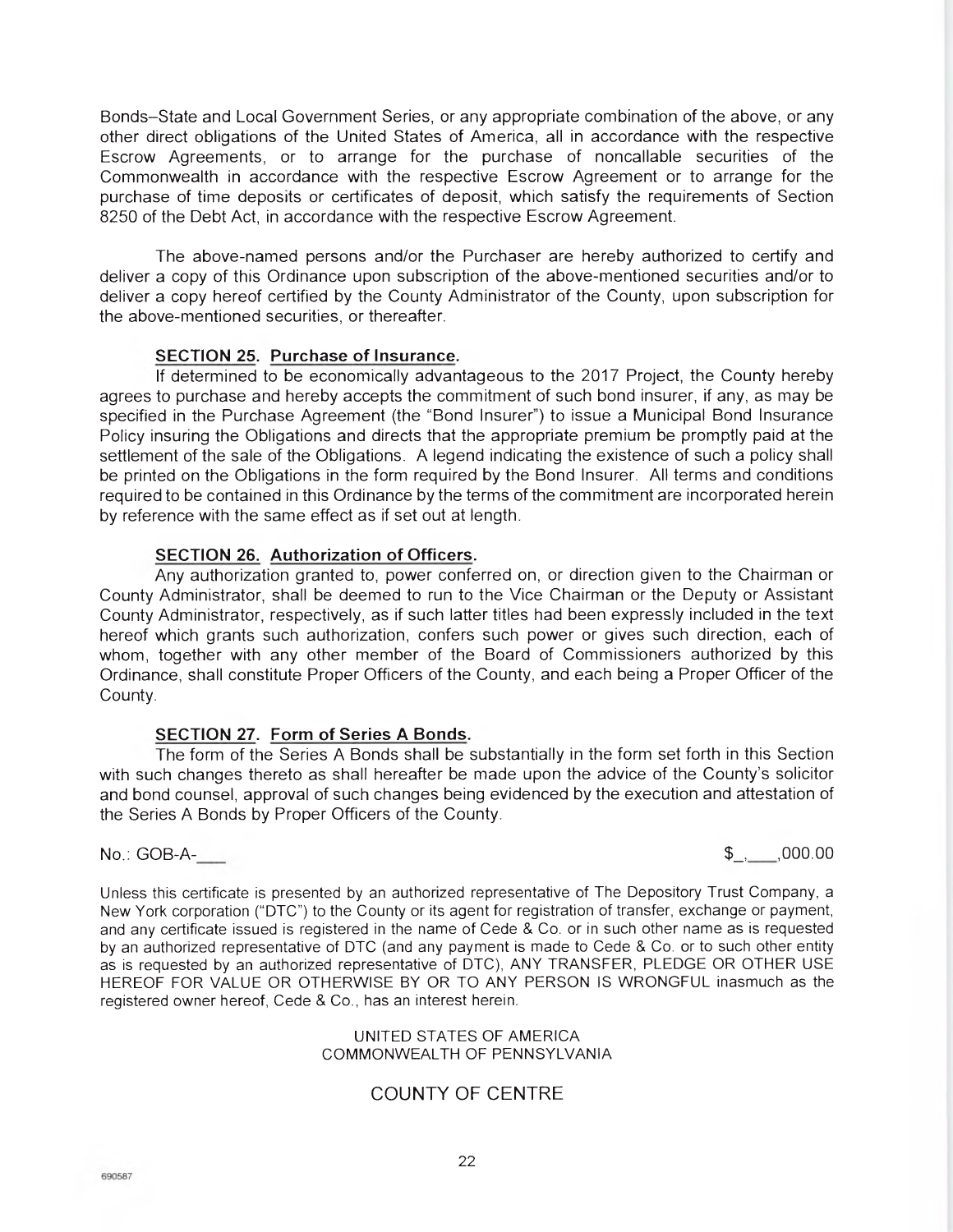## GENERAL OBLIGATION BOND, SERIES A OF 2017

| Interest Rate<br>$\%$    | Maturity Date | Date of Issue<br>2017            | <b>CUSIP</b> |
|--------------------------|---------------|----------------------------------|--------------|
| <b>REGISTERED OWNER:</b> | CEDE & CO.    |                                  |              |
| PRINCIPAL SUM:           |               | <b>MILLION</b><br><b>HUNDRED</b> |              |
|                          |               | THOUSAND AND 00/100 DOLLARS (\$  | (000.00)     |

COUNTY OF CENTRE, Commonwealth of Pennsylvania (the "County"), a municipality existing under the laws of the Commonwealth of Pennsylvania and a local government unit, as defined in the Local Government Unit Debt Act, 53 Pa.C.S. § 8001 et seq., as amended and supplemented (the "Debt Act"), for value received, hereby promises to pay to the registered owner of this General Obligation Bond, Series A of 2017, on the above stated maturity date, the above stated principal sum unless this Bond shall be redeemable and duly shall have been called for previous redemption and payment of the redemption price shall have been made or provided for, and to pay semiannually on and and and of each year (each, an "Interest" Payment Date"), beginning , to the registered owner hereof, interest thereon at the above stated annual rate of interest, from the Interest Payment Date next preceding the date of registration and authentication of this Bond, unless: (a) this Bond is registered and authenticated as of an Interest Payment Date, in which event this Bond shall bear interest from such Interest Payment Date; or (b) this Bond is registered and authenticated after a Record Date (hereinafter defined) and before the succeeding Interest Payment Date, in which event this Bond shall bear interest from such succeeding Interest Payment Date; or (c) this Bond is registered and authenticated prior to the Record Date preceding *numeral*, in which event this Bond shall bear interest from the Date of Issue; or (d) as shown by the records of the Paying Agent (hereinafter defined), interest on this Bond shall be in default, in which event this Bond shall bear interest from the date on which interest was last paid on this Bond until the principal sum hereof is paid.

The principal of this Bond is payable to the registered owner hereof in lawful moneys of the United States of America upon presentation hereof at the designated corporate trust office of TD Bank, National Association (the "Paying Agent"), in Cherry Hill, New Jersey. The term "Paying Agent", when hereinafter used, also shall include any successor paying agent under the Ordinance, hereinafter defined. Payment of the interest due hereon shall be paid to the registered owner hereof by check drawn on the Paying Agent mailed to the registered owner at his address as it appears on the bond register (the "Bond Register") maintained by the Paying Agent, as bond registrar, on the close of business on the fifteenth (15th) day (whether or not a business day) next preceding such Interest Payment Date (the "Record Date"), irrespective of any transfer or exchange of this Bond subsequent to the applicable Record Date. The person in whose name this Bond is registered at the close of business on any Record Date with respect to any Interest Payment Date shall be entitled to receive the interest payable on such Interest Payment Date notwithstanding the cancellation of such Bond upon any transfer or exchange thereof subsequent to such Record Date and prior to such Interest Payment Date, except if and to the extent that the County defaults in the payment of the interest due on such Interest Payment Date, in which case such defaulted interest shall be paid to the person in whose name this Bond is registered at the close of business on a special record date established by the Paying Agent, notice of which shall have been mailed to the registered owner of this Bond not less than ten (10) days prior to such date. Such notice shall be mailed to the persons in whose names the Bonds are registered at the close of business of the fifth (5th) day preceding the date of mailing.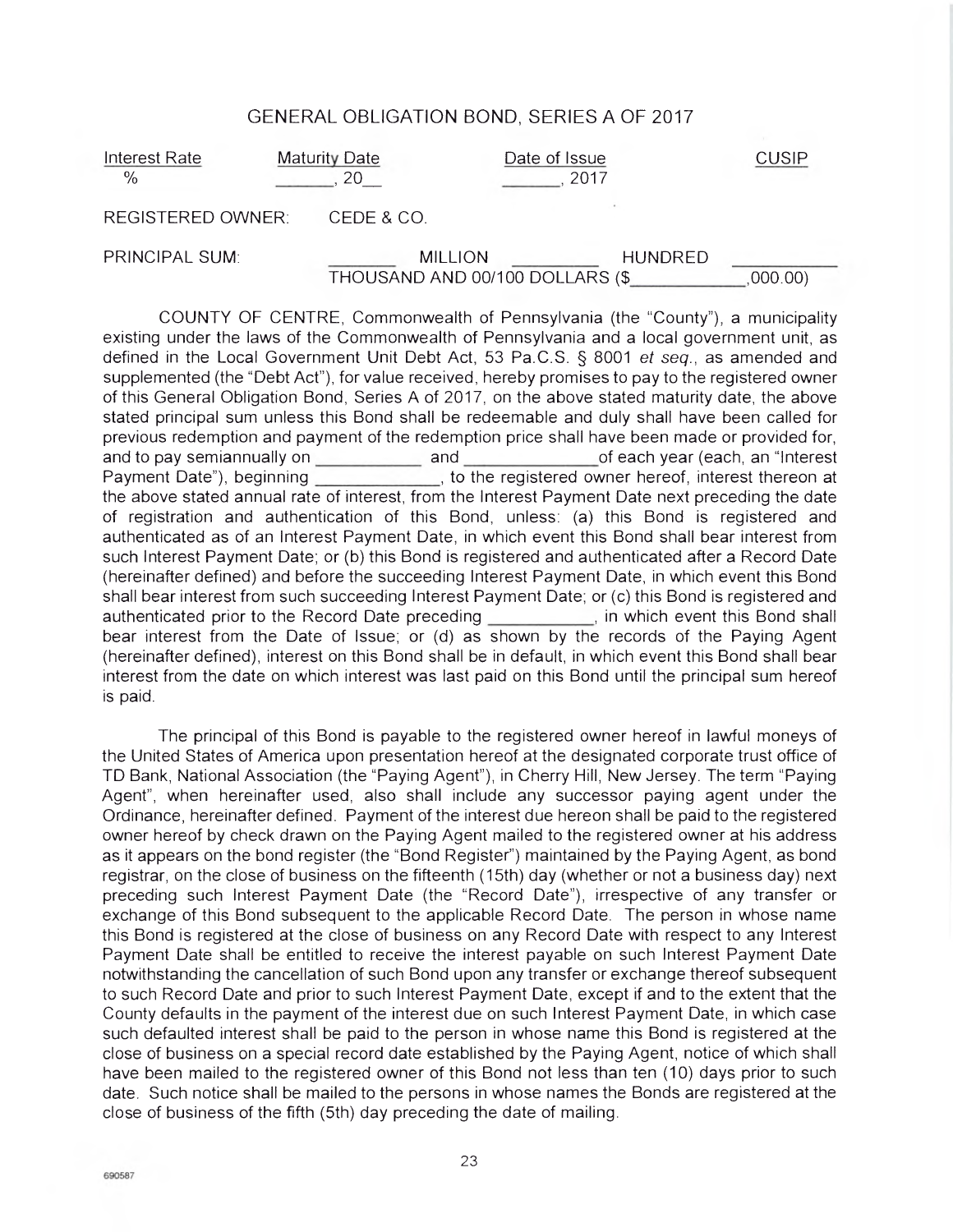If the date for payment of the principal of or interest on this Bond shall be a Saturday, Sunday, legal holiday or a day on which banking institutions in the Commonwealth are authorized or required by law or executive order to close, then the date of such payment shall be the next succeeding day which is not a Saturday, Sunday, legal holiday or a day on which such banking institutions are authorized or required to close, and payment on such date shall have the same force and effect as if made on the nominal date established for such payment.

This Bond is one of an initially authorized series of  $\frac{1}{2}$ , 000 aggregate principal amount of general obligation bonds of the County, known as "General Obligation Bonds, Series A of 2017" (the "Bonds"), all of like tenor, except as to denominations, dates of maturity, rates of interest and provisions for redemption, and all issued in accordance with provisions of the Debt Act under and by virtue of a duly enacted Ordinance (the "Ordinance") of the Board of Commissioners of the County. The Debt Act, as such shall have been in effect when this Bond was authorized, and the Ordinance shall constitute a contract between the County and the registered owner, from time to time, of this Bond.

#### REDEMPTION PROVISIONS

Optional Redemption. The Bonds, stated to mature on or after \_\_\_\_\_\_\_\_\_\_\_, 20\_ are subject to redemption prior to maturity, at the option of the County, in whole or in part, on  $\Box$ , 20 , or on any date thereafter, upon payment of the principal amount thereof, together with accrued interest to the date fixed for redemption.

Mandatory Redemption. The Bonds maturing on *notal maturing*, 20<sub>\_</sub> are subject to mandatory redemption prior to their stated maturity dates, in part, by lot, or by any other method deemed fair and appropriate by the Paying Agent, on the dates and in the amounts shown below upon payment of the redemption price of 100% of the principal amount, together with interest accrued to the date fixed for redemption.

|                       | Maturity<br>,20 |
|-----------------------|-----------------|
| $\frac{Year}{20}$     | <b>Amount</b>   |
| 20<br>$\overline{20}$ |                 |

\* At maturity

Notice of any redemption shall be given by mailing a notice of redemption by first class mail, postage prepaid, not less than 30 nor more than 60 days prior to the redemption date to the registered owners of the Bonds to be redeemed at the addresses which appear in the Bond Register, provided, however, that neither failure to mail such notice nor any defect in the notice so mailed or in the mailing thereof with respect to any one Bond shall affect the validity of the proceedings for the redemption of any other Bond. If the County shall have duly given notice of redemption and shall have deposited with the Paying Agent funds for the payment of the redemption price of the Bonds so called for redemption, with accrued interest thereon to the date fixed for redemption, interest on such Bonds shall cease to accrue after such redemption date.

The County, pursuant to recommendations made by the Committee on Uniform Security Identification Procedures ("CUSIP"), has caused CUSIP numbers to be printed on the Bonds, and has directed the Paying Agent to use such numbers in notices of redemption and other notices, if any, as a convenience to the Registered Owners of the Bonds. No representation is made by the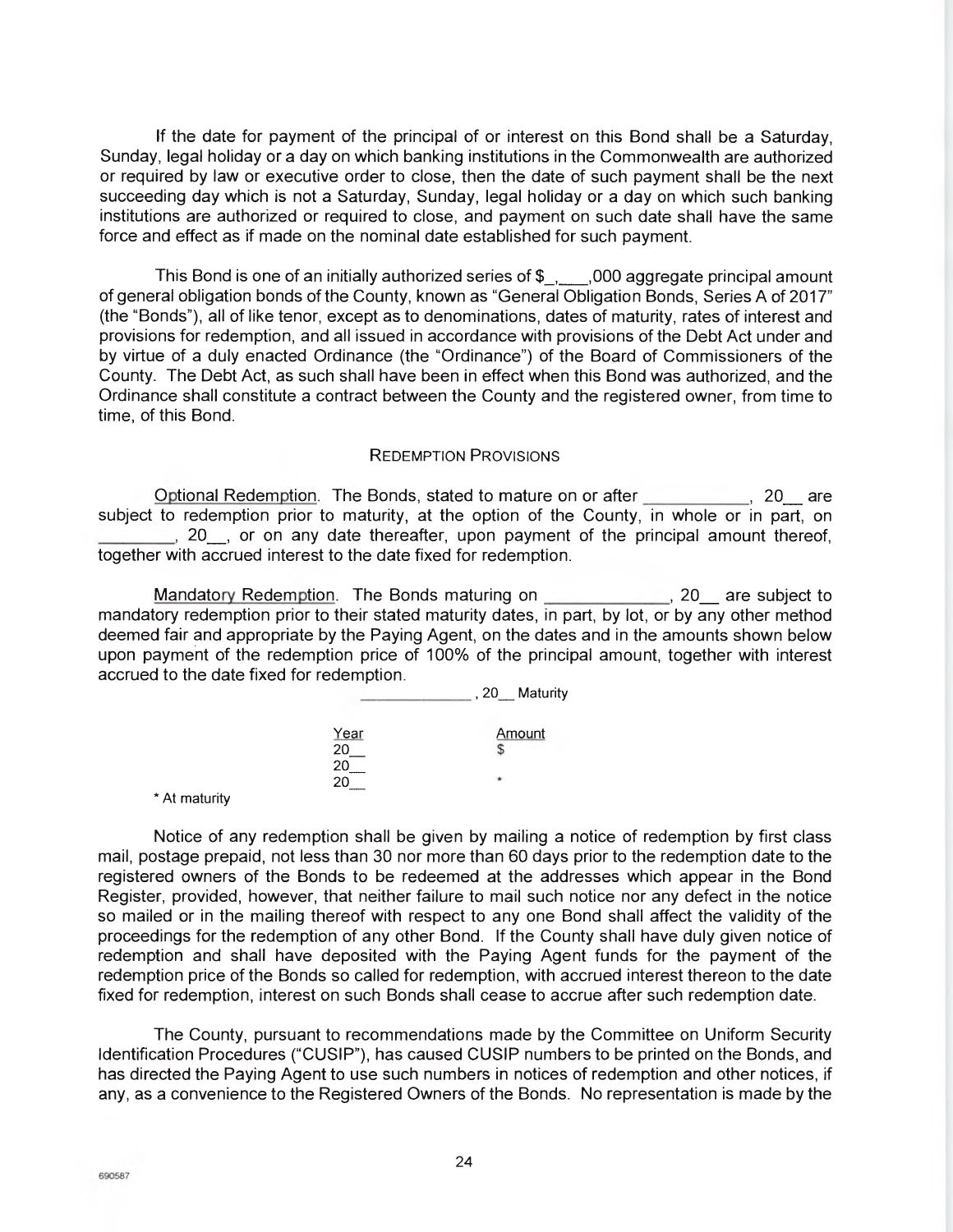County as to the accuracy of such numbers either as printed on the Bonds or as contained in any notice and reliance may be placed only on the identification number printed hereon.

This Bond shall be transferable upon books of the County kept at the aforesaid corporate trust office of the Paying Agent, by the registered owner hereof in person or by his duly authorized agent or legal representative at such corporate trust office of the Paying Agent, upon surrender hereof, together with a written instrument of transfer, in form and with guaranty of signature satisfactory to the County and the Registrar, duly executed by the registered owner hereof or his duly authorized agent or legal representative, and thereupon the County shall execute and the Paying Agent shall authenticate and deliver in the name of the transferee or transferees, a new Bond or Bonds of any authorized denomination, of the same interest rate and maturity, and in the same aggregate principal amount as the Bond so surrendered. The County and the Paying Agent may treat and consider the person in whose name this Bond is registered as the absolute owner hereof for the purpose of receiving payment of, or on account of, the principal of or redemption price hereof and interest due hereon and for all other purposes whatsoever.

The County and the Paying Agent shall not be required to: (a) issue, or register the transfer or exchange of, any Bond during the period beginning at the opening of business on any Record Date for interest payments and ending at the close of business on such Interest Payment Date; (b) issue, or register the transfer or exchange of, any Bond during the period beginning at the opening of business on the 15th day next preceding any date of selection of Bonds to be redeemed and ending at the close of business on the date the notice of redemption shall be mailed; (c) issue, or register the transfer or exchange of, any Bond during the period beginning at the opening of business on the first business day next succeeding the business day the Paying Agent determines the registered owners of the Bonds to receive notice of any Special Record Date and the close of business on the Special Record Date; or (d) register the transfer or exchange of any Bond after it has been selected or called for redemption, in whole or in part.

No recourse shall be had for the payment of the principal of and interest on this Bond, or for any claim based hereon or on the Ordinance against any member, officer or employee, past, present or future, of the County or of any successor body, as such, either directly or through the County or any such successor body, under any constitutional provision, statute or rule of law, or by the enforcement of any assessment or by any legal or equitable proceeding or otherwise, and all such liability of such members, officers or employees is released as a condition of and as consideration for the issuance of this Bond.

So long as The Depository Trust Company ("DTC") or its nominee, CEDE & CO., is the registered owner hereof, all payments of principal and interest on this Bond shall be payable in the manner and at the respective time of payment provided for in the Letter of Representations (the "Letter of Representations").

So long as DTC or its nominee, CEDE & CO., is the registered owner of this Bond, if all or less than all of the Bonds of a particular maturity are to be redeemed, the Paying Agent shall notify DTC within the time periods described in the Letter of Representations. If less than all of the Bonds are to be redeemed, the Bonds to be redeemed shall be selected by the County in any order the County may decide and within a maturity by lot selected by DTC. In the event DTC or its nominee, CEDE & CO., is not the registered owner of the Bonds, then the selection by lot within a maturity of the Bonds to be redeemed shall be made by the Paying Agent. Any such redemption shall be upon payment of the principal amount to be redeemed, together with accrued interest to the date fixed for redemption.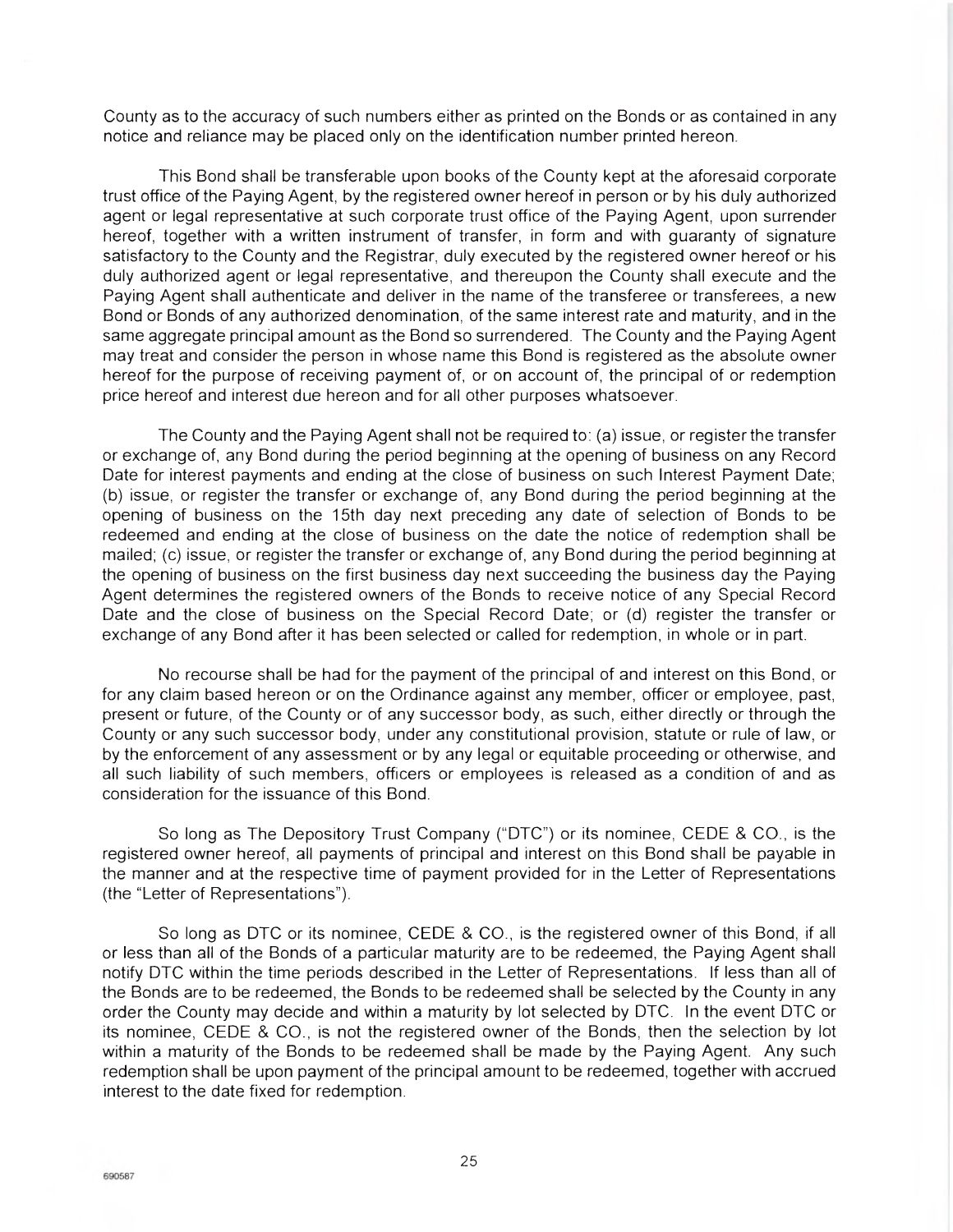It is hereby certified that: (i) all acts, conditions and things required to be done, to happen or to be performed as conditions precedent to and in issuance of this Bond or in creation of the debt of which this Bond is evidence have been done, have happened or have been performed in due and regular form and manner, as required by law; and (ii) the debt represented by this Bond, together with any other indebtedness of the County, if any, is not in excess of any limitation imposed by the Debt Act upon the incurring of debt by the County. The County has covenanted, in the Ordinance, with the registered owners from time to time, of the Bonds which shall be outstanding, from time to time, pursuant to the Ordinance, that the County, as appropriate, shall include the amount of debt service, for each fiscal year of the County in which sums are payable, in its budget for that fiscal year, shall appropriate such amounts to the payment of such debt service and duly and punctually shall pay or shall cause to be paid the principal of this Bond and the interest thereon at the dates and place and in the manner stated herein, according to the true intent and meaning thereof; and, for such budgeting, appropriation and payment, the County has and does pledge, irrevocably, its full faith, credit and taxing power. The Debt Act provides that the foregoing covenant of the County shall be enforceable specifically.

The County, in the Ordinance, has established a sinking fund with the Paying Agent, as the sinking fund depository, into which funds for the payment of the principal of and the interest on this Bond shall be deposited not later than the date fixed for disbursement thereof. The County has covenanted in the Ordinance to make payments out of such sinking fund or out of any other of its revenues or funds, at such times and in such annual amounts, as shall be sufficient for prompt and full payment of all obligations of this Bond.

This Bond is issuable only in the form of a fully registered bond, without coupons, in the denomination of \$5,000 or any whole multiple thereof. This Bond or this Bond, together with other Bonds, at the option of the registered owner hereof, may be exchanged for an aggregate principal amount of a registered Bond or Bonds of the same series, designation, maturity and interest rate of any authorized denomination.

This Bond shall not be entitled to any benefit under the Ordinance and shall not be valid or obligatory for any purpose until this Bond shall have been authenticated by the Certificate of Authentication endorsed hereon duly signed by or in behalf of the Paying Agent.

The owner of this Bond, by acceptance hereof, shall be deemed to have assented to all terms and conditions of the Ordinance.

#### [REMAINDER OF THIS PAGE INTENTIONALLY LEFT BLANK]

IN WITNESS WHEREOF, the County of Centre, Pennsylvania, has caused this Bond to be duly executed in its name and on its behalf by the manual signature of the Chairman or Vice Chairman of the Board of Commissioners of the County (and may include the manual signature of any other member of the Board of Commissioners of the County) and a manual seal to be imprinted hereon and attested by the manual signature of its County Administrator.

COUNTY OF CENTRE

ATTEST: Chairman, Board of Commissioners

County Administrator Member, Board of Commissioners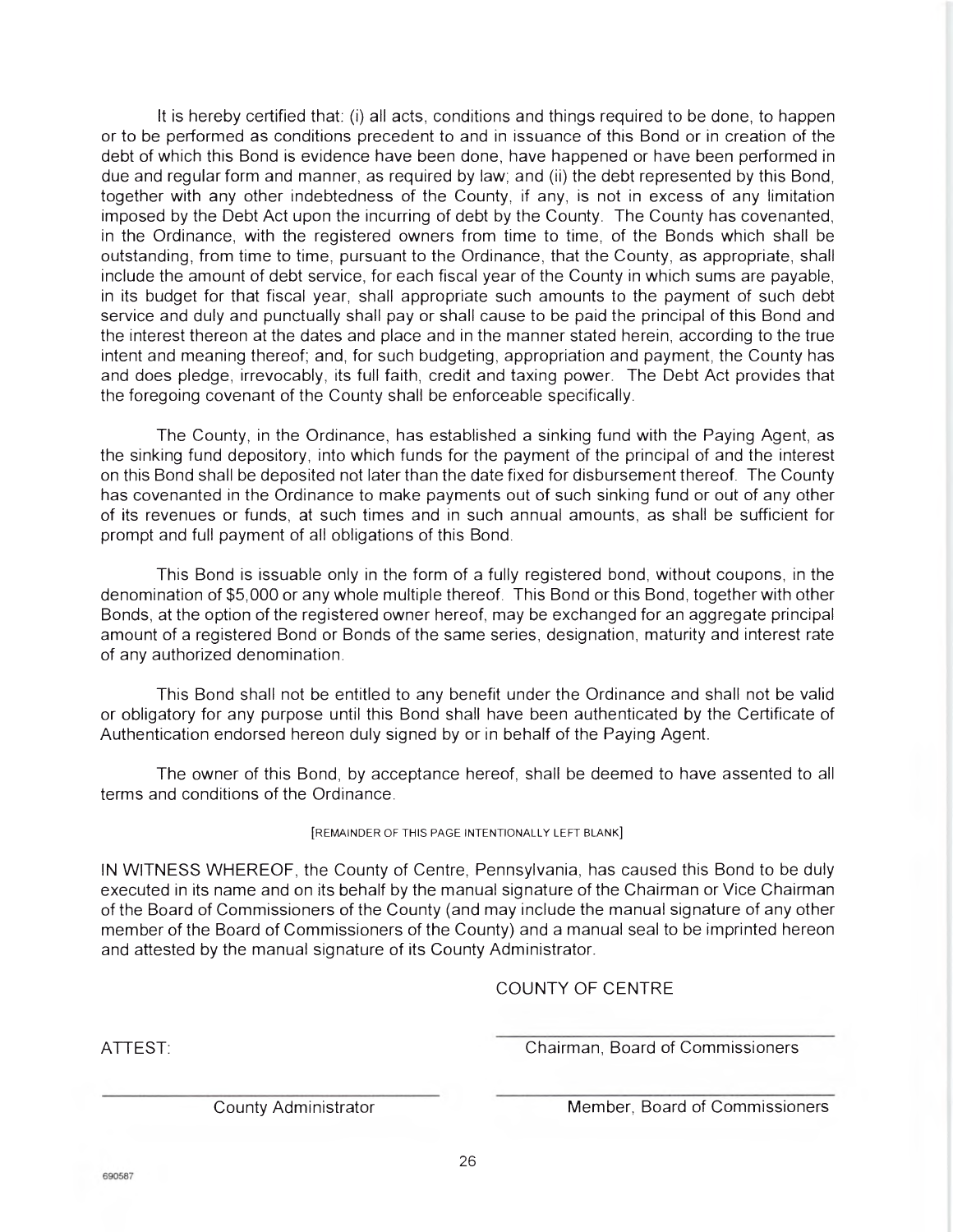Member, Board of Commissioners

## CERTIFICATE OF AUTHENTICATION AND CERTIFICATE AS TO OPINION CERTIFICATE AS TO INSURANCE

It is certified that:

(i) This Bond is one of the Bonds designated therein, described in the within mentioned Ordinance;

(ii) The Opinion of Eckert Seamans Cherin & Mellott, LLC, Harrisburg, Pennsylvania, attached hereto, is a true and correct copy of an original Opinion which was signed and dated as of the date of original delivery of the Bonds and is on file at our designated corporate trust office described in the within mentioned Ordinance where the same may be inspected; and

[(iii) The Statement of Insurance printed hereon refers to an original policy of insurance issued by of  $\blacksquare$ , New York, New York and on file at our designated corporate trust office where the same may be inspected.]

> TD Bank, National Association, as Paying Agent  $By$

DATE OF AUTHENTICATION:

Authorized Representative

STATEMENT OF INSURANCE

[TO BE COMPLETED]

## ABBREVIATIONS

The following abbreviations, when used in the inscription on the face of this Bond, shall be construed as though they were written out in full according to applicable laws or regulations.

| TEN COM - as tenants in common         | UNIF GIFT MIN ACT-                |         |
|----------------------------------------|-----------------------------------|---------|
| TEN ENT - as tenants by the entireties |                                   | (Cust)  |
| JT TEN - as joint tenants with         |                                   | Minor)  |
| right of survivorship and              | under Uniform Gifts to Minors Act |         |
| not as tenants in common               |                                   | (State) |

Additional abbreviations may also be used though not in the list above.

ASSIGNMENT AND TRANSFER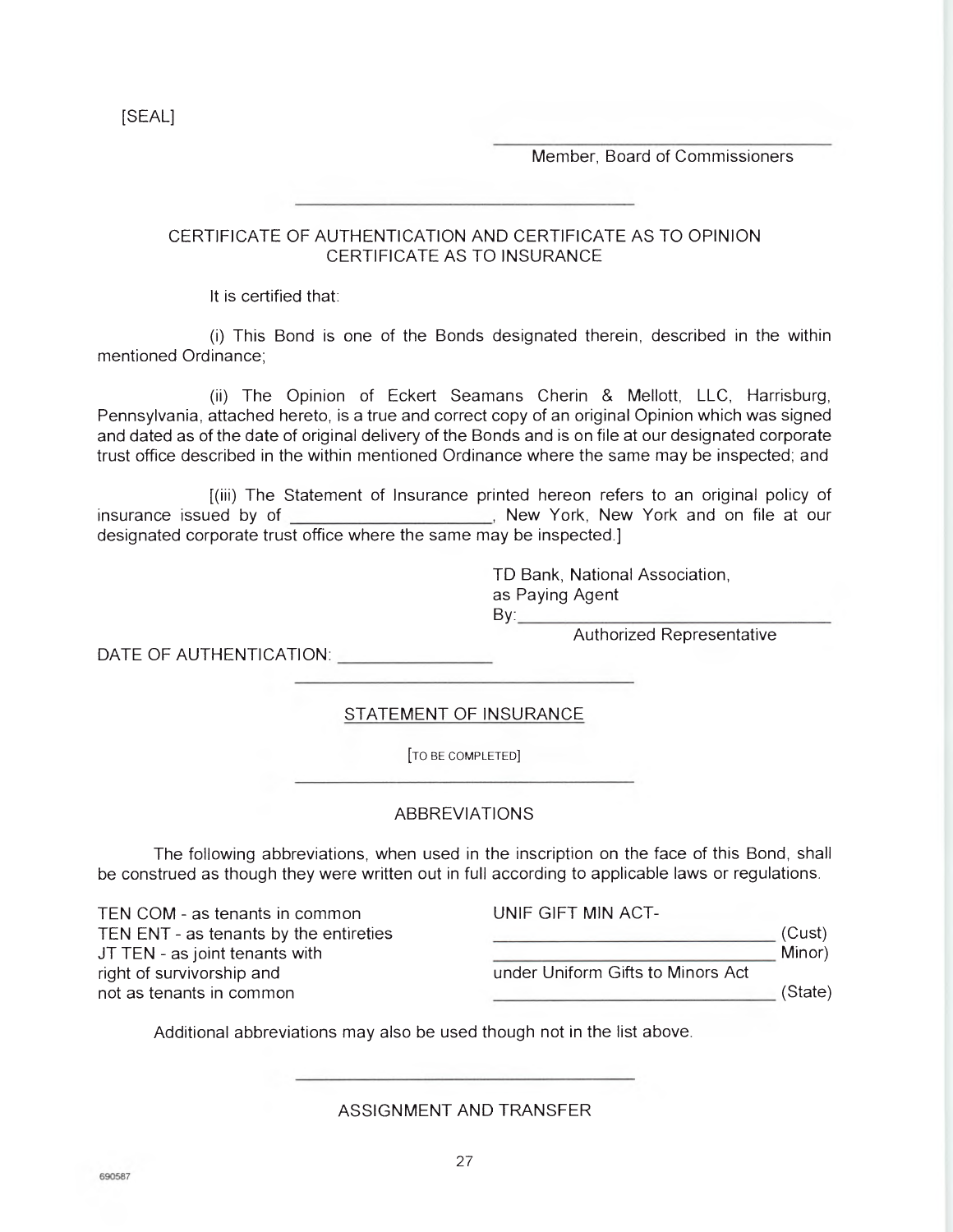FOR VALUE RECEIVED, the undersigned hereby sells, assigns and transfers unto

Please insert Social Security or other identifying number of assignee

(Please print or typewrite name and address including postal zip code of transferee)

the within Bond and all rights thereunder, and hereby irrevocably constitutes and appoints and a state of the control of the control of the control of the control of the control of the control of the control of the control of the control of the control of the control of the control of the control of the to transfer the within Bond on the books kept for registration thereof, with full power of substitution in the premises.

Dated:

Signature Guaranteed:

NOTICE: Signature(s) must be NOTICE: The signature to this assignment Association recognized signature change whatever. guarantee program.

guaranteed by an approved eligible must correspond with the name as written guarantor institution, an institution that is a upon the face of the Bond, in every particular, participant in a Securities Transfer without alteration or enlargement, or any

[END FORM OF SERIES A BOND]

#### **SECTION 28. Form of Series B Notes.**

The form of the Series B Notes shall be substantially in the form set forth in this Section with such changes thereto as shall hereafter be made upon the advice of the County's solicitor and bond counsel, approval of such changes being evidenced by the execution and attestation of the Series B Notes by Proper Officers of the County.

No.: GON-B- \$ , , 000.00

Unless this certificate is presented by an authorized representative of The Depository Trust Company, a New York corporation ("DTC") to the County or its agent for registration of transfer, exchange or payment, and any certificate issued is registered in the name of Cede & Co. or in such other name as is requested by an authorized representative of DTC (and any payment is made to Cede & Co. or to such other entity as is requested by an authorized representative of DTC), ANY TRANSFER, PLEDGE OR OTHER USE HEREOF FOR VALUE OR OTHERWISE BY OR TO ANY PERSON IS WRONGFUL inasmuch as the registered owner hereof, Cede & Co., has an interest herein.

#### UNITED STATES OF AMERICA COMMONWEALTH OF PENNSYLVANIA

## COUNTY OF CENTRE GENERAL OBLIGATION BOND, SERIES B OF 2017

| Interest Rate | <b>Maturity Date</b> |
|---------------|----------------------|
|               |                      |
|               |                      |

e **Interest Date of Issue** CUSIP  $, 2017$ 

REGISTERED OWNER: CEDE & CO.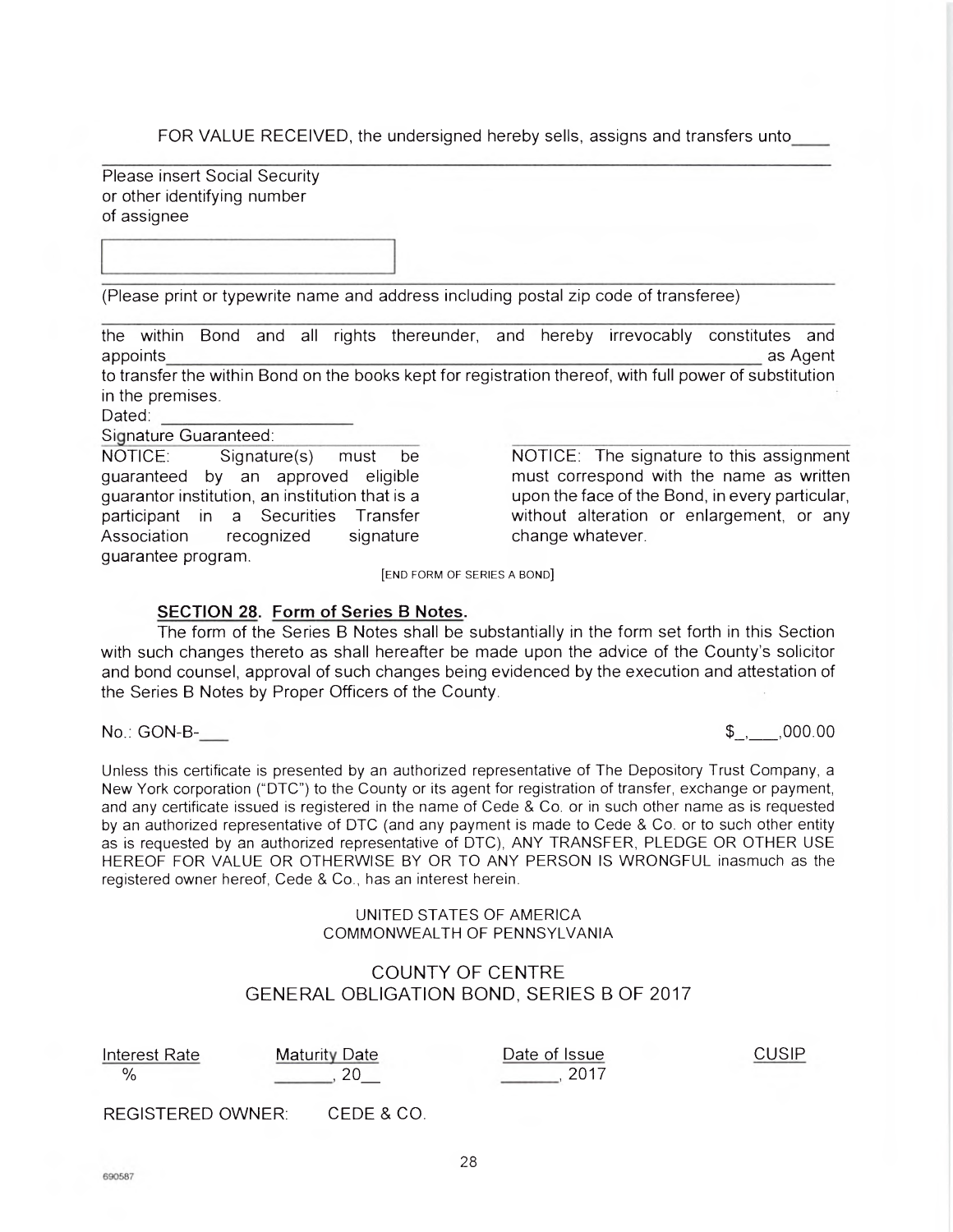## PRINCIPAL SUM: MILLION HUNDRED THOUSAND AND 00/100 DOLLARS (\$\_\_\_\_\_\_\_ ,000.00)

COUNTY OF CENTRE, Commonwealth of Pennsylvania (the "County"), a municipality existing under the laws of the Commonwealth of Pennsylvania and a local government unit, as defined in the Local Government Unit Debt Act, 53 Pa.C.S. § 8001 et seq., as amended and supplemented (the "Debt Act"), for value received, hereby promises to pay to the registered owner of this General Obligation Bond, Series B of 2017, on the above stated maturity date, the above stated principal sum unless this Note shall be redeemable and duly shall have been called for previous redemption and payment of the redemption price shall have been made or provided for, and to pay semiannually on and of each year (each, an "Interest Payment Date"), beginning to the registered owner hereof, interest thereon at the above stated annual rate of interest, from the Interest Payment Date next preceding the date of registration and authentication of this Note, unless: (a) this Note is registered and authenticated as of an Interest Payment Date, in which event this Note shall bear interest from such Interest Payment Date; or (b) this Note is registered and authenticated after a Record Date (hereinafter defined) and before the succeeding Interest Payment Date, in which event this Note shall bear interest from such succeeding Interest Payment Date; or (c) this Note is registered and authenticated prior to the Record Date preceding in which event this Note shall authenticated prior to the Record Date preceding bear interest from the Date of Issue; or (d) as shown by the records of the Paying Agent (hereinafter defined), interest on this Note shall be in default, in which event this Note shall bear interest from the date on which interest was last paid on this Note until the principal sum hereof is paid.

The principal of this Note is payable to the registered owner hereof in lawful moneys of the United States of America upon presentation hereof at the designated corporate trust office of TD Bank, National Association (the "Paying Agent"), in Cherry Hill, New Jersey. The term "Paying Agent", when hereinafter used, also shall include any successor paying agent under the Ordinance, hereinafter defined. Payment of the interest due hereon shall be paid to the registered owner hereof by check drawn on the Paying Agent mailed to the registered owner at his address as it appears on the bond register (the "Bond Register") maintained by the Paying Agent, as bond registrar, on the close of business on the fifteenth (15th) day (whether or not a business day) next preceding such Interest Payment Date (the "Record Date"), irrespective of any transfer or exchange of this Note subsequent to the applicable Record Date. The person in whose name this Note is registered at the close of business on any Record Date with respect to any Interest Payment Date shall be entitled to receive the interest payable on such Interest Payment Date notwithstanding the cancellation of such Note upon any transfer or exchange thereof subsequent to such Record Date and prior to such Interest Payment Date, except if and to the extent that the County defaults in the payment of the interest due on such Interest Payment Date, in which case such defaulted interest shall be paid to the person in whose name this Note is registered at the close of business on a special record date established by the Paying Agent, notice of which shall have been mailed to the registered owner of this Note not less than ten (10) days prior to such date. Such notice shall be mailed to the persons in whose names the Notes are registered at the close of business of the fifth (5th) day preceding the date of mailing.

If the date for payment of the principal of or interest on this Note shall be a Saturday, Sunday, legal holiday or a day on which banking institutions in the Commonwealth are authorized or required by law or executive order to close, then the date of such payment shall be the next succeeding day which is not a Saturday, Sunday, legal holiday or a day on which such banking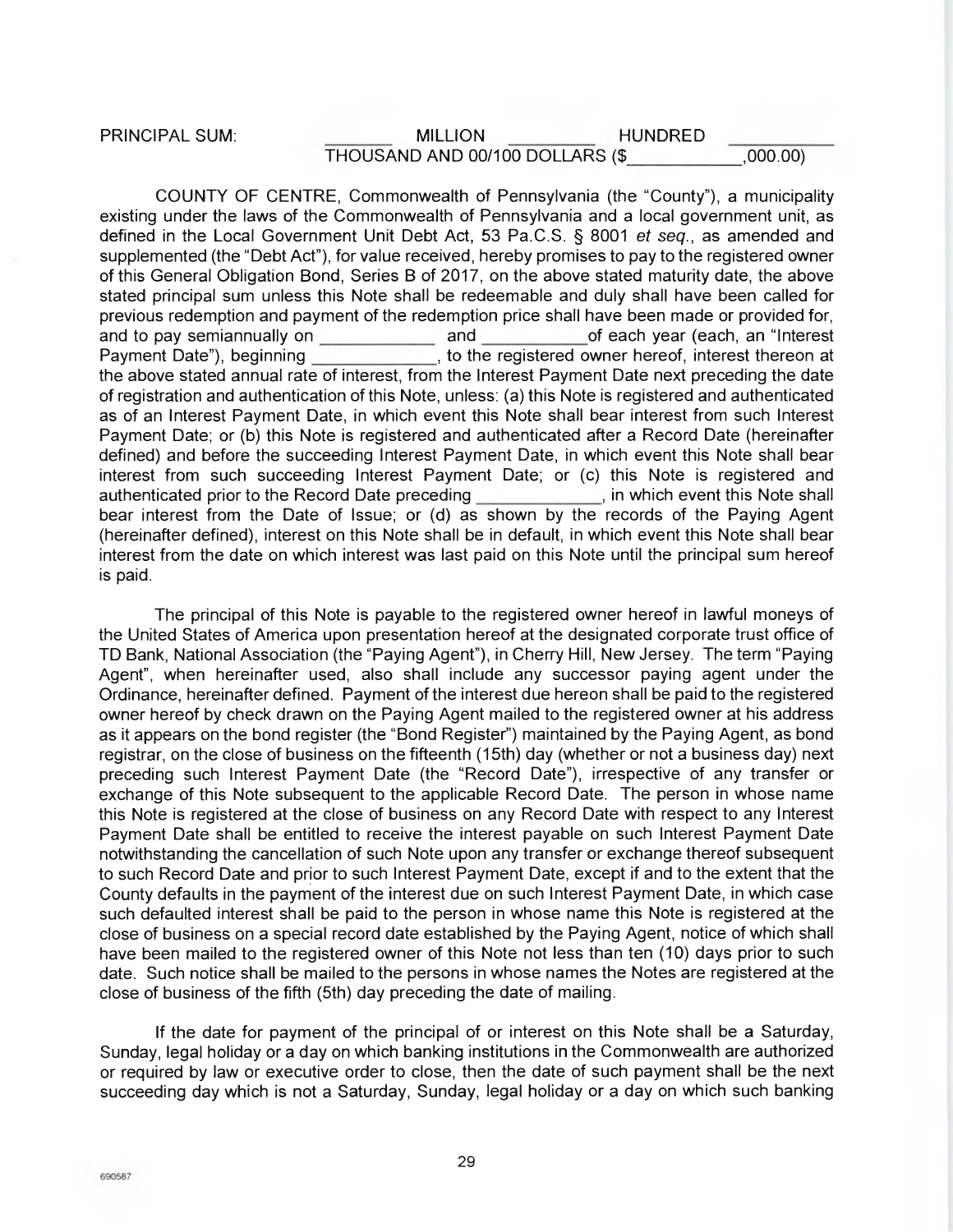institutions are authorized or required to close, and payment on such date shall have the same force and effect as if made on the nominal date established for such payment.

This Note is one of an initially authorized series of \$\_, \_\_\_,000 aggregate principal amount of general obligation Notes of the County, known as "General Obligation Notes, Series B of 2017" (the "Notes"), all of like tenor, except as to denominations, dates of maturity, rates of interest and provisions for redemption, and all issued in accordance with provisions of the Debt Act under and by virtue of a duly enacted Ordinance (the "Ordinance") of the Board of Commissioners of the County. The Debt Act, as such shall have been in effect when this Note was authorized, and the Ordinance shall constitute a contract between the County and the registered owner, from time to time, of this Note.

#### REDEMPTION PROVISIONS

Optional Redemption. The Notes, stated to mature on or after , 20 are subject to redemption prior to maturity, at the option of the County, in whole or in part, on 5, 20, or on any date thereafter, upon payment of the principal amount thereof, together with accrued interest to the date fixed for redemption.

Mandatory Redemption. The Notes maturing on 20\_ are subject to mandatory redemption prior to their stated maturity dates, in part, by lot, or by any other method deemed fair and appropriate by the Paying Agent, on the dates and in the amounts shown below upon payment of the redemption price of 100% of the principal amount, together with interest accrued to the date fixed for redemption.

|                   | Maturity<br><b>20</b> |
|-------------------|-----------------------|
| $\frac{Year}{20}$ | Amount                |
| 20<br>20          |                       |

\* At maturity

Notice of any redemption shall be given by mailing a notice of redemption by first class mail, postage prepaid, not less than 30 nor more than 60 days prior to the redemption date to the registered owners of the Notes to be redeemed at the addresses which appear in the Note Register, provided, however, that neither failure to mail such notice nor any defect in the notice so mailed or in the mailing thereof with respect to any one Note shall affect the validity of the proceedings for the redemption of any other Note. If the County shall have duly given notice of redemption and shall have deposited with the Paying Agent funds for the payment of the redemption price of the Notes so called for redemption, with accrued interest thereon to the date fixed for redemption, interest on such Notes shall cease to accrue after such redemption date.

The County, pursuant to recommendations made by the Committee on Uniform Security Identification Procedures ('CUSIP"), has caused CUSIP numbers to be printed on the Notes, and has directed the Paying Agent to use such numbers in notices of redemption and other notices, if any, as a convenience to the Registered Owners of the Notes. No representation is made by the County as to the accuracy of such numbers either as printed on the Notes or as contained in any notice and reliance may be placed only on the identification number printed hereon.

This Note shall be transferable upon books of the County kept at the aforesaid corporate trust office of the Paying Agent, by the registered owner hereof in person or by his duly authorized agent or legal representative at such corporate trust office of the Paying Agent, upon surrender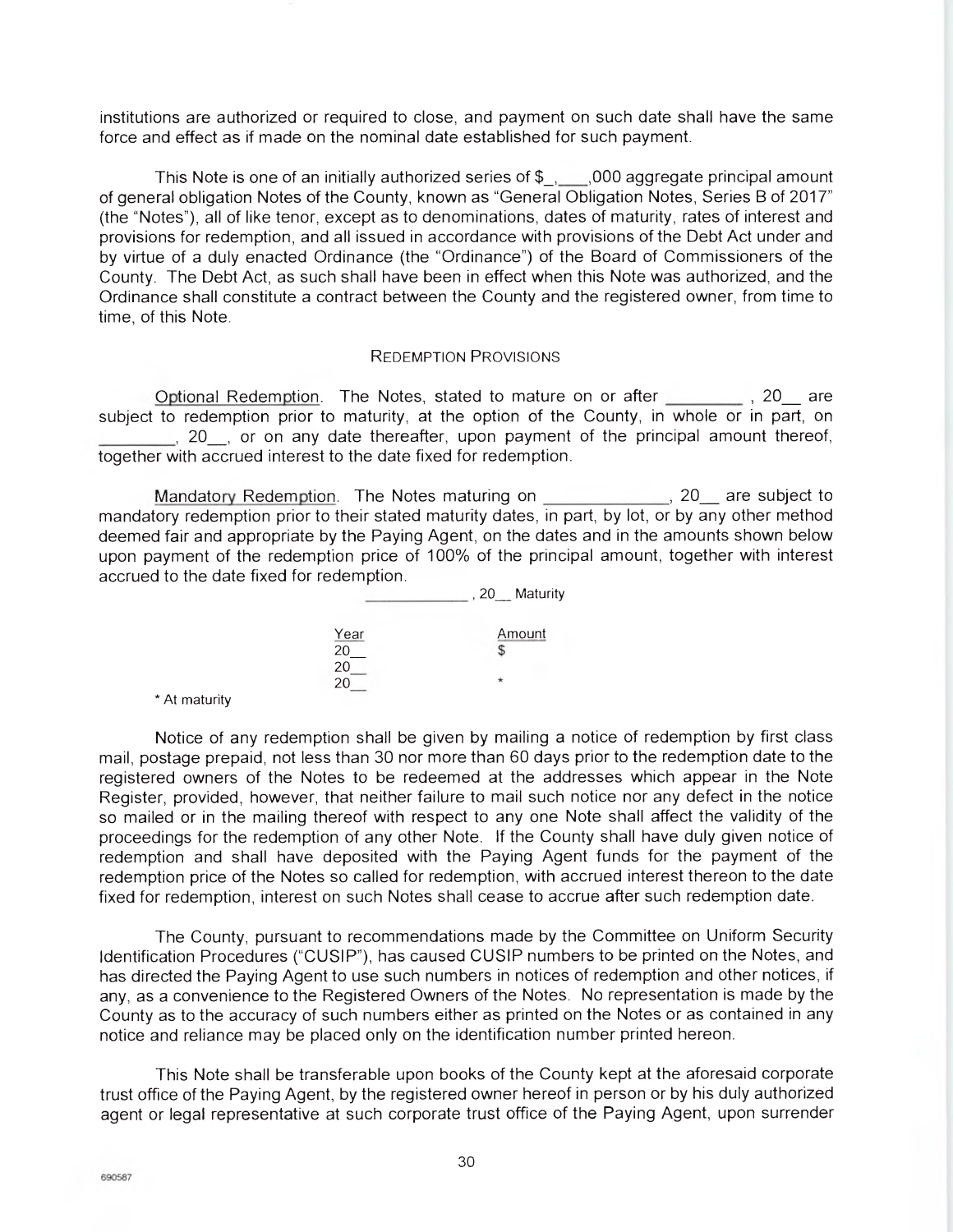hereof, together with a written instrument of transfer, in form and with guaranty of signature satisfactory to the County and the Registrar, duly executed by the registered owner hereof or his duly authorized agent or legal representative, and thereupon the County shall execute and the Paying Agent shall authenticate and deliver in the name of the transferee or transferees, a new Note or Notes of any authorized denomination, of the same interest rate and maturity, and in the same aggregate principal amount as the Note so surrendered. The County and the Paying Agent may treat and consider the person in whose name this Note is registered as the absolute owner hereof for the purpose of receiving payment of, or on account of, the principal of or redemption price hereof and interest due hereon and for all other purposes whatsoever.

The County and the Paying Agent shall not be required to: (a) issue, or register the transfer or exchange of, any Note during the period beginning at the opening of business on any Record Date for interest payments and ending at the close of business on such Interest Payment Date; (b) issue, or register the transfer or exchange of, any Note during the period beginning at the opening of business on the 15th day next preceding any date of selection of Notes to be redeemed and ending at the close of business on the date the notice of redemption shall be mailed; (c) issue, or register the transfer or exchange of, any Note during the period beginning at the opening of business on the first business day next succeeding the business day the Paying Agent determines the registered owners of the Notes to receive notice of any Special Record Date and the close of business on the Special Record Date; or (d) register the transfer or exchange of any Note after it has been selected or called for redemption, in whole or in part.

No recourse shall be had for the payment of the principal of and interest on this Note, or for any claim based hereon or on the Ordinance against any member, officer or employee, past, present or future, of the County or of any successor body, as such, either directly or through the County or any such successor body, under any constitutional provision, statute or rule of law, or by the enforcement of any assessment or by any legal or equitable proceeding or otherwise, and all such liability of such members, officers or employees is released as a condition of and as consideration for the issuance of this Note.

So long as The Depository Trust Company ("DTC") or its nominee, CEDE & CO., is the registered owner hereof, all payments of principal and interest on this Note shall be payable in the manner and at the respective time of payment provided for in the Letter of Representations (the "Letter of Representations").

So long as DTC or its nominee, CEDE & CO., is the registered owner of this Note, if all or less than all of the Notes of a particular maturity are to be redeemed, the Paying Agent shall notify DTC within the time periods described in the Letter of Representations. If less than all of the Notes are to be redeemed, the Notes to be redeemed shall be selected by the County in any order the County may decide and within a maturity by lot selected by DTC. In the event DTC or its nominee, CEDE & CO., is not the registered owner of the Notes, then the selection by lot within a maturity of the Notes to be redeemed shall be made by the Paying Agent. Any such redemption shall be upon payment of the principal amount to be redeemed, together with accrued interest to the date fixed for redemption.

It is hereby certified that: (i) all acts, conditions and things required to be done, to happen or to be performed as conditions precedent to and in issuance of this Note or in creation of the debt of which this Note is evidence have been done, have happened or have been performed in due and regular form and manner, as required by law; and (ii) the debt represented by this Note, together with any other indebtedness of the County, if any, is not in excess of any limitation imposed by the Debt Act upon the incurring of debt by the County. The County has covenanted,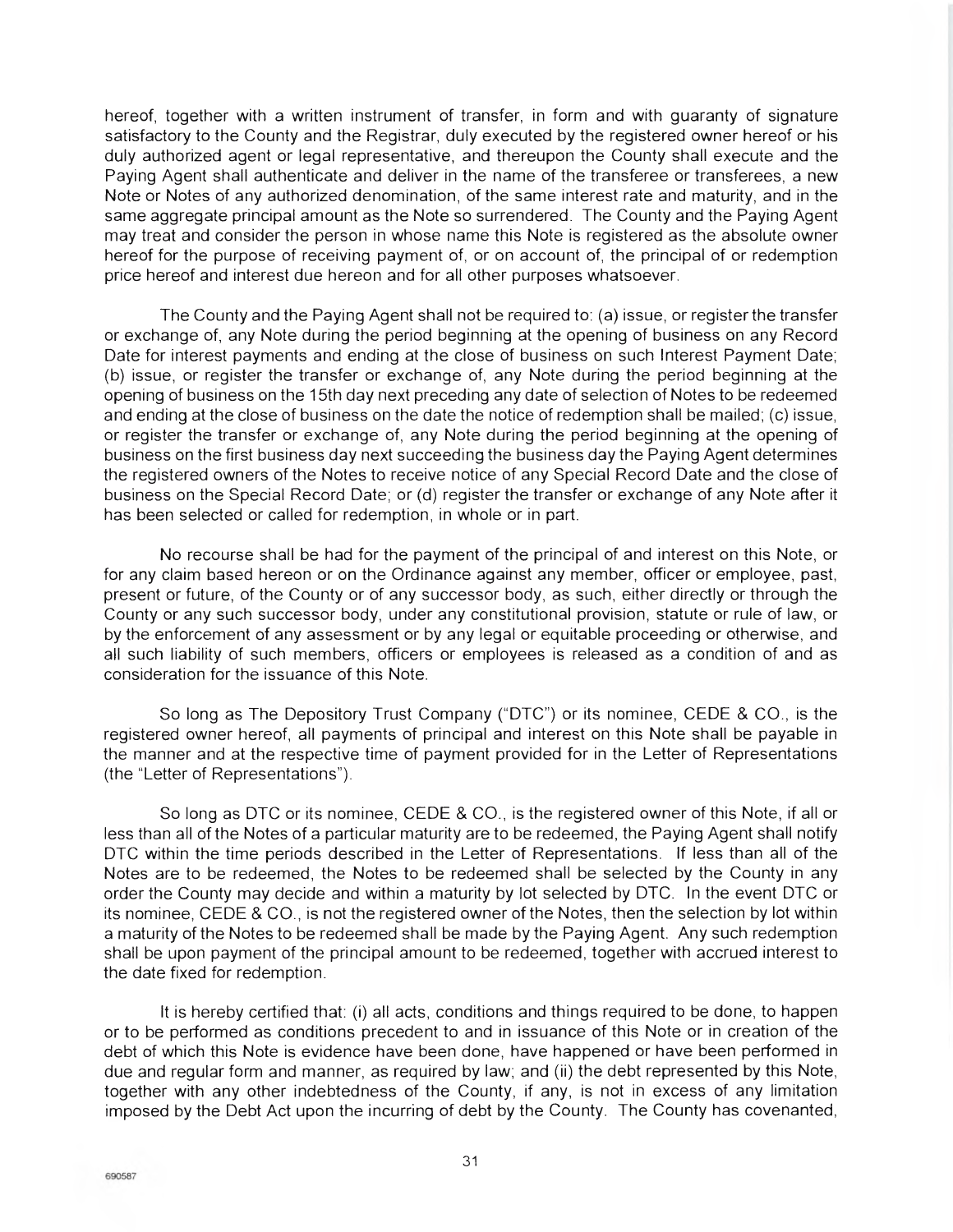in the Ordinance, with the registered owners from time to time, of the Notes which shall be outstanding, from time to time, pursuant to the Ordinance, that the County, as appropriate, shall include the amount of debt service, for each fiscal year of the County in which sums are payable, in its budget for that fiscal year, shall appropriate such amounts to the payment of such debt service and duly and punctually shall pay or shall cause to be paid the principal of this Note and the interest thereon at the dates and place and in the manner stated herein, according to the true intent and meaning thereof; and, for such budgeting, appropriation and payment, the County has and does pledge, irrevocably, its full faith, credit and taxing power. The Debt Act provides that the foregoing covenant of the County shall be enforceable specifically.

The County, in the Ordinance, has established a sinking fund with the Paying Agent, as the sinking fund depository, into which funds for the payment of the principal of and the interest on this Note shall be deposited not later than the date fixed for disbursement thereof. The County has covenanted in the Ordinance to make payments out of such sinking fund or out of any other of its revenues or funds, at such times and in such annual amounts, as shall be sufficient for prompt and full payment of all obligations of this Note.

This Note is issuable only in the form of a fully registered Note, without coupons, in the denomination of \$5,000 or any whole multiple thereof. This Note or this Note, together with other Notes, at the option of the registered owner hereof, may be exchanged for an aggregate principal amount of a registered Note or Notes of the same series, designation, maturity and interest rate of any authorized denomination.

This Note shall not be entitled to any benefit under the Ordinance and shall not be valid or obligatory for any purpose until this Note shall have been authenticated by the Certificate of Authentication endorsed hereon duly signed by or in behalf of the Paying Agent.

The owner of this Note, by acceptance hereof, shall be deemed to have assented to all terms and conditions of the Ordinance.

[REMAINDER OF THIS PAGE INTENTIONALLY LEFT BLANK]

IN WITNESS WHEREOF, the County of Centre, Pennsylvania, has caused this Note to be duly executed in its name and on its behalf by the manual signature of the Chairman or Vice Chairman of the Board of Commissioners of the County (and may include the manual signature of any other member of the Board of Commissioners of the County) and a manual seal to be imprinted hereon and attested by the manual signature of its County Administrator.

#### COUNTY OF CENTRE

ATTEST: Chairman, Board of Commissioners

[SEAL]

County Administrator Member, Board of Commissioners

Member, Board of Commissioners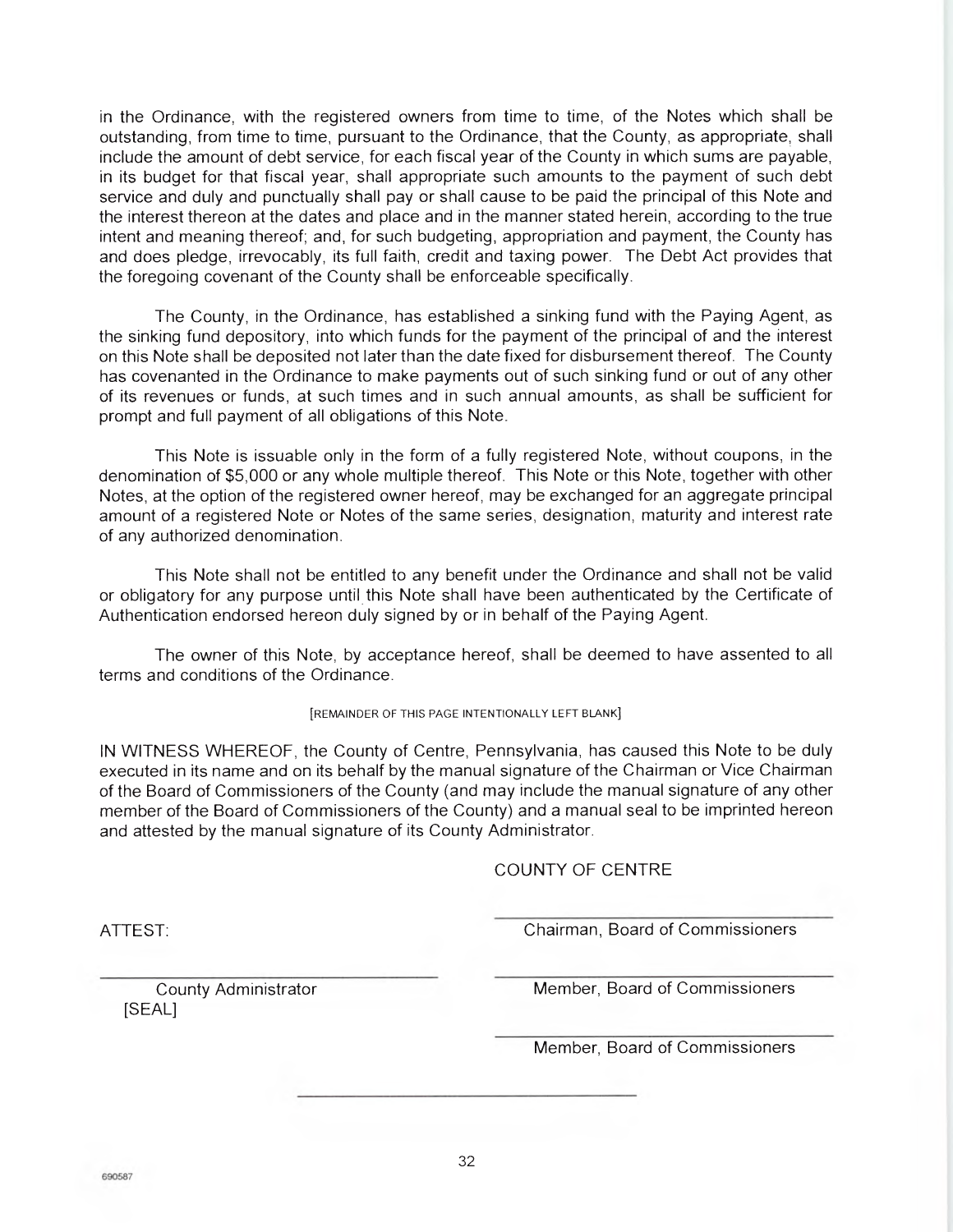## CERTIFICATE OF AUTHENTICATION AND CERTIFICATE AS TO OPINION CERTIFICATE AS TO INSURANCE

It is certified that:

(1) This Note is one of the Notes designated therein, described in the within mentioned Ordinance;

(ii) The Opinion of Eckert Seamans Cherin & Mellott, LLC, Harrisburg, Pennsylvania, attached hereto, is a true and correct copy of an original Opinion which was signed and dated as of the date of original delivery of the Notes and is on file at our designated corporate trust office described in the within mentioned Ordinance where the same may be inspected; and

[(iii) The Statement of Insurance printed hereon refers to an original policy of insurance issued by of *New York*, New York, New York and on file at our designated corporate trust office where the same may be inspected.]

> TD Bank, National Association, as Paying Agent By:

> > Authorized Representative

DATE OF AUTHENTICATION:

## STATEMENT OF INSURANCE

[TO BE COMPLETED]

## $ABBREVIATIONS$

The following abbreviations, when used in the inscription on the face of this Note, shall be construed as though they were written out in full according to applicable laws or regulations.

TEN COM - as tenants in common TEN ENT - as tenants by the entireties JT TEN - as joint tenants with right of survivorship and not as tenants in common UNIF GIFT MIN ACTunder Uniform Gifts to Minors Act  $\overline{\phantom{a}}$  (Cust) **Minor**) (State)

Additional abbreviations may also be used though not in the list above.

## ASSIGNMENT AND TRANSFER

FOR VALUE RECEIVED, the undersigned hereby sells, assigns and transfers unto

Please insert Social Security or other identifying number of assignee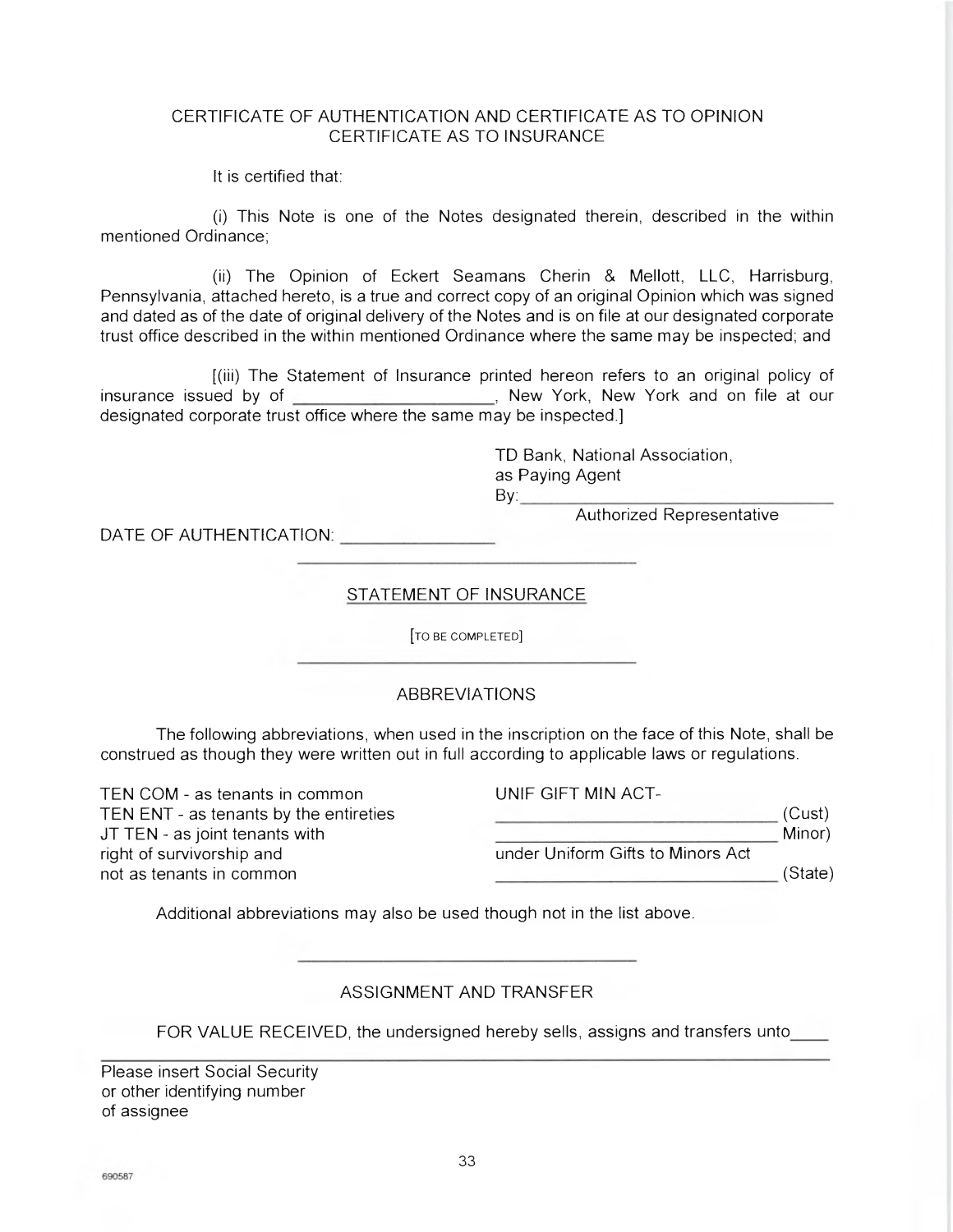(Please print or typewrite name and address including postal zip code of transferee)

the within Note and all rights thereunder, and hereby irrevocably constitutes and appoints and a substitution of the set of the set of the set of the set of the set of the set of the set of th

to transfer the within Note on the books kept for registration thereof, with full power of substitution in the premises.

Dated:

Signature Guaranteed:

NOTICE: Signature(s) must be guaranteed by an approved eligible guarantor institution, an institution that is a participant in a Securities Transfer Association recognized signature guarantee program.

NOTICE: The signature to this assignment must correspond with the name as written upon the face of the Note, in every particular, without alteration or enlargement, or any change whatever.

[END FORM OF SERIES B NOTE]

## **SECTION 29. Form of Series C Notes.**

The form of the Series C Notes shall be substantially in the form set forth in this Section with such changes thereto as shall hereafter be made upon the advice of the County's solicitor and bond counsel, approval of such changes being evidenced by the execution and attestation of the Series C Notes by Proper Officers of the County.

No.: GON-C- \$\_,\_\_, 000.00

Unless this certificate is presented by an authorized representative of The Depository Trust Company, a New York corporation ("DTC") to the County or its agent for registration of transfer, exchange or payment, and any certificate issued is registered in the name of Cede & Co. or in such other name as is requested by an authorized representative of DTC (and any payment is made to Cede & Co. or to such other entity as is requested by an authorized representative of DTC), ANY TRANSFER, PLEDGE OR OTHER USE HEREOF FOR VALUE OR OTHERWISE BY OR TO ANY PERSON IS WRONGFUL inasmuch as the registered owner hereof, Cede & Co., has an interest herein.

### UNITED STATES OF AMERICA COMMONWEALTH OF PENNSYLVANIA

## COUNTY OF CENTRE GENERAL OBLIGATION NOTE, SERIES C OF 2017 (FEDERALLY TAXABLE)

| Interest Rate<br>$\frac{0}{0}$ | <b>Maturity Date</b> |                                                   | Date of Issue<br>2017 |                | CUSIP  |
|--------------------------------|----------------------|---------------------------------------------------|-----------------------|----------------|--------|
| REGISTERED OWNER:              |                      | CEDE & CO.                                        |                       |                |        |
| PRINCIPAL SUM:                 |                      | <b>MILLION</b><br>THOUSAND AND 00/100 DOLLARS (\$ |                       | <b>HUNDRED</b> | 000.00 |

COUNTY OF CENTRE, Commonwealth of Pennsylvania (the "County"), a municipality existing under the laws of the Commonwealth of Pennsylvania and a local government unit, as defined in the Local Government Unit Debt Act, 53 Pa.C.S. § 8001 et seq., as amended and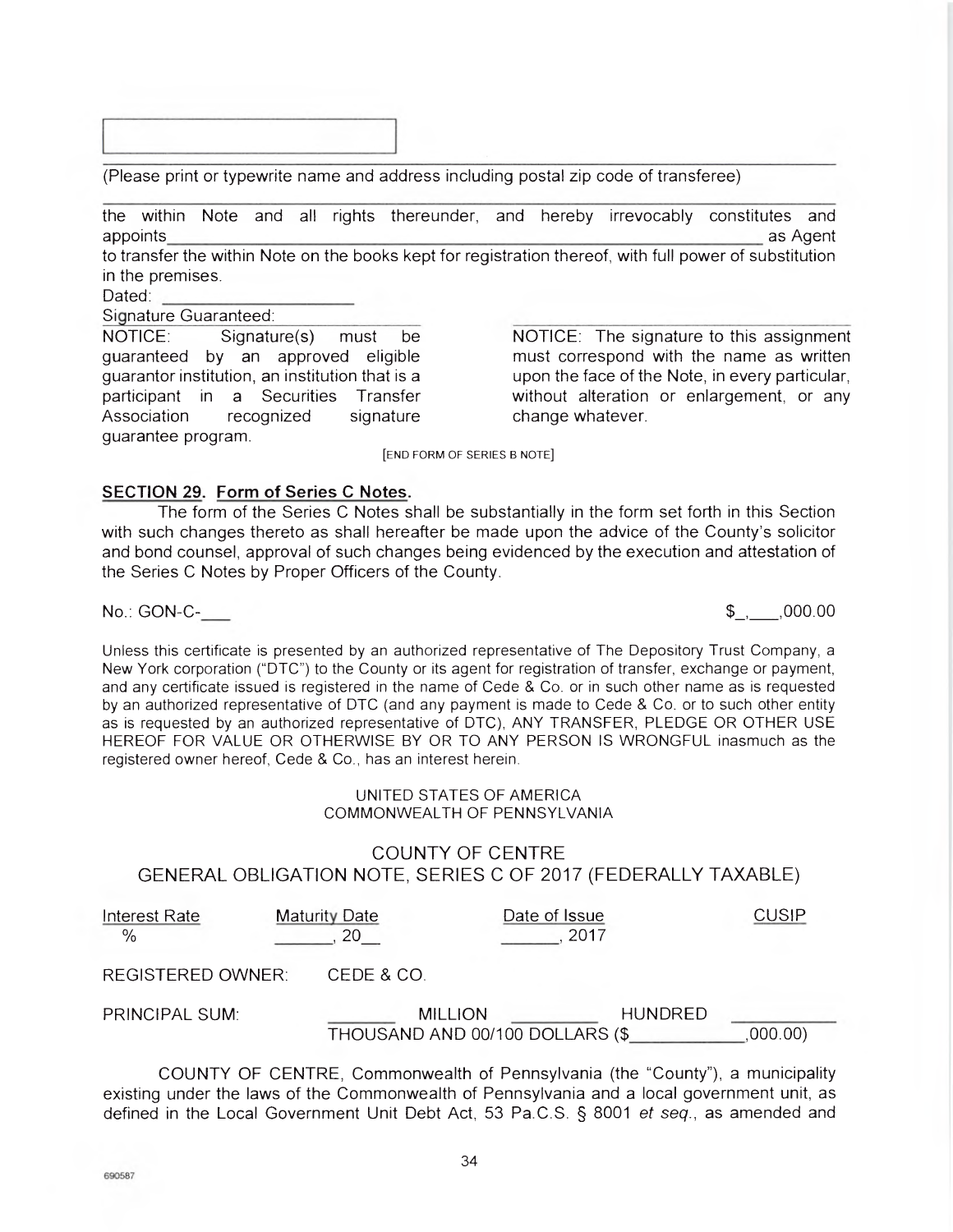supplemented (the "Debt Act"), for value received, hereby promises to pay to the registered owner of this General Obligation Note, Series C of 2017 (Federally Taxable), on the above stated maturity date, the above stated principal sum unless this Note shall be redeemable and duly shall have been called for previous redemption and payment of the redemption price shall have been made or provided for, and to pay semiannually on and of each year (each, an "Interest Payment Date"), beginning interest thereon at the above stated annual rate of interest, from the Interest Payment Date next preceding the date of registration and authentication of this Note, unless: (a) this Note is registered and authenticated as of an Interest Payment Date, in which event this Note shall bear interest from such Interest Payment Date; or (b) this Note is registered and authenticated after a Record Date (hereinafter defined) and before the succeeding Interest Payment Date, in which event this Note shall bear interest from such succeeding Interest Payment Date; or (c) this Note is registered and authenticated prior to the Record Date preceding *\_\_\_\_\_\_\_\_\_\_\_\_\_*, in which event this Note shall bear interest from the Date of Issue; or (d) as shown by the records of the Paying Agent (hereinafter defined), interest on this Note shall be in default, in which event this Note shall bear interest from the date on which interest was last paid on this Note until the principal sum hereof is paid.

The principal of this Note is payable to the registered owner hereof in lawful moneys of the United States of America upon presentation hereof at the designated corporate trust office of ID Bank, National Association (the "Paying Agent"), in Cherry Hill, New Jersey. The term "Paying Agent", when hereinafter used, also shall include any successor paying agent under the Ordinance, hereinafter defined. Payment of the interest due hereon shall be paid to the registered owner hereof by check drawn on the Paying Agent mailed to the registered owner at his address as it appears on the bond register (the "Bond Register") maintained by the Paying Agent, as bond registrar, on the close of business on the fifteenth (15th) day (whether or not a business day) next preceding such Interest Payment Date (the "Record Date"), irrespective of any transfer or exchange of this Note subsequent to the applicable Record Date. The person in whose name this Note is registered at the close of business on any Record Date with respect to any Interest Payment Date shall be entitled to receive the interest payable on such Interest Payment Date notwithstanding the cancellation of such Note upon any transfer or exchange thereof subsequent to such Record Date and prior to such Interest Payment Date, except if and to the extent that the County defaults in the payment of the interest due on such Interest Payment Date, in which case such defaulted interest shall be paid to the person in whose name this Note is registered at the close of business on a special record date established by the Paying Agent, notice of which shall have been mailed to the registered owner of this Note not less than ten (10) days prior to such date. Such notice shall be mailed to the persons in whose names the Notes are registered at the close of business of the fifth (5th) day preceding the date of mailing.

If the date for payment of the principal of or interest on this Note shall be a Saturday, Sunday, legal holiday or a day on which banking institutions in the Commonwealth are authorized or required by law or executive order to close, then the date of such payment shall be the next succeeding day which is not a Saturday, Sunday, legal holiday or a day on which such banking institutions are authorized or required to close, and payment on such date shall have the same force and effect as if made on the nominal date established for such payment.

This Note is one of an initially authorized series of  $\frac{1}{2}$ , 000 aggregate principal amount of general obligation Notes of the County, known as "General Obligation Notes, Series C of 2017 (Federally Taxable)" (the "Notes"), all of like tenor, except as to denominations, dates of maturity, rates of interest and provisions for redemption, and all issued in accordance with provisions of the Debt Act under and by virtue of a duly enacted Ordinance (the "Ordinance") of the Board of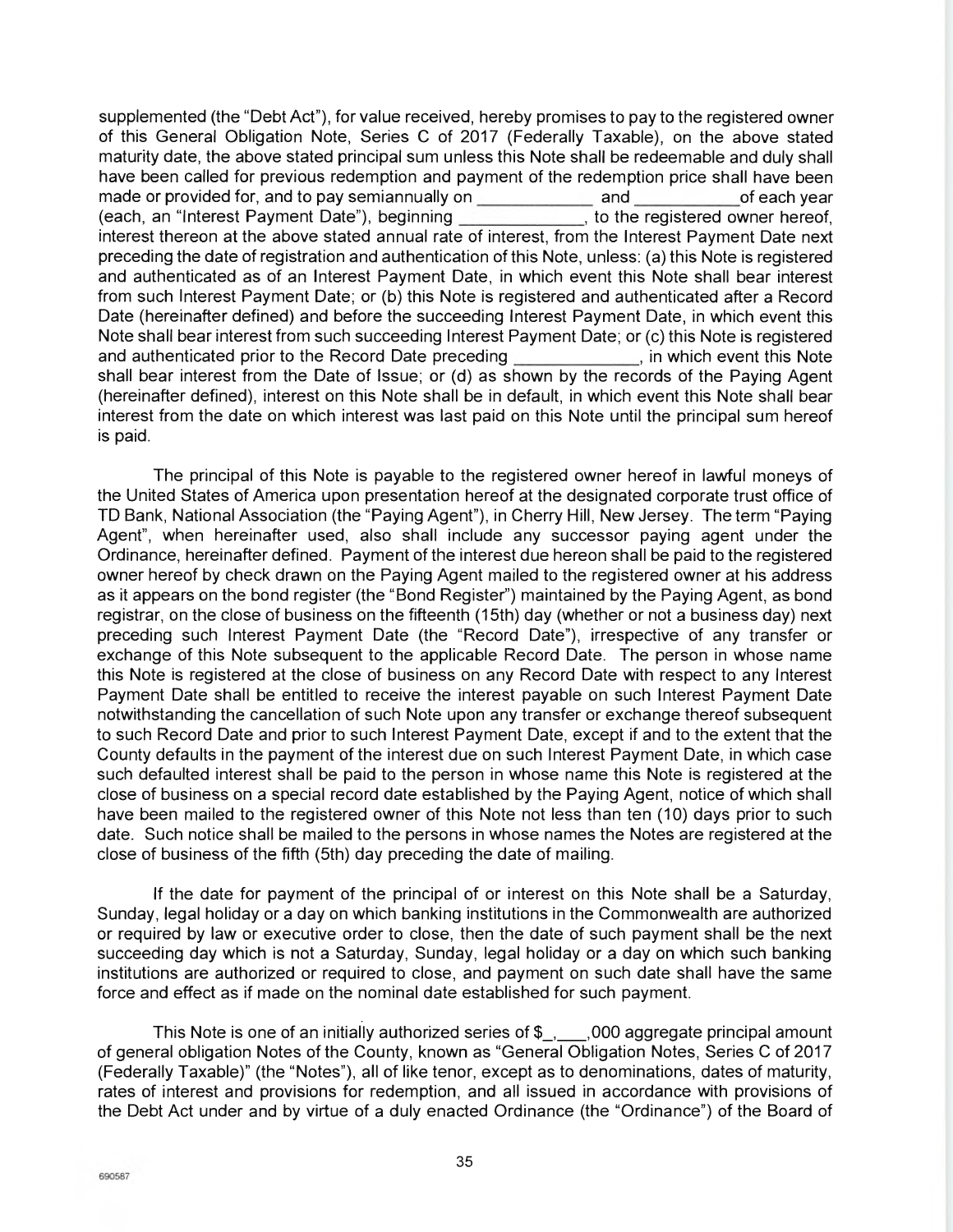Commissioners of the County. The Debt Act, as such shall have been in effect when this Note was authorized, and the Ordinance shall constitute a contract between the County and the registered owner, from time to time, of this Note.

#### REDEMPTION PRovisioNs

Optional Redemption. The Notes, stated to mature on or after \_\_\_\_\_\_\_\_\_, 20\_\_ are subject to redemption prior to maturity, at the option of the County, in whole or in part, on 20, or on any date thereafter, upon payment of the principal amount thereof, together with accrued interest to the date fixed for redemption.

Mandatory Redemption. The Notes maturing on **1999**, 20 are subject to mandatory redemption prior to their stated maturity dates, in part, by lot, or by any other method deemed fair and appropriate by the Paying Agent, on the dates and in the amounts shown below upon payment of the redemption price of 100% of the principal amount, together with interest accrued to the date fixed for redemption.

|                   | Maturity<br>, 20 |
|-------------------|------------------|
| $\frac{Year}{20}$ | <u>Amount</u>    |
| 20<br>20          |                  |

\* At maturity

Notice of any redemption shall be given by mailing a notice of redemption by first class mail, postage prepaid, not less than 30 nor more than 60 days prior to the redemption date to the registered owners of the Notes to be redeemed at the addresses which appear in the Note Register, provided, however, that neither failure to mail such notice nor any defect in the notice so mailed or in the mailing thereof with respect to any one Note shall affect the validity of the proceedings for the redemption of any other Note. If the County shall have duly given notice of redemption and shall have deposited with the Paying Agent funds for the payment of the redemption price of the Notes so called for redemption, with accrued interest thereon to the date fixed for redemption, interest on such Notes shall cease to accrue after such redemption date.

The County, pursuant to recommendations made by the Committee on Uniform Security Identification Procedures ('CUSIP"), has caused CUSIP numbers to be printed on the Notes, and has directed the Paying Agent to use such numbers in notices of redemption and other notices, if any, as a convenience to the Registered Owners of the Notes. No representation is made by the County as to the accuracy of such numbers either as printed on the Notes or as contained in any notice and reliance may be placed only on the identification number printed hereon.

This Note shall be transferable upon books of the County kept at the aforesaid corporate trust office of the Paying Agent, by the registered owner hereof in person or by his duly authorized agent or legal representative at such corporate trust office of the Paying Agent, upon surrender hereof, together with a written instrument of transfer, in form and with guaranty of signature satisfactory to the County and the Registrar, duly executed by the registered owner hereof or his duly authorized agent or legal representative, and thereupon the County shall execute and the Paying Agent shall authenticate and deliver in the name of the transferee or transferees, a new Note or Notes of any authorized denomination, of the same interest rate and maturity, and in the same aggregate principal amount as the Note so surrendered. The County and the Paying Agent may treat and consider the person in whose name this Note is registered as the absolute owner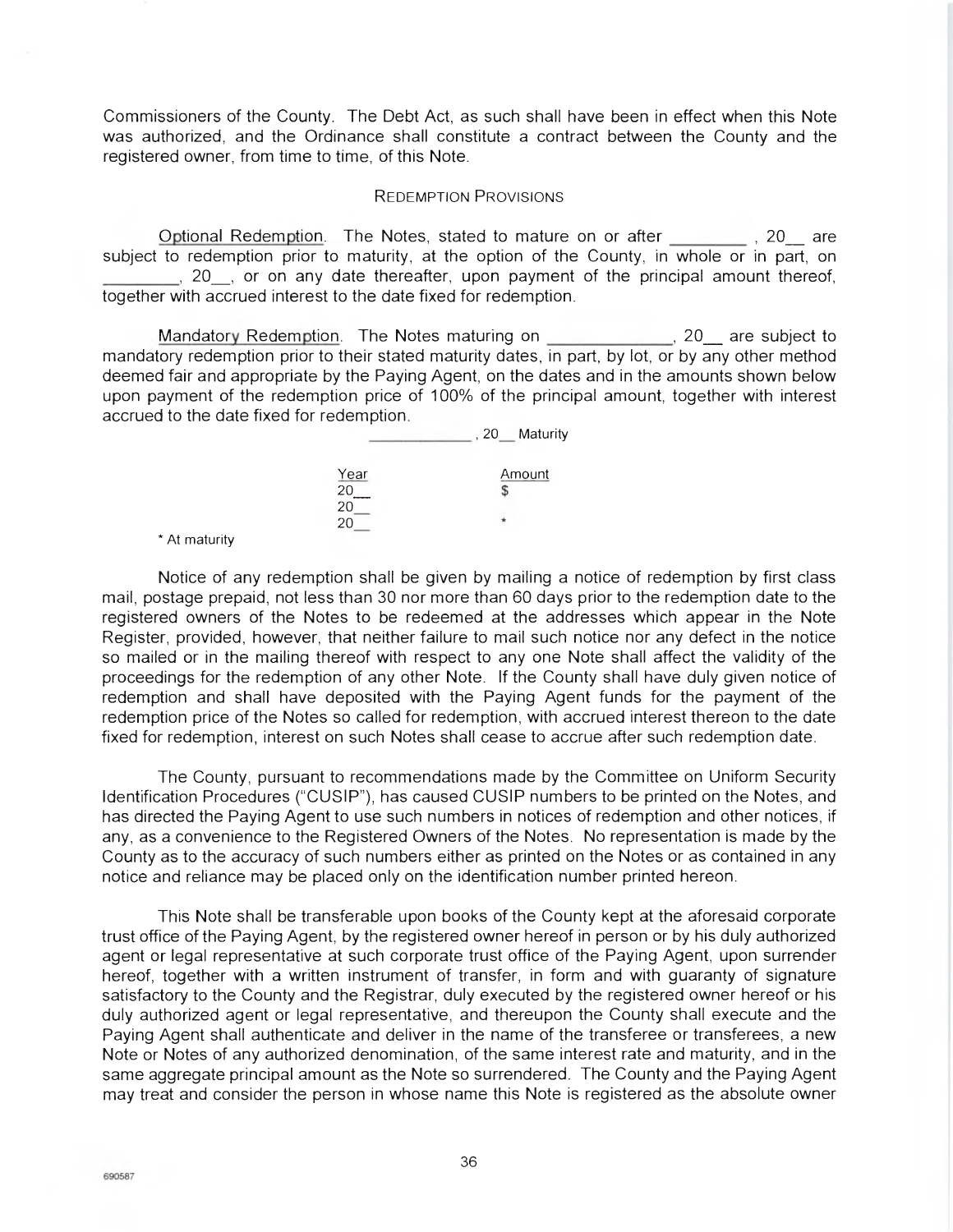hereof for the purpose of receiving payment of, or on account of, the principal of or redemption price hereof and interest due hereon and for all other purposes whatsoever.

The County and the Paying Agent shall not be required to: (a) issue, or register the transfer or exchange of, any Note during the period beginning at the opening of business on any Record Date for interest payments and ending at the close of business on such Interest Payment Date; (b) issue, or register the transfer or exchange of, any Note during the period beginning at the opening of business on the 15th day next preceding any date of selection of Notes to be redeemed and ending at the close of business on the date the notice of redemption shall be mailed; (c) issue, or register the transfer or exchange of, any Note during the period beginning at the opening of business on the first business day next succeeding the business day the Paying Agent determines the registered owners of the Notes to receive notice of any Special Record Date and the close of business on the Special Record Date; or (d) register the transfer or exchange of any Note after it has been selected or called for redemption, in whole or in part.

No recourse shall be had for the payment of the principal of and interest on this Note, or for any claim based hereon or on the Ordinance against any member, officer or employee, past, present or future, of the County or of any successor body, as such, either directly or through the County or any such successor body, under any constitutional provision, statute or rule of law, or by the enforcement of any assessment or by any legal or equitable proceeding or otherwise, and all such liability of such members, officers or employees is released as a condition of and as consideration for the issuance of this Note.

So long as The Depository Trust Company ("DTC") or its nominee, CEDE & CO., is the registered owner hereof, all payments of principal and interest on this Note shall be payable in the manner and at the respective time of payment provided for in the Letter of Representations (the "Letter of Representations").

So long as DTC or its nominee, CEDE & CO., is the registered owner of this Note, if all or less than all of the Notes of a particular maturity are to be redeemed, the Paying Agent shall notify DTC within the time periods described in the Letter of Representations. If less than all of the Notes are to be redeemed, the Notes to be redeemed shall be selected by the County in any order the County may decide and within a maturity by lot selected by DTC. In the event DTC or its nominee, CEDE & CO., is not the registered owner of the Notes, then the selection by lot within a maturity of the Notes to be redeemed shall be made by the Paying Agent. Any such redemption shall be upon payment of the principal amount to be redeemed, together with accrued interest to the date fixed for redemption.

It is hereby certified that: (i) all acts, conditions and things required to be done, to happen or to be performed as conditions precedent to and in issuance of this Note or in creation of the debt of which this Note is evidence have been done, have happened or have been performed in due and regular form and manner, as required by law; and (ii) the debt represented by this Note, together with any other indebtedness of the County, if any, is not in excess of any limitation imposed by the Debt Act upon the incurring of debt by the County. The County has covenanted, in the Ordinance, with the registered owners from time to time, of the Notes which shall be outstanding, from time to time, pursuant to the Ordinance, that the County, as appropriate, shall include the amount of debt service, for each fiscal year of the County in which sums are payable, in its budget for that fiscal year, shall appropriate such amounts to the payment of such debt service and duly and punctually shall pay or shall cause to be paid the principal of this Note and the interest thereon at the dates and place and in the manner stated herein, according to the true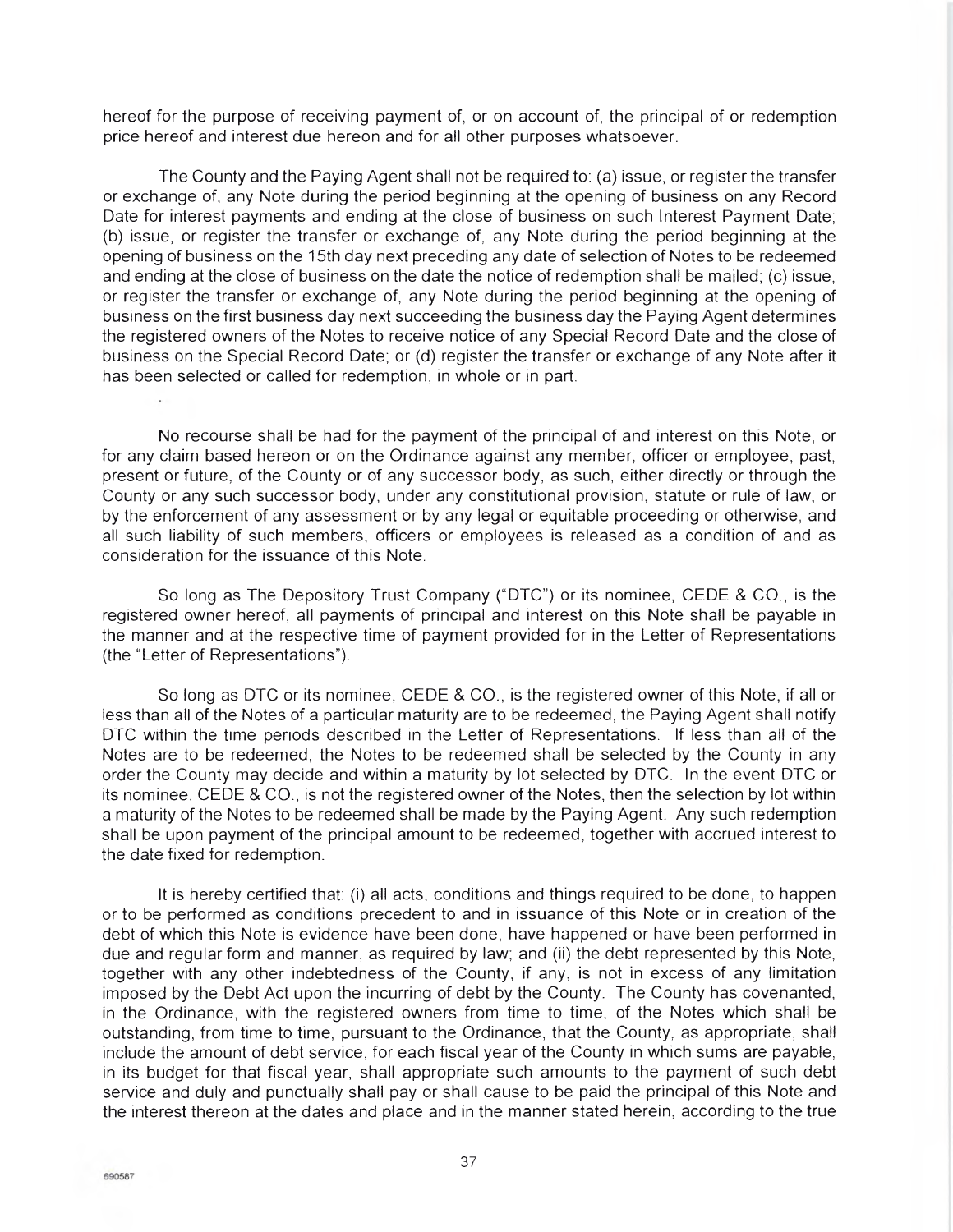intent and meaning thereof; and, for such budgeting, appropriation and payment, the County has and does pledge, irrevocably, its full faith, credit and taxing power. The Debt Act provides that the foregoing covenant of the County shall be enforceable specifically.

The County, in the Ordinance, has established a sinking fund with the Paying Agent, as the sinking fund depository, into which funds for the payment of the principal of and the interest on this Note shall be deposited not later than the date fixed for disbursement thereof. The County has covenanted in the Ordinance to make payments out of such sinking fund or out of any other of its revenues or funds, at such times and in such annual amounts, as shall be sufficient for prompt and full payment of all obligations of this Note.

This Note is issuable only in the form of a fully registered Note, without coupons, in the denomination of \$5,000 or any whole multiple thereof. This Note or this Note, together with other Notes, at the option of the registered owner hereof, may be exchanged for an aggregate principal amount of a registered Note or Notes of the same series, designation, maturity and interest rate of any authorized denomination.

This Note shall not be entitled to any benefit under the Ordinance and shall not be valid or obligatory for any purpose until this Note shall have been authenticated by the Certificate of Authentication endorsed hereon duly signed by or in behalf of the Paying Agent.

The owner of this Note, by acceptance hereof, shall be deemed to have assented to all terms and conditions of the Ordinance.

#### [REMAINDER OF THIS PAGE INTENTIONALLY LEFT BLANK]

IN WITNESS WHEREOF, the County of Centre, Pennsylvania, has caused this Note to be duly executed in its name and on its behalf by the manual signature of the Chairman or Vice Chairman of the Board of Commissioners of the County (and may include the manual signature of any other member of the Board of Commissioners of the County) and a manual seal to be imprinted hereon and attested by the manual signature of its County Administrator.

COUNTY OF CENTRE

ATTEST: Chairman, Board of Commissioners

[SEAL]

County Administrator **Member, Board of Commissioners** Member, Board of Commissioners

Member, Board of Commissioners

CERTIFICATE OF AUTHENTICATION AND CERTIFICATE AS TO OPINION CERTIFICATE AS TO INSURANCE

It is certified that: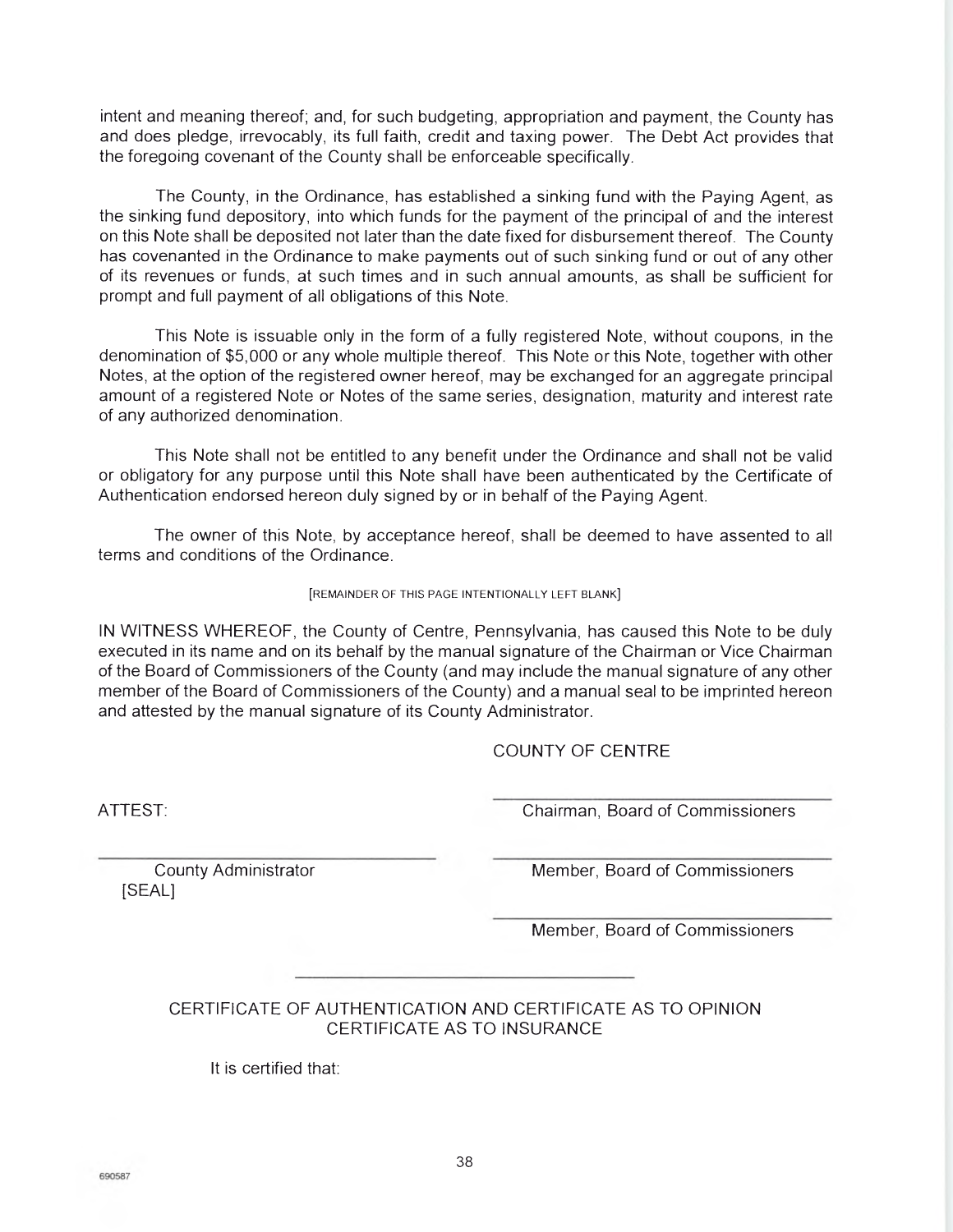(i) This Note is one of the Notes designated therein, described in the within mentioned Ordinance;

(ii) The Opinion of Eckert Seamans Cherin & Mellott, LLC, Harrisburg, Pennsylvania, attached hereto, is a true and correct copy of an original Opinion which was signed and dated as of the date of original delivery of the Notes and is on file at our designated corporate trust office described in the within mentioned Ordinance where the same may be inspected; and

[(iii) The Statement of Insurance printed hereon refers to an original policy of insurance issued by of **Commission Commission**, New York, New York and on file at our designated corporate trust office where the same may be inspected.]

> TD Bank, National Association, as Paying Agent  $\mathsf{By:}$

Authorized Representative

DATE OF AUTHENTICATION: UNITED ACCOUNTS

[TO BE COMPLETED]

STATEMENT OF INSURANCE

## ABBREVIATIONS

The following abbreviations, when used in the inscription on the face of this Note, shall be construed as though they were written out in full according to applicable laws or regulations.

TEN COM - as tenants in common TEN ENT - as tenants by the entireties JT TEN - as joint tenants with right of survivorship and under Uniform Gifts to Minors Act not as tenants in common

UNIF GIFT MIN ACT-

Minor)

(State)

(Cust)

Additional abbreviations may also be used though not in the list above.

## ASSIGNMENT AND TRANSFER

FOR VALUE RECEIVED, the undersigned hereby sells, assigns and transfers unto

Please insert Social Security or other identifying number of assignee

(Please print or typewrite name and address including postal zip code of transferee)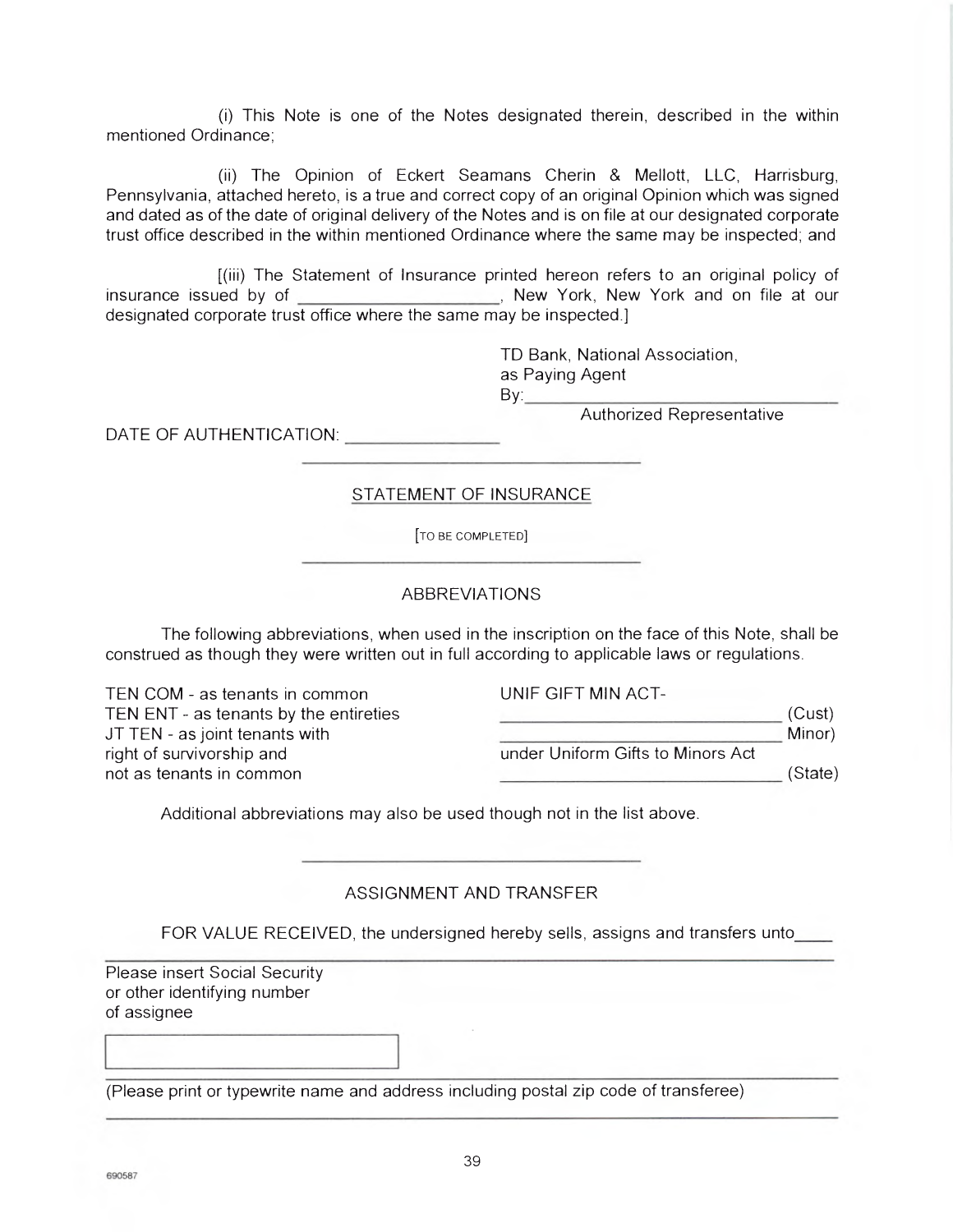the within Note and all rights thereunder, and hereby irrevocably constitutes and appoints as Agent

to transfer the within Note on the books kept for registration thereof, with full power of substitution in the premises.

Dated:

Sianature Guaranteed:

NOTICE: Signature(s) must be guaranteed by an approved eligible guarantor institution, an institution that is a participant in a Securities Transfer Association recognized signature guarantee program.

NOTICE: The signature to this assignment must correspond with the name as written upon the face of the Note, in every particular, without alteration or enlargement, or any change whatever.

[END FORM OF SERIES C NOTE]

## **SECTION 30. Ratification.**

The County hereby ratifies and confirms authorization to the County Solicitor, Eckert Seamans Cherin & Mellott, LLC as bond counsel to the County and the Purchaser to undertake the necessary steps or to take necessary action relating to the marketing and issuance of the Obligations, including but not limited to the preparation and distribution of the Preliminary Official Statement.

## **SECTION 31. Disclosure Covenants.**

In accordance with Rule 15c2-12 (the "Rule") promulgated under the Securities Exchange Act of 1934, as amended, the County hereby covenants, with and for the benefit of the holders and beneficial owners (which shall include any person or entity that has a pecuniary interest in any of the 2017 Obligations) from time to time of the 2017 Obligations, to provide to the Municipal Securities Rulemaking Board (the 'MSRB") in the manner prescribed by the MSRB (currently through the MSRB's Electronic Municipal Market Access (EMMA) System), on an annual basis, certain annual financial information and operating data specified in the final Official Statement with respect to the 2017 Obligations and more fully identified in the County's Continuing Disclosure Certificate, to be dated and executed concurrently with the issuance of the Obligations, commencing with the fiscal year ending December 31, 2017. Such financial information and operating data shall be provided no later than October  $1<sup>st</sup>$  of each fiscal year. The County hereby also covenants, with and for the benefit of the holders and beneficial owners from time to time of the 2017 Obligations, to provide to the MSRB for disclosure through its EMMA System, (A) in a timely manner, notice of a failure to provide the required annual financial information specified above, on or before the date specified above, and (B) in a timely manner not in excess of ten (10) business days after the occurrence of any of the following events with respect to the 2017 Obligations: (i) principal and interest payment delinquencies; (ii) non-payment related defaults, if material; (iii) unscheduled draws on debt service reserves reflecting financial difficulties; (iv) unscheduled draws on credit enhancements reflecting financial difficulties; (v) substitution of credit or liquidity providers or their failure to perform; (vi) adverse tax opinions, the issuance by the Internal Revenue Service of proposed or final determinations of taxability, Notices of Proposed Issue (IRS Form 5701-TEB) or other material notices or determinations with respect to the tax status of the 2017 Obligations, or other material events affecting the tax status of the 2017 Obligations; (vii) modifications to rights of the holders of the 2017 Obligations, if material; (viii) bond calls, if material, and tender offers; (ix) defeasance of the 2017 Obligations or any portion thereof; (x) release, substitution or sale of property securing repayment of the 2017 Obligations, if material; (xi) rating changes; (xii) bankruptcy, insolvency, receivership or similar event of the obligated person; (xiii) the consummation of a merger, consolidation, or acquisition involving an obligated person or the sale of all or substantially all of the assets of the obligated person, other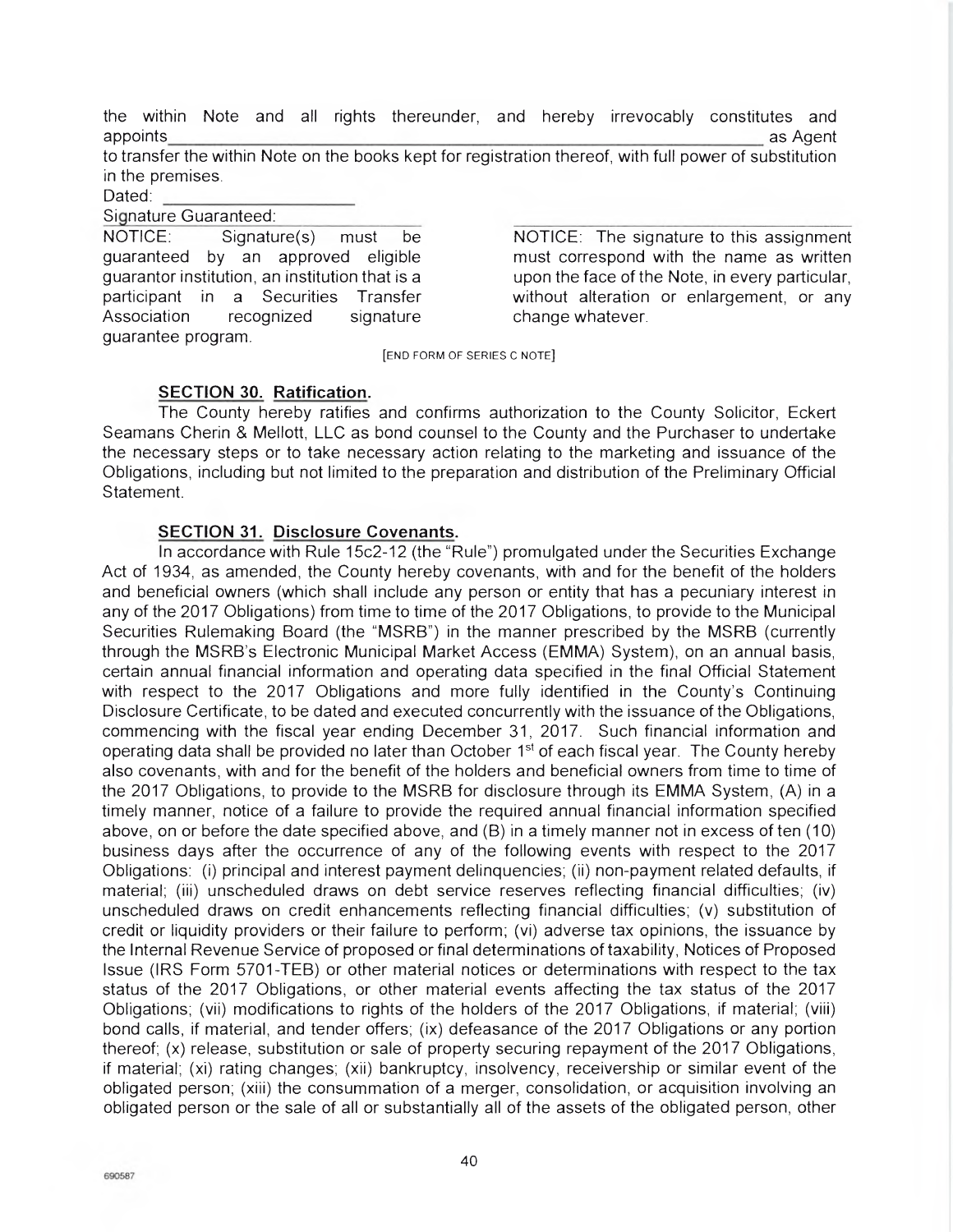than in the ordinary course of business, the entry into a definitive agreement to undertake such an action or the termination of a definitive agreement relating to any such actions, other than pursuant to its terms, if material; and (xiv) appointment of a successor or additional trustee or the change of name of a trustee, if material.

The County's covenants in the immediately preceding paragraph shall terminate upon legal defeasance, or other arrangement whereby the County is released from any further obligations with respect to the 2017 Obligations, prior to redemption or payment in full of all of the 2017 Obligations. If such termination occurs prior to the final maturity of the 2017 Obligations, the County shall give prompt notice of such termination to the MSRB.

Proper officers or officials of the County are hereby authorized in the name and on behalf of the County to amend or terminate, in whole or in part, any of the foregoing covenants in this Section, without the consent of the holders or beneficial owners of the 2017 Obligations, provided that (A) the amendment requires the County to provide more information than was required by this Section prior to the amendment, without diminishing in any way the obligations of the County to provide information hereunder as required by this Section prior to the amendment, or (B) the following conditions are satisfied: (i) the amendment or termination is in connection with a change in circumstances that arises from a change in or clarification of legal requirements, change of law, or change in the identity, nature or status of an obligated person (within the meaning of the Rule) with respect to the 2017 Obligations, or the type of business conducted; (ii) such covenants, as amended, would, in the opinion of the independent nationally recognized bond counsel, have complied with the requirements of the Rule at the time of the original issuance of the 2017 Obligations, after taking into account any amendments or interpretations of the Rule, as well as any change in circumstances; and (iii) the amendment or termination either (a) is approved by the holders of the 2017 Obligations in the same manner as provided in the Debt Act for modifications of this Ordinance with the consent of such holders or (b) does not, in the opinion of independent nationally recognized bond counsel, materially impair the interests of the holders or beneficial owners of the 2017 Obligations. The County shall give prompt notice of any such amendment or termination to the MSRB. In addition, the County shall describe such amendment in the next submission to the MSRB and shall include, as applicable, a narrative explanation of the reason for the amendment and its impact on the type (or in the case of a change of accounting principles, on the presentation) of financial information or operating data being provided by the County. If the amendment relates to the accounting principles to be followed in preparing the County's audited financial statements (the "Audits"), (A) the County shall give prompt notice of such change to the MSRB, and (B) the Audits for the year in which the change is made shall present a comparison (in narrative form and also, if feasible, in quantitative form) between the Audits as prepared on the basis of the new accounting principles and the Audits prepared on the basis of the former accounting principles.

The sole remedy for a breach by the County of any of the covenants in this Section shall be an action to compel performance of such covenant. Under no circumstances may monetary damages be assessed or recovered or payment of the 2017 Obligations be accelerated, nor shall any such breach constitute a default under the 2017 Obligations. Nothing in this Section is intended as or shall be deemed a "provision of the bonds" for purposes of the Debt Act.

## **SECTION 32. Severability.**

In the event any provision, section, sentence, clause or part of this Ordinance shall be held to be invalid, such invalidity shall not affect or impair any remaining provision, section, sentence, clause or part of this Ordinance, it being the intent of this County that such remainder shall be and shall remain in full force and effect.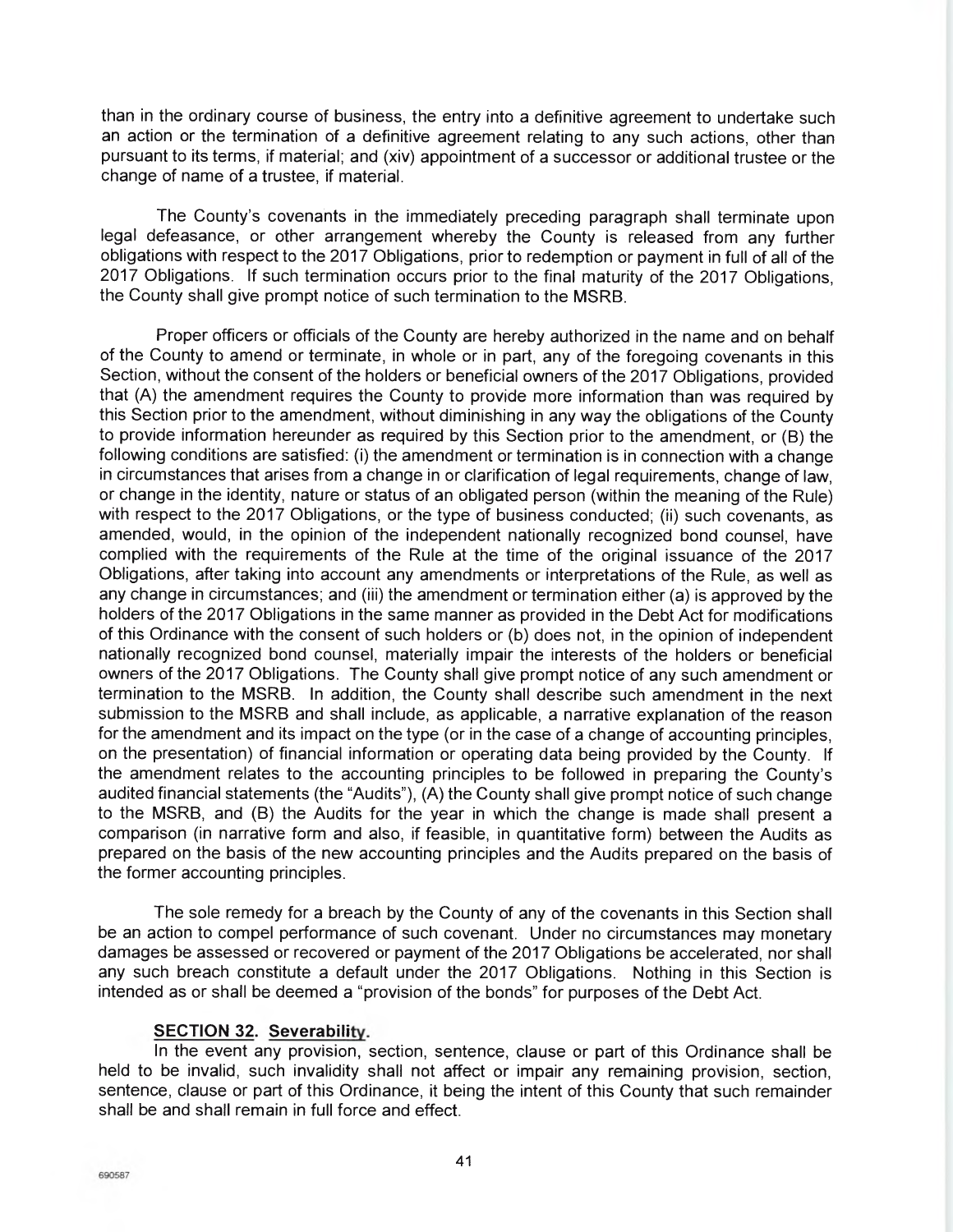## **SECTION 33. Repealer.**

Any resolutions or ordinances, or parts thereof, not in accordance with this Ordinance are hereby repealed insofar as they conflict with this Ordinance.

[REMAINDER OF THIS PAGE INTENTIONALLY LEFT BLANK]

.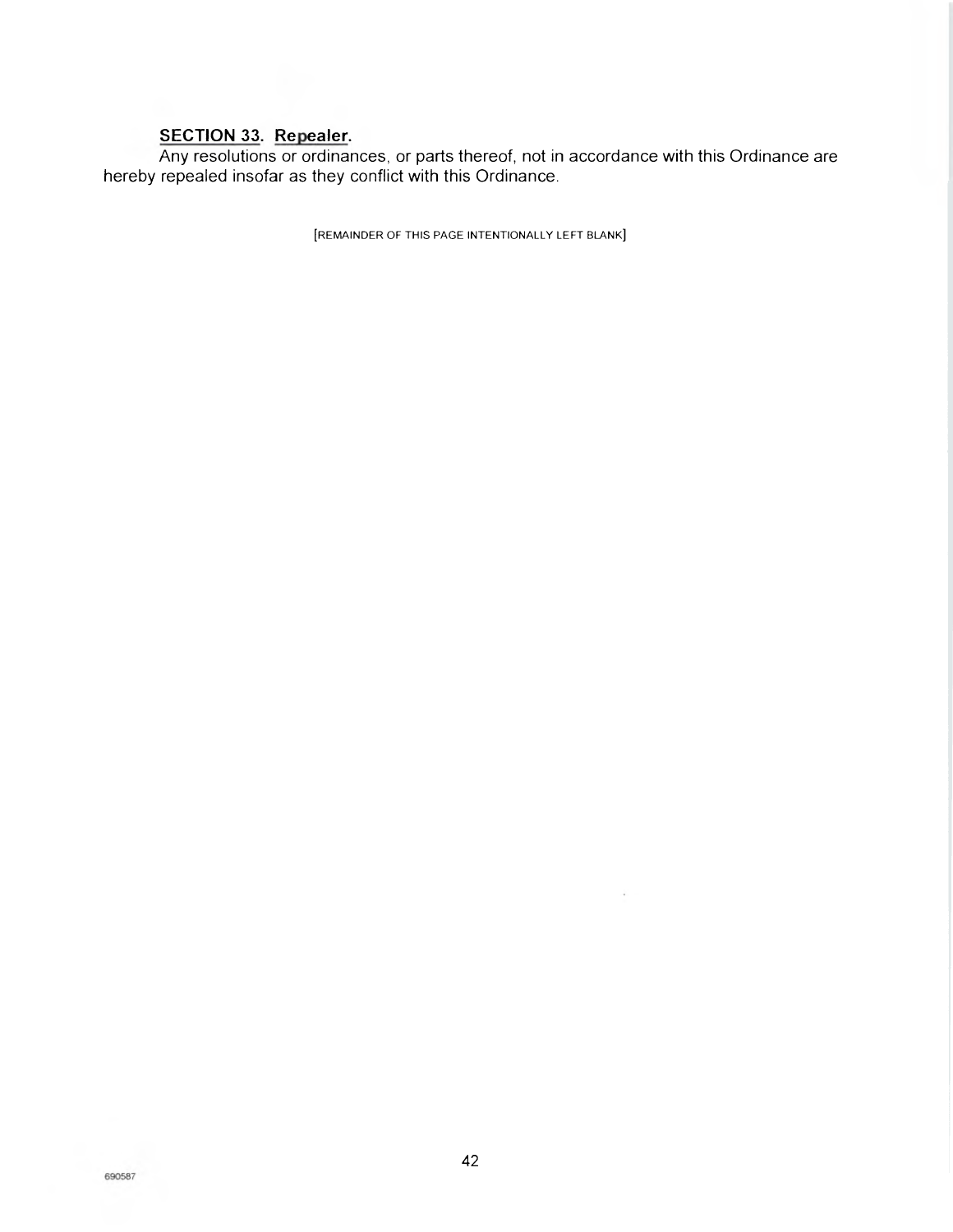**ENACTED** by the Board of Commissioners of the County of Centre, in lawful session assembled, this 11th day of July, 2017.

COUNTY OF CENTRE

nan, Board of Commissioners

Member, Board of Commissioners

ATTEST:

*County Administrator* Mayauth, Gray Mart Higgs

[SEAL]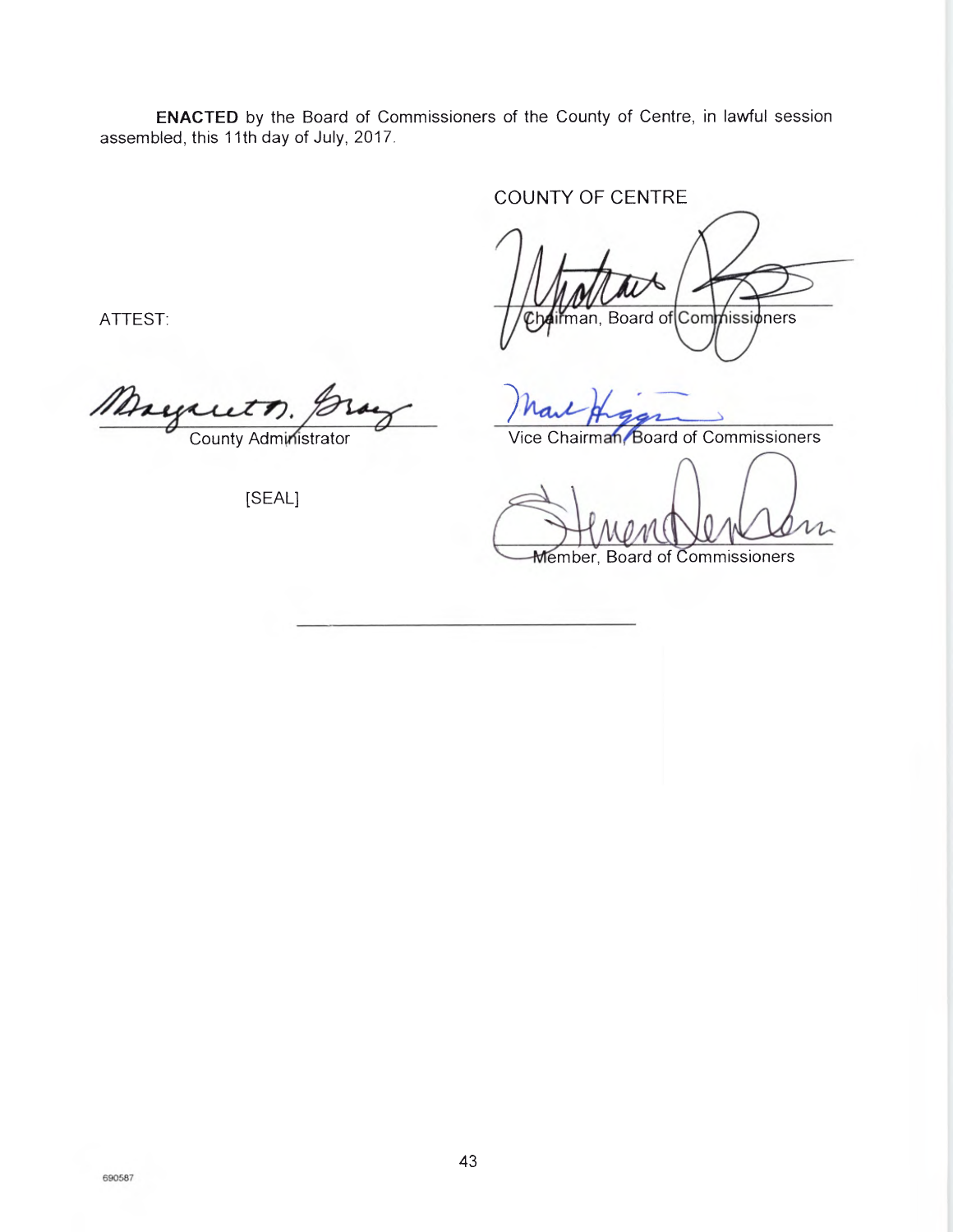## SCHEDULE A

## County of Centre Commonwealth of Pennsylvania General Obligation Bonds, Series A of 2017 \$17,500,000

## MAXIMUM DEBT SERVICE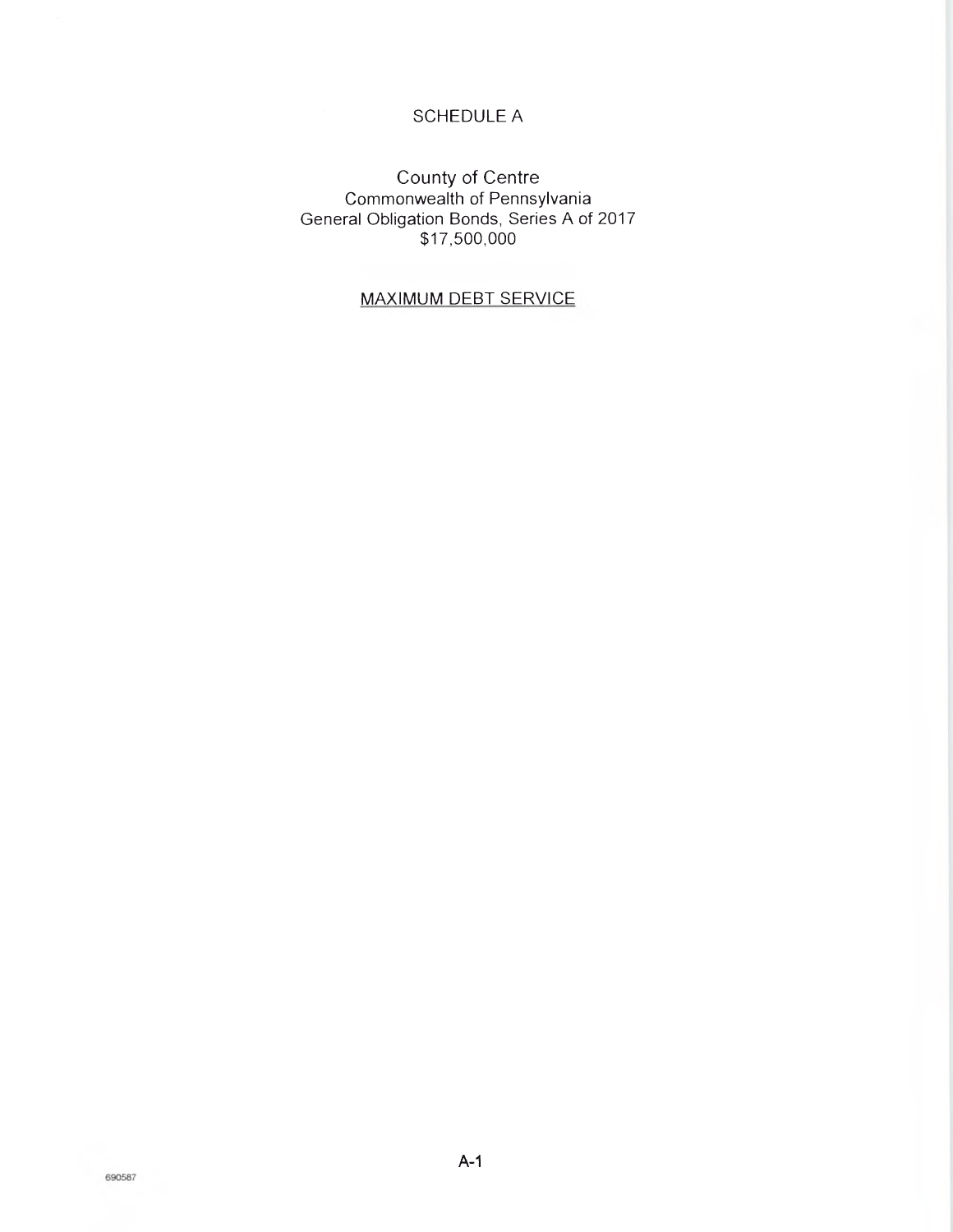#### BOND DEBT SERVICE

## County of Centre Series A of 2017 (Maximum Parameters)

| Dated Date    | 08/15/2017 |
|---------------|------------|
| Delivery Date | 08/15/2017 |

| Annual              |               |              |        |            | Period     |
|---------------------|---------------|--------------|--------|------------|------------|
| <b>Debt Service</b> | Debt Service  | Interest     | Coupon | Principal  | Ending     |
|                     | 396.666.67    | 396.666.67   |        |            | 01/01/2018 |
|                     | 545.000.00    | 525,000.00   | 6.000% | 20,000     | 07/01/2018 |
| 941.666.67          |               |              |        |            | 12/31/2018 |
|                     | 524.400.00    | 524.400.00   |        |            | 01/01/2019 |
|                     | 544,400.00    | 524.400.00   | 6.000% | 20,000     | 07/01/2019 |
| 1.068,800.00        |               |              |        |            | 12/31/2019 |
|                     | 523,800.00    | 523.800.00   |        |            | 01/01/2020 |
|                     | 543.800.00    | 523.800.00   | 6.000% | 20,000     | 07/01/2020 |
| 1.067,600.00        |               |              |        |            | 12/31/2020 |
|                     | 523,200.00    | 523,200.00   |        |            | 01/01/2021 |
|                     | 1,778,200.00  | 523,200.00   | 6.000% | 1,255,000  | 07/01/2021 |
| 2.301.400.00        |               |              |        |            | 12/31/2021 |
|                     | 485.550.00    | 485,550.00   |        |            | 01/01/2022 |
|                     | 2,725,550.00  | 485,550.00   | 6.000% | 2.240.000  | 07/01/2022 |
| 3,211,100.00        |               |              |        |            | 12/31/2022 |
|                     | 418.350.00    | 418.350.00   |        |            | 01/01/2023 |
|                     | 3.678,350.00  | 418.350.00   | 6.000% | 3.260.000  | 07/01/2023 |
| 4,096,700.00        |               |              |        |            | 12/31/2023 |
|                     | 320.550.00    | 320,550.00   |        |            | 01/01/2024 |
|                     | 3.710.550.00  | 320.550.00   | 6.000% | 3.390.000  | 07/01/2024 |
| 4,031,100.00        |               |              |        |            | 12/31/2024 |
|                     | 218,850.00    | 218,850.00   |        |            | 01/01/2025 |
|                     | 3.783.850.00  | 218.850.00   | 6.000% | 3.565.000  | 07/01/2025 |
| 4.002.700.00        |               |              |        |            | 12/31/2025 |
|                     | 111,900.00    | 111.900.00   |        |            | 01/01/2026 |
|                     | 3,841,900.00  | 111,900.00   | 6.000% | 3,730,000  | 07/01/2026 |
| 3,953,800.00        |               |              |        |            | 12/31/2026 |
| 24.674.866.67       | 24.674.866.67 | 7.174.866.67 |        | 17,500,000 |            |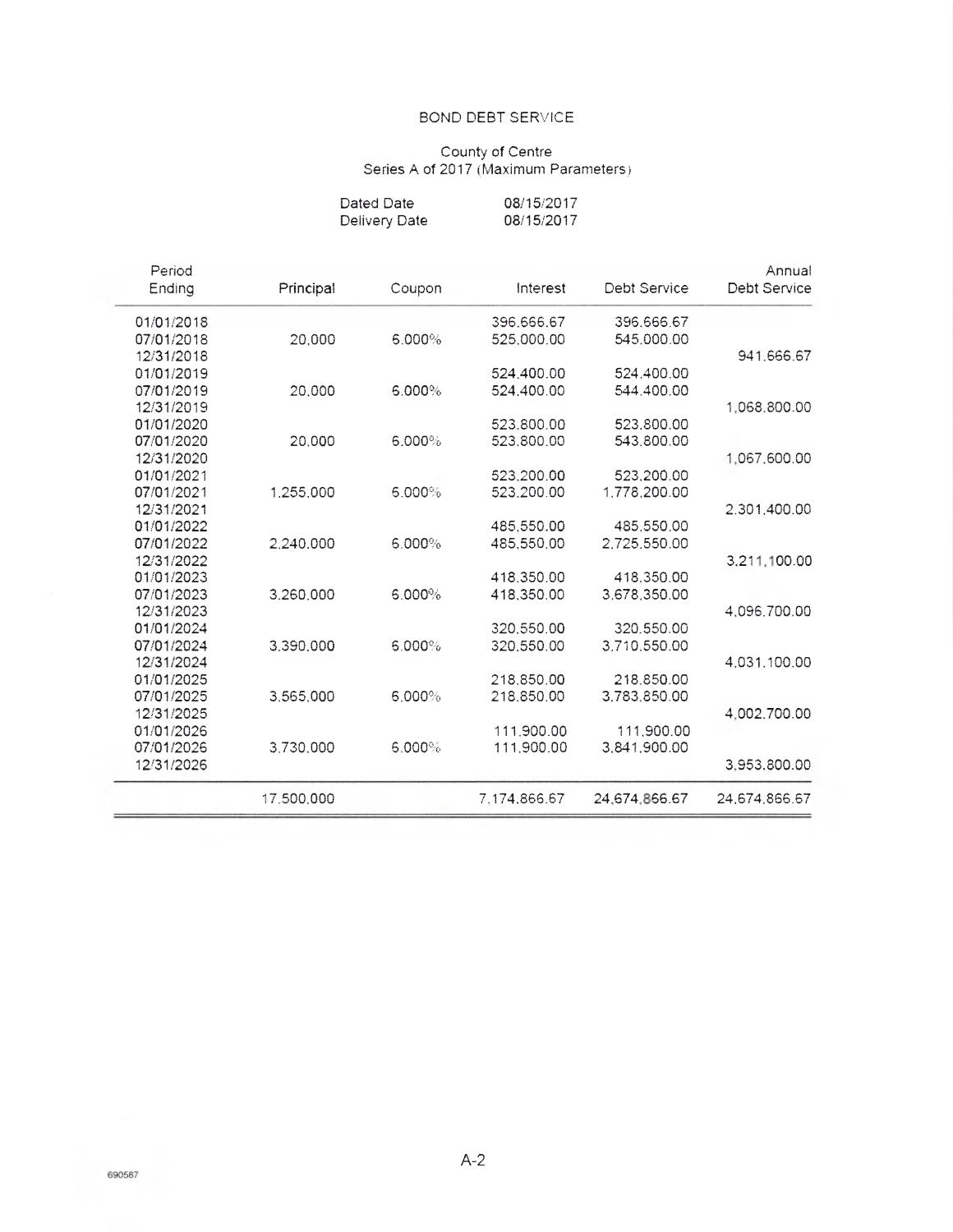# SCHEDULE B

County of Centre Commonwealth of Pennsylvania General Obligation Notes, Series B of 2017 \$1,000,000

# MAXIMUM DEBT SERVICE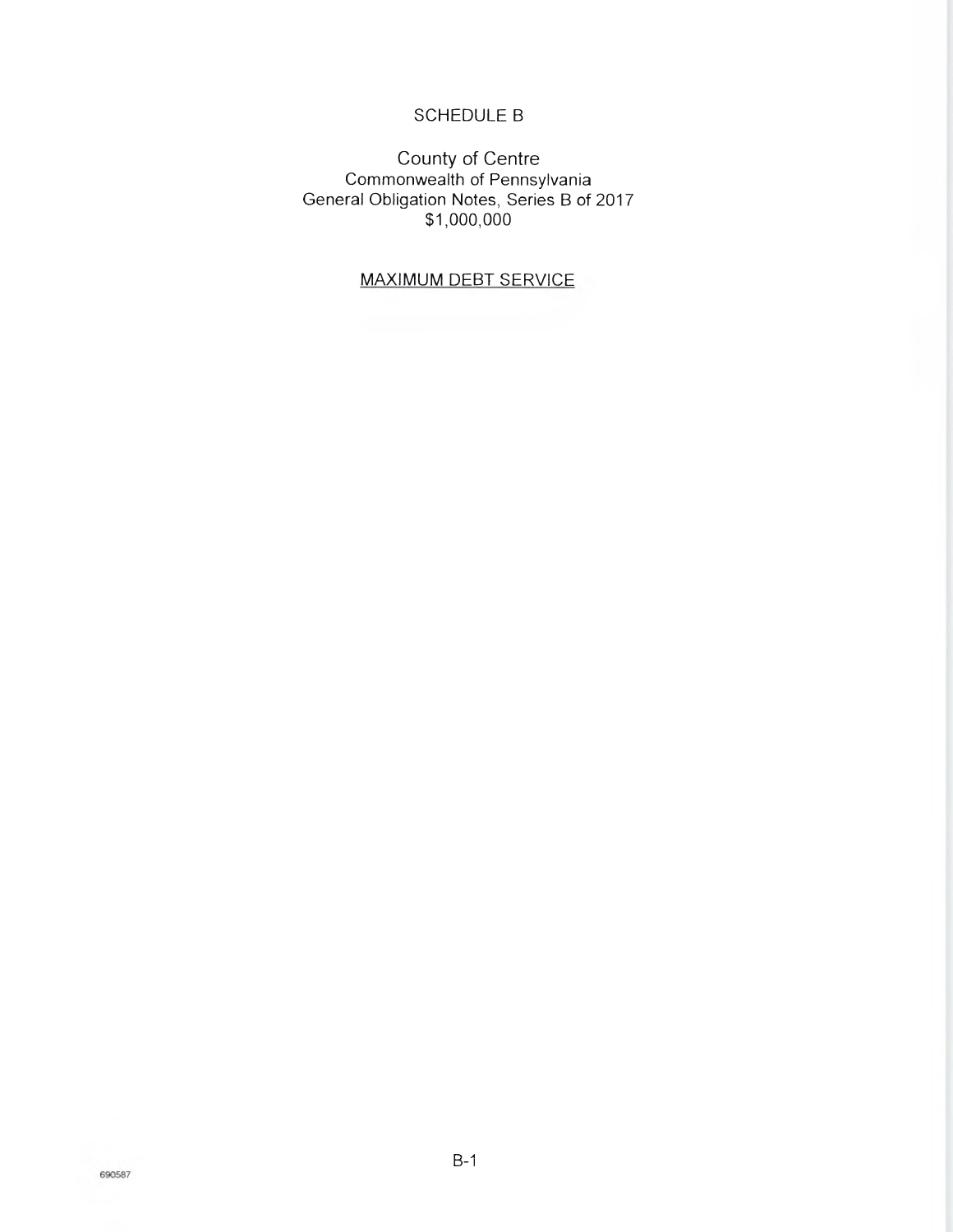#### **BOND DEBT SERVICE**

#### County of Centre Series B of 2017 (Maximum Parameters

| Dated Date    | 08/15/2017 |
|---------------|------------|
| Delivery Date | 08/15/2017 |

| Annual<br>Debt Service | Debt Service | Interest   | Coupon | Principal | Period<br>Ending |
|------------------------|--------------|------------|--------|-----------|------------------|
|                        | 22.666.67    | 22.666.67  |        |           | 01/01/2018       |
|                        | 40.000.00    | 30.000.00  | 6.000% | 10,000    | 07/01/2018       |
| 62,666.67              |              |            |        |           | 12/31/2018       |
|                        | 29.700.00    | 29,700.00  |        |           | 01/01/2019       |
|                        | 39,700.00    | 29,700.00  | 6.000% | 10.000    | 07/01/2019       |
| 69,400.00              |              |            |        |           | 12/31/2019       |
|                        | 29,400.00    | 29,400.00  |        |           | 01/01/2020       |
|                        | 39.400.00    | 29,400.00  | 6.000% | 10.000    | 07/01/2020       |
| 68,800.00              |              |            |        |           | 12/31/2020       |
|                        | 29,100.00    | 29.100.00  |        |           | 01/01/2021       |
|                        | 39.100.00    | 29.100.00  | 6.000% | 10,000    | 07/01/2021       |
| 68,200.00              |              |            |        |           | 12/31/2021       |
|                        | 28,800.00    | 28,800.00  |        |           | 01/01/2022       |
|                        | 943,800.00   | 28,800.00  | 6.000% | 915,000   | 07/01/2022       |
| 972.600.00             |              |            |        |           | 12/31/2022       |
|                        | 1,350.00     | 1,350.00   |        |           | 01/01/2023       |
|                        | 11.350.00    | 1,350.00   | 6.000% | 10,000    | 07/01/2023       |
| 12,700.00              |              |            |        |           | 12/31/2023       |
|                        | 1.050.00     | 1.050.00   |        |           | 01/01/2024       |
|                        | 11.050.00    | 1,050,00   | 6.000% | 10.000    | 07/01/2024       |
| 12.100.00              |              |            |        |           | 12/31/2024       |
|                        | 750.00       | 750.00     |        |           | 01/01/2025       |
|                        | 10.750.00    | 750.00     | 6.000% | 10,000    | 07/01/2025       |
| 11,500,00              |              |            |        |           | 12/31/2025       |
|                        | 450.00       | 450.00     |        |           | 01/01/2026       |
|                        | 15,450.00    | 450.00     | 6.000% | 15,000    | 07/01/2026       |
| 15,900.00              |              |            |        |           | 12/31/2026       |
| 1,293,866.67           | 1,293,866.67 | 293,866.67 |        | 1,000,000 |                  |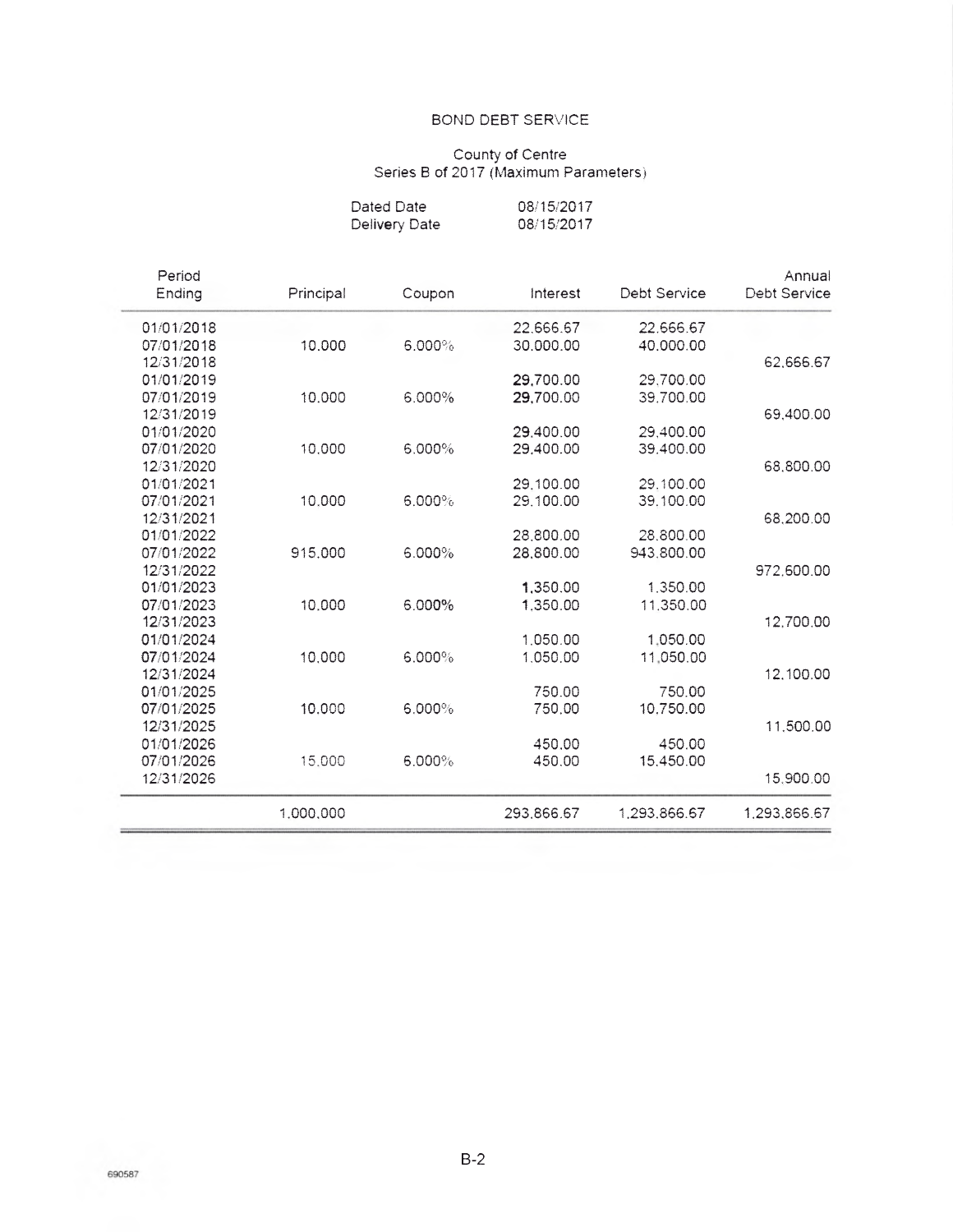# SCHEDULE C

## County of Centre Commonwealth of Pennsylvania General Obligation Notes, Series C of 2017 (Federally Taxable) \$500,000

## MAXIMUM DEBT SERVICE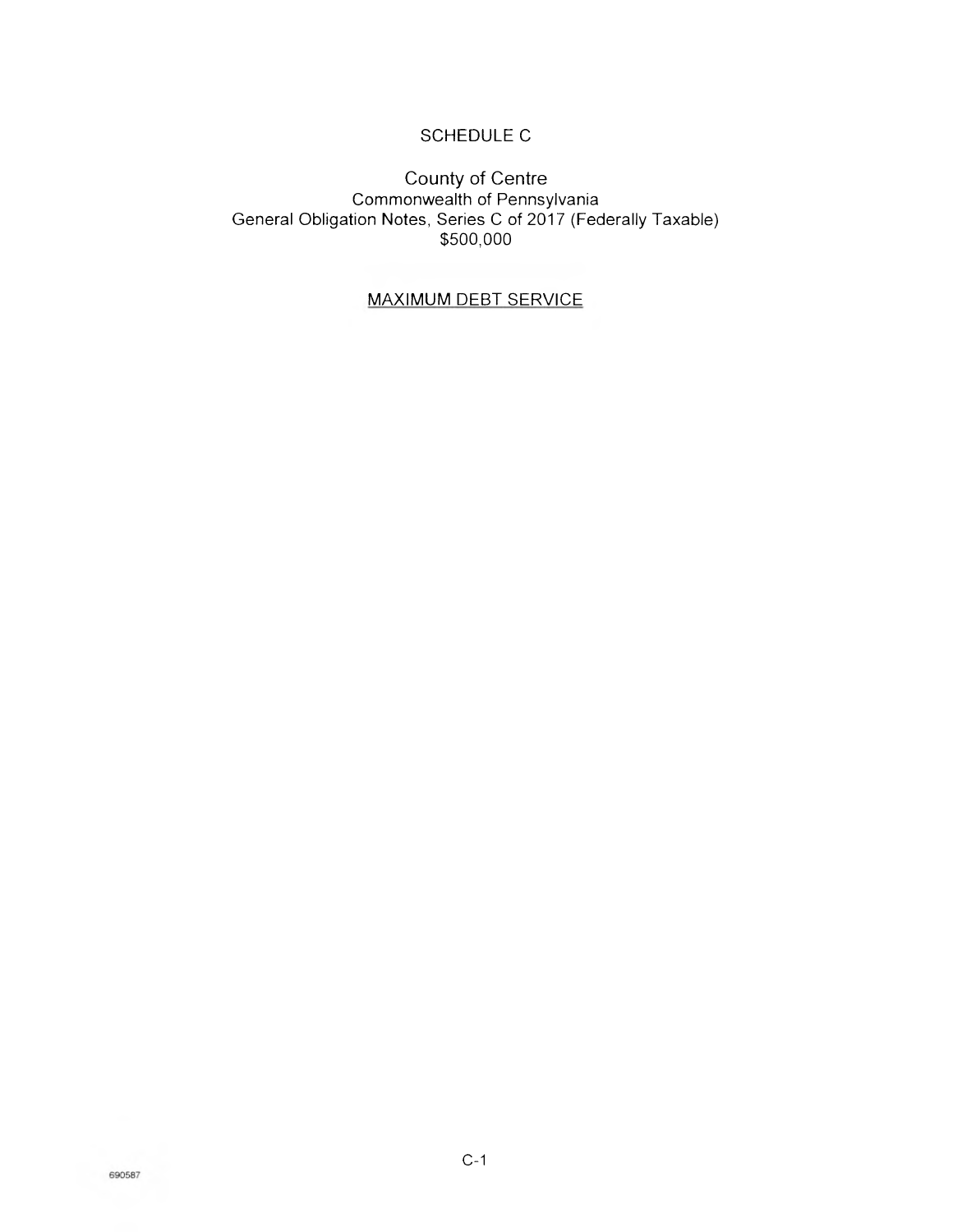## BOND DEBT SERVICE

#### County of Centre Series C of 2017 (Maximum Parameters)

| Dated Date    | 08/15/2017 |
|---------------|------------|
| Delivery Date | 08/15/2017 |

| Annual<br>Debt Service | Debt Service | Interest  | Coupon    | Principal | Period<br>Ending |
|------------------------|--------------|-----------|-----------|-----------|------------------|
|                        |              |           |           |           |                  |
|                        | 11.333.33    | 11,333,33 |           |           | 01/01/2018       |
|                        | 60,000.00    | 15,000.00 | $6.000\%$ | 45,000    | 07/01/2018       |
| 71,333,33              |              |           |           |           | 12/31/2018       |
|                        | 13.650.00    | 13.650.00 |           |           | 01/01/2019       |
|                        | 88.650.00    | 13,650.00 | 6.000%    | 75,000    | 07/01/2019       |
| 102,300.00             |              |           |           |           | 12/31/2019       |
|                        | 11,400.00    | 11,400.00 |           |           | 01/01/2020       |
|                        | 151.400.00   | 11.400.00 | $6.000\%$ | 140,000   | 07/01/2020       |
| 162,800.00             |              |           |           |           | 12/31/2020       |
|                        | 7.200.00     | 7.200.00  |           |           | 01/01/2021       |
|                        | 247.200.00   | 7.200.00  | $6.000\%$ | 240.000   | 07/01/2021       |
| 254.400.00             |              |           |           |           | 12/31/2021       |
| 590.833.33             | 590.833.33   | 90.833.33 |           | 500,000   |                  |